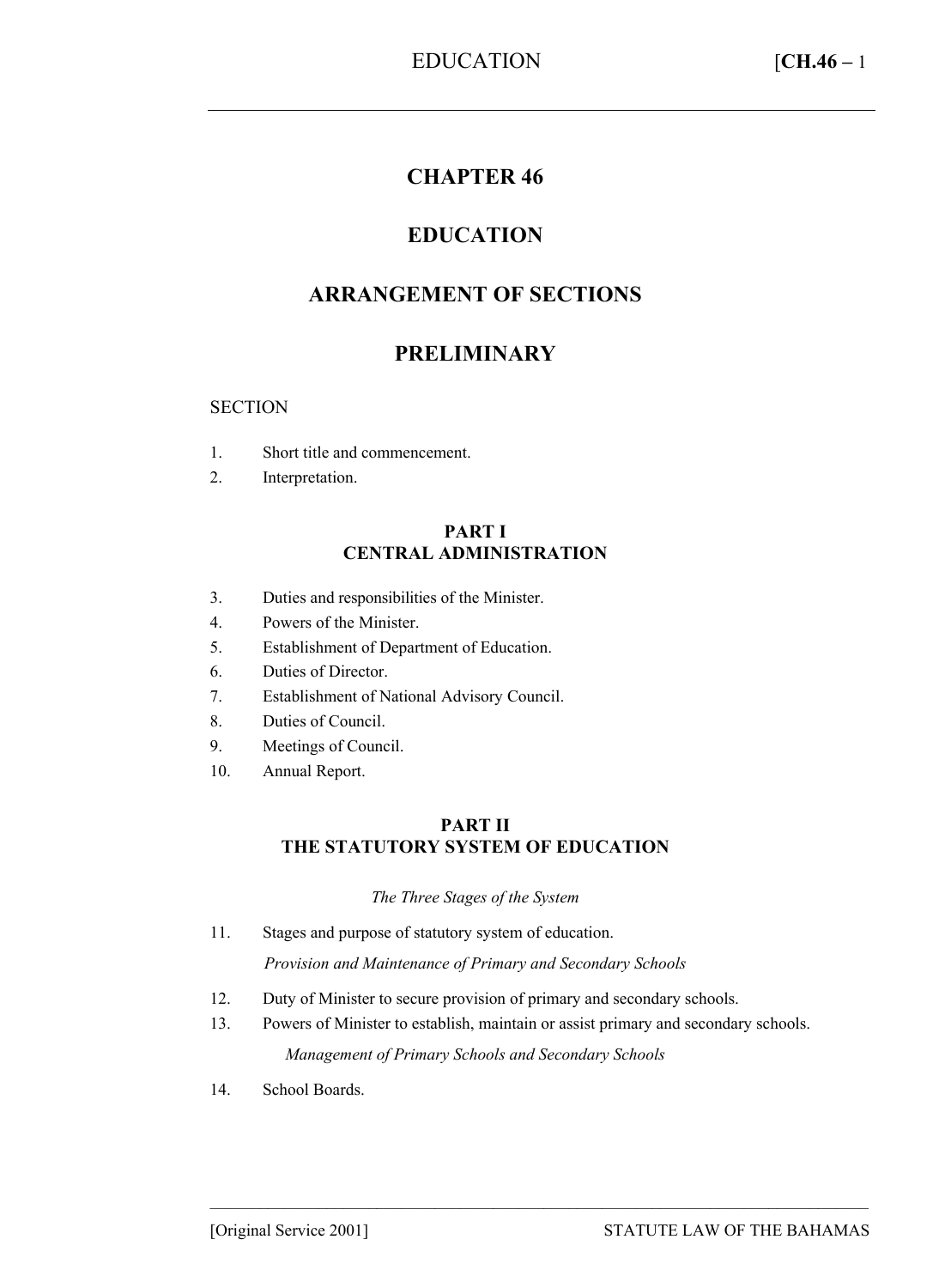# **CH.46 –** 2] EDUCATION

#### *Secular Instruction and Appointment and Dismissal of Teachers in Maintained or Assisted Schools*

- 15. Secular instruction in maintained and assisted schools.
- 16. Contracts, etc., of Board of Education.

#### *Religious Education in Maintained Schools*

- 17. General provisions for religious education in maintained schools.
- 18. Special provisions as to religious education in maintained schools.
- 19. Religious education in schools other than maintained schools.

*Primary and Secondary Education of Pupils Requiring Special Educational Treatment* 

- 20. Education of pupils requiring special educational treatment.
- 21. Minister to ascertain what children require special educational treatment.

#### *Compulsory Attendance at Primary and Secondary Schools*

- 22. Compulsory school age.
- 23. Duty of parents to secure the education of their children.
- 24. School attendance orders.
- 25. Duty of parents to secure regular attendance of registered pupils.
- 26. Penalties for offences under sections 24 and 25.

#### *Further Education*

- 27. General duties of Minister in respect of further education.
- 28. Power of Minister to establish centres for further education.
- 29. Control of other institutions for further education.
- 30. Use of word "university", etc.

#### *Supplementary Provisions as to Primary, Secondary and Further Education*

- 31. Medical inspection and treatment of pupils.
- 32. Provision of facilities for recreation and social and physical training.
- 33. Power to ensure cleanliness.
- 34. Provision of transport.
- 35. Power to provide primary and secondary education otherwise than at school.
- 36. Duty of Minister in respect of pupils incapable of receiving education at school.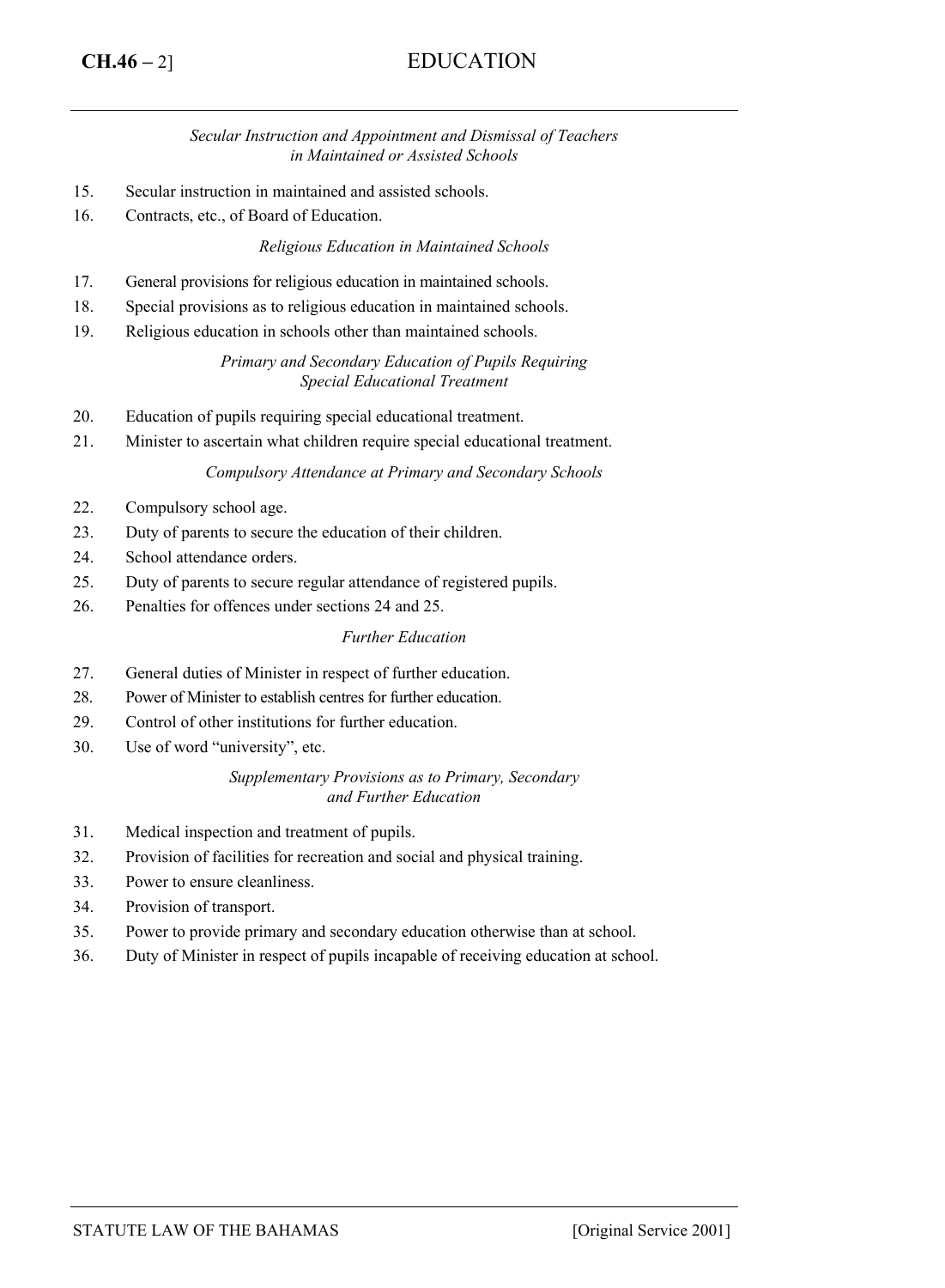#### *Employment of Children*

37. Power of Minister to prohibit or restrict employment of children.

*Miscellaneous Provisions* 

- 38. Prohibition of fees in schools maintained by the Minister.
- 39. Duties of Minister as to the training of teachers.

#### **PART III INDEPENDENT SCHOOLS**

- 40. Registration of independent schools.
- 41. Complaint.
- 42. Determination of complaints.
- 43. Enforcement.
- 44. Removal of disqualifications.
- 45. Rights of registered independent schools.
- 46. Returns.

#### **PART IV GENERAL**

#### *General Principle to be Observed by the Minister*

47. Pupils to be educated in accordance with the wishes of their parents.

#### *Miscellaneous Provisions*

- 48. Inspection.
- 49. Provision of certain medical services for pupils not in attendance at schools maintained by the Minister.
- 50. Registration of pupils at schools.
- 51. Power of Minister to give assistance by means of scholarships or otherwise.
- 52. Power of Minister to give assistance to schools not maintained by him.
- 53. Notices.
- 54. Saving as to persons of unsound mind and persons detained by order of a court.

–––––––––––––––––––––––––––––––––––––––––––––––––––––––––––––––––––––––––––––––

- 55. Power of Minister to make regulations.
- 56. Power to amend First and Third Schedules.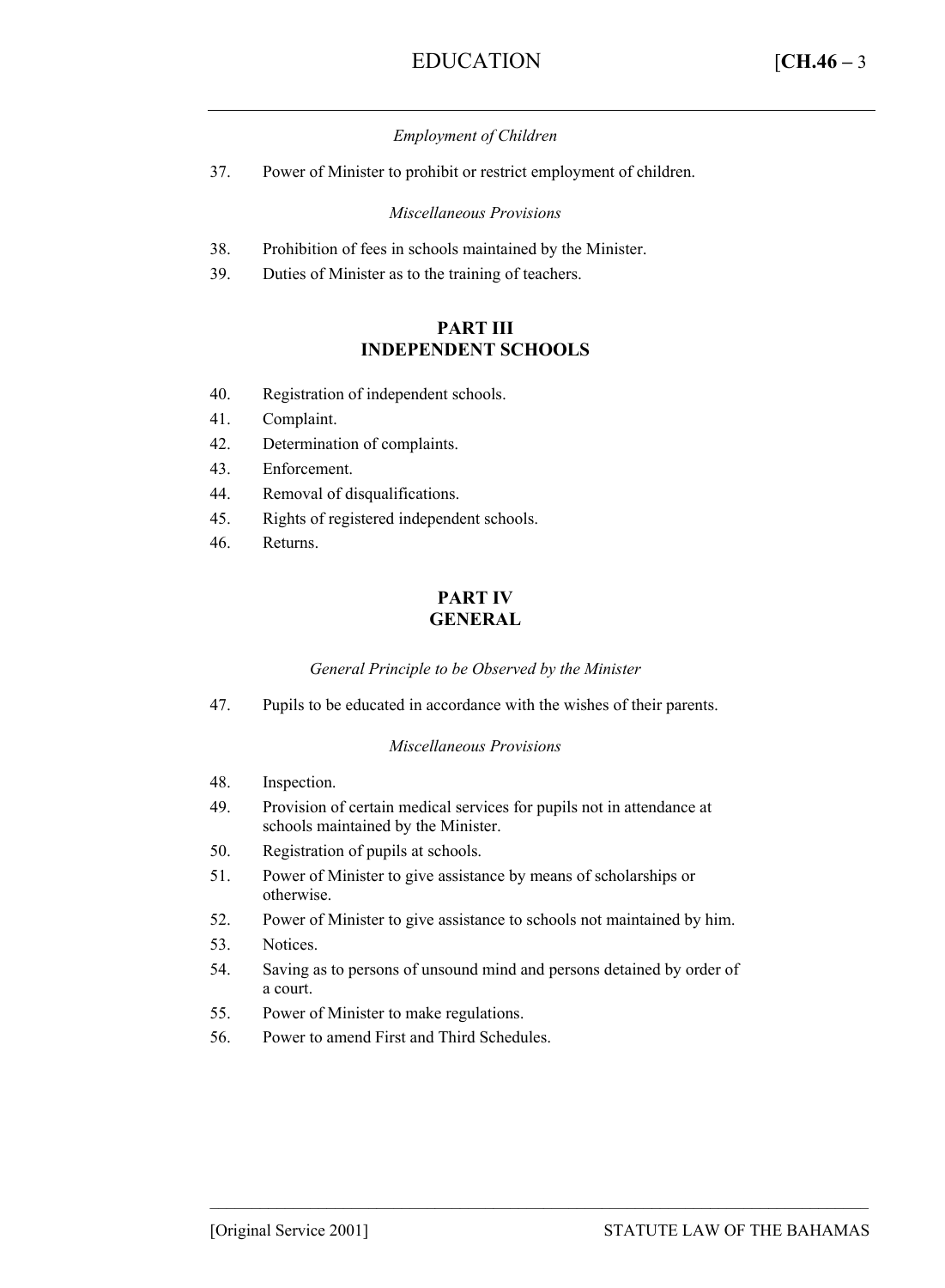- 57. Expenses.
- 58. Method of supply and withdrawal of funds.
- 59. Minister may order production of books of account.
- 60. Appointment of auditors.
- 61. Additional auditing responsibilities.
- 62. Regulations by Minister of Finance.

FIRST SCHEDULE. — Management of Maintained Schools. SECOND SCHEDULE. — Exempt Schools. THIRD SCHEDULE.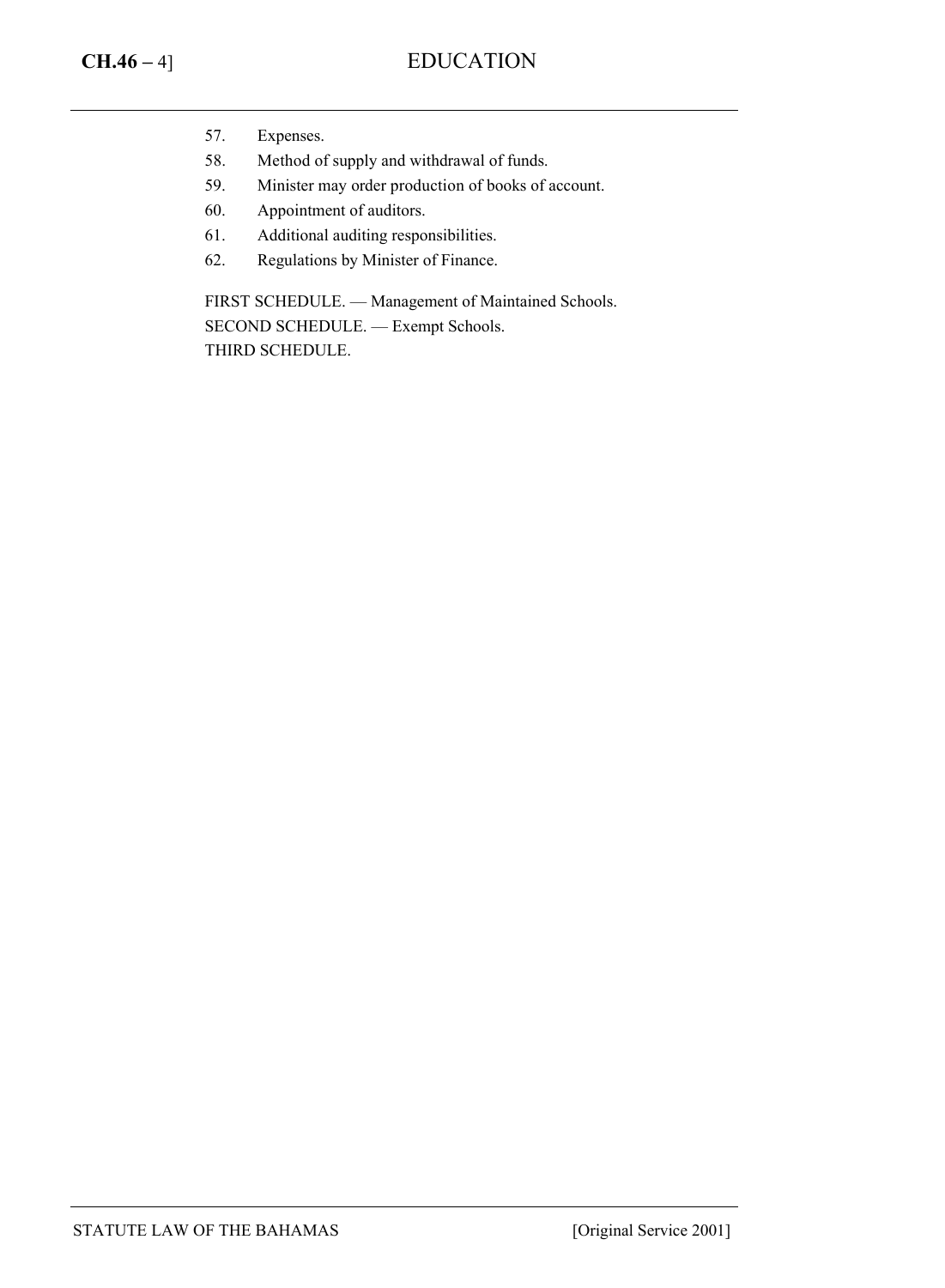# **CHAPTER 46**

#### EDUCATION

#### **An Act to consolidate and amend the law relating to education within the Bahama Islands.**

*[Assent 23rd May, 1962] [Commencement 1st September, 1962]* 

Interpretation.

**1.** This Act may be cited as the Education Act.

**2.** (1) In this Act, unless the context otherwise requires, the following expressions have the meanings hereby respectively assigned to them, that is to say —

- "alterations" in relation to any school premises, includes any improvements or enlargements which do not amount to the establishment of a new school;
- "assist" in relation to any school or institution has the meaning assigned to it by subsection (2) of this section;
- "child" means a person who is not over compulsory school age;
- "compulsory school age" has the meaning assigned to it by section 22 of this Act;

"contract service" means employment in the public *21 of 1996, s. 2.*  service of The Bahamas for a fixed period of time whether or not such employment is renewable on expiration of such fixed period of time;

- "Council" means the National Advisory Council for *21 of 1996, s 2.* Education established under section 7 of this Act;
- "Department" means the Department of Education established under section 5 of this Act;
- "Director" means the Director of Education referred to in section 5 of this Act;

–––––––––––––––––––––––––––––––––––––––––––––––––––––––––––––––––––––––––––––––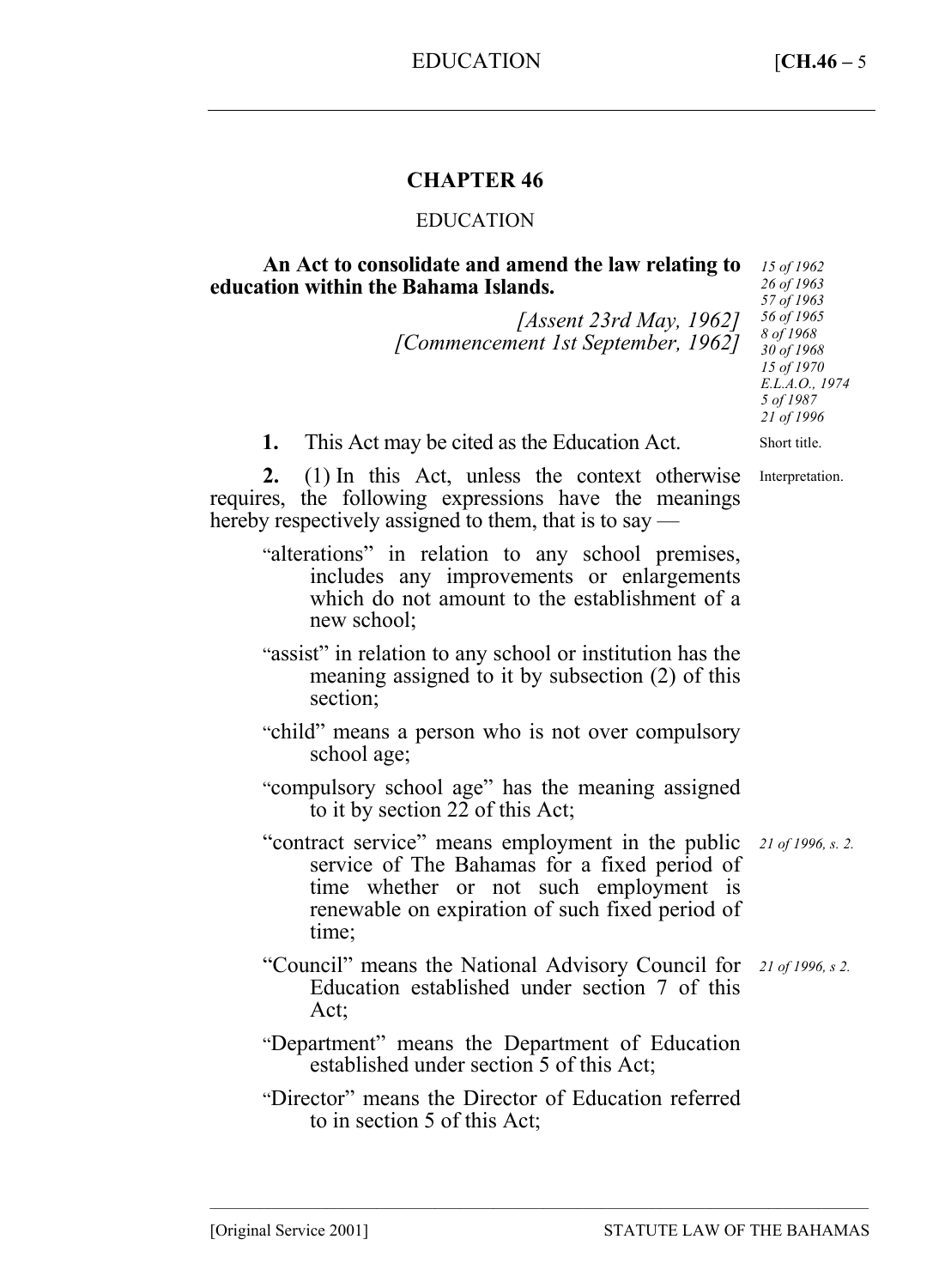|                    | "exempt school" means a school referred to in the<br>Second Schedule to this Act;                                                                                                                                                                                                 |
|--------------------|-----------------------------------------------------------------------------------------------------------------------------------------------------------------------------------------------------------------------------------------------------------------------------------|
|                    | "further education" has the meaning assigned to it by<br>section 27 of this Act;                                                                                                                                                                                                  |
|                    | "independent school" means any school at which<br>full-time education is provided for five or more<br>pupils of compulsory school age (whether or<br>not such education is also provided for pupils<br>under or over that age), not being a school<br>maintained by the Minister; |
| 15 of 1970, s. 2.  | "institution for the provision of further education"<br>has the meaning assigned to it by section 29 of<br>this Act;                                                                                                                                                              |
|                    | "maintain" in relation to any school or other<br>educational establishment has the meaning<br>assigned to it by subsection (2) of this section;                                                                                                                                   |
| 57 of 1963, s. 17. | "medical inspection" means inspection by or under<br>the direction of a medical officer employed or<br>engaged, whether regularly or for the purpose<br>of a particular case, by the Minister or the<br>Minister of Health;                                                       |
|                    | "medical officer" means a duly qualified medical<br>practitioner employed or engaged, whether<br>regularly or for the purposes of any particular<br>case, by the Minister or the Minister of Health;                                                                              |
| 21 of 1996, s. 2.  | "medical treatment" includes assessment, examina-<br>tion and treatment by any duly qualified<br>medical practitioner;                                                                                                                                                            |
| E.L.A.O., 1974.    | "Minister" means the Minister responsible for Edu-<br>cation;                                                                                                                                                                                                                     |
|                    | "parent", in relation to any child or young person,<br>includes a guardian and every person who has<br>the actual custody of a child or young person;                                                                                                                             |
|                    | "premises", in relation to any school, includes any<br>detached playing fields, but, except where<br>otherwise expressly provided, does not include<br>a teacher's dwelling house;                                                                                                |
|                    | "primary education" has the meaning assigned to it<br>by section 12 of this Act;                                                                                                                                                                                                  |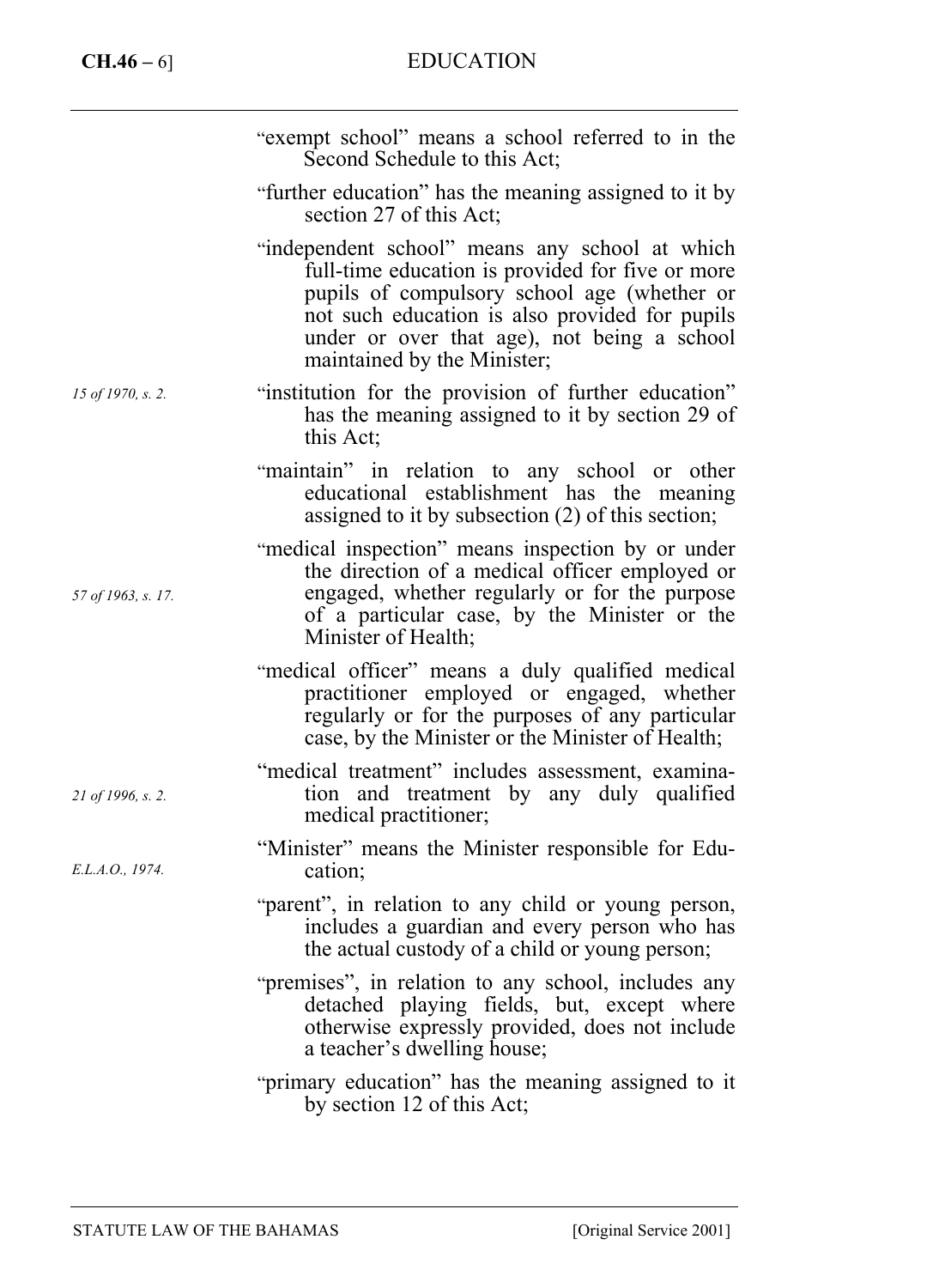EDUCATION [**CH.46 –** 7

| 21 of 1996, s. 2.  | "primary pupil" means a child who has not attained<br>the age of twelve years;                                                                                                                                                                                                                                                                                                                                                                                 |
|--------------------|----------------------------------------------------------------------------------------------------------------------------------------------------------------------------------------------------------------------------------------------------------------------------------------------------------------------------------------------------------------------------------------------------------------------------------------------------------------|
|                    | "primary school" means, subject to the provisions of<br>subsection (3) of this section, a school for<br>providing primary education;                                                                                                                                                                                                                                                                                                                           |
| 15 of 1970, s. 2.  | "proprietor", in relation to any institution for the<br>provision of further education or school, means<br>the person or body of persons responsible for<br>the management of the institution for the<br>provision of further education or school, and for<br>the purposes of the provisions of this Act<br>relating to applications for the registration of<br>independent schools, includes any person or<br>body of persons proposing to be so responsible; |
|                    | "pupil", where used without qualification, means a<br>person of any age for whom education is<br>required to be provided under this Act;                                                                                                                                                                                                                                                                                                                       |
|                    | "registered pupil" means, in relation to any school, a<br>pupil registered as such in the register kept in<br>accordance with the requirements of this Act,<br>but does not include any child who has been<br>withdrawn<br>school in the prescribed<br>from<br>manner;                                                                                                                                                                                         |
|                    | "registered school" means an independent school<br>registered in the register of independent<br>schools, whereof the registration is final;                                                                                                                                                                                                                                                                                                                    |
| 57 of 1963, s. 17. | "regulations" means regulations made by the Minis-<br>ter under the provisions of this Act;                                                                                                                                                                                                                                                                                                                                                                    |
|                    | "school" means an institution for providing primary<br>or secondary education or both primary and<br>secondary education being a school maintained<br>by the Minister or an independent school, and<br>the expression "school" where used without<br>qualification shall include any such school or all<br>such schools as the context may require;                                                                                                            |
|                    | "school year" shall have the meaning assigned to it in<br>section 10 of this Act;                                                                                                                                                                                                                                                                                                                                                                              |
|                    | "secondary education" has the meaning assigned to it<br>by section 12 of this Act;                                                                                                                                                                                                                                                                                                                                                                             |
| 21 of 1990, s. 2.  | "secondary pupil" means a person who has attained<br>the age of twelve years but has not attained the<br>age of nineteen years;                                                                                                                                                                                                                                                                                                                                |
|                    |                                                                                                                                                                                                                                                                                                                                                                                                                                                                |

–––––––––––––––––––––––––––––––––––––––––––––––––––––––––––––––––––––––––––––––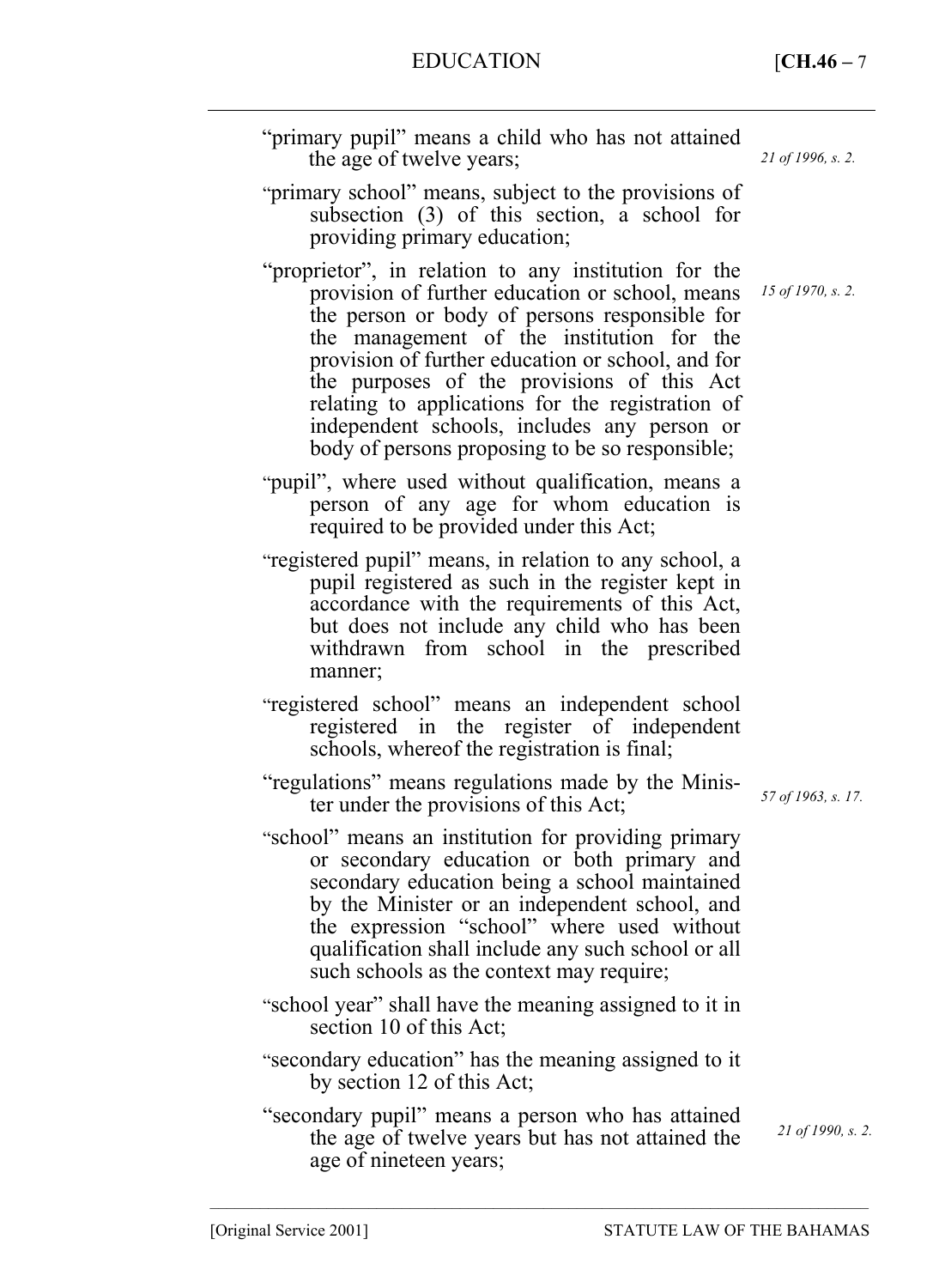- "secondary school" means, subject to the provisions of subsection (3) of this section, a school for providing secondary education;
- "special educational treatment" has the meaning assigned to it by subsection  $(2)(c)$  of section 12 of this Act;
- "special school" means a school, set aside for that purpose, wherein special educational treatment is provided for pupils suffering from any disability of mind or body;
- "statutory educational system" means the educational system established, maintained or operated by the Minister under the provisions of this Act;
- "trained teacher" means a teacher, senior teacher, master teacher or senior master or senior mistress who is classified by the Minister as being qualified academically and professionally and is the holder of a certificate issued by the Minister in that behalf;
	- "young person" means a person over compulsory school age who has not attained the age of nineteen years.
	- (2) For the purposes of this  $Act$  —
	- (a) the duty of the Minister to maintain a school or other educational establishment shall include the duty of defraying all the expenses of maintaining the school or other educational establishment;
	- (b) where the Minister makes to the proprietor of any school or other educational establishment which is not maintained by the Minister, any grant in respect of the school or other educational establishment, or any payment in consideration of the provision of educational facilities thereat, the school or other educational establishment shall be deemed to be assisted by the Minister.

(3) So long as any school is used for providing both primary and secondary education, references in this Act to primary schools shall be construed as including references to that school, and references therein to secondary schools shall be construed as excluding any reference thereto:

*21 of 1996, s. 2.*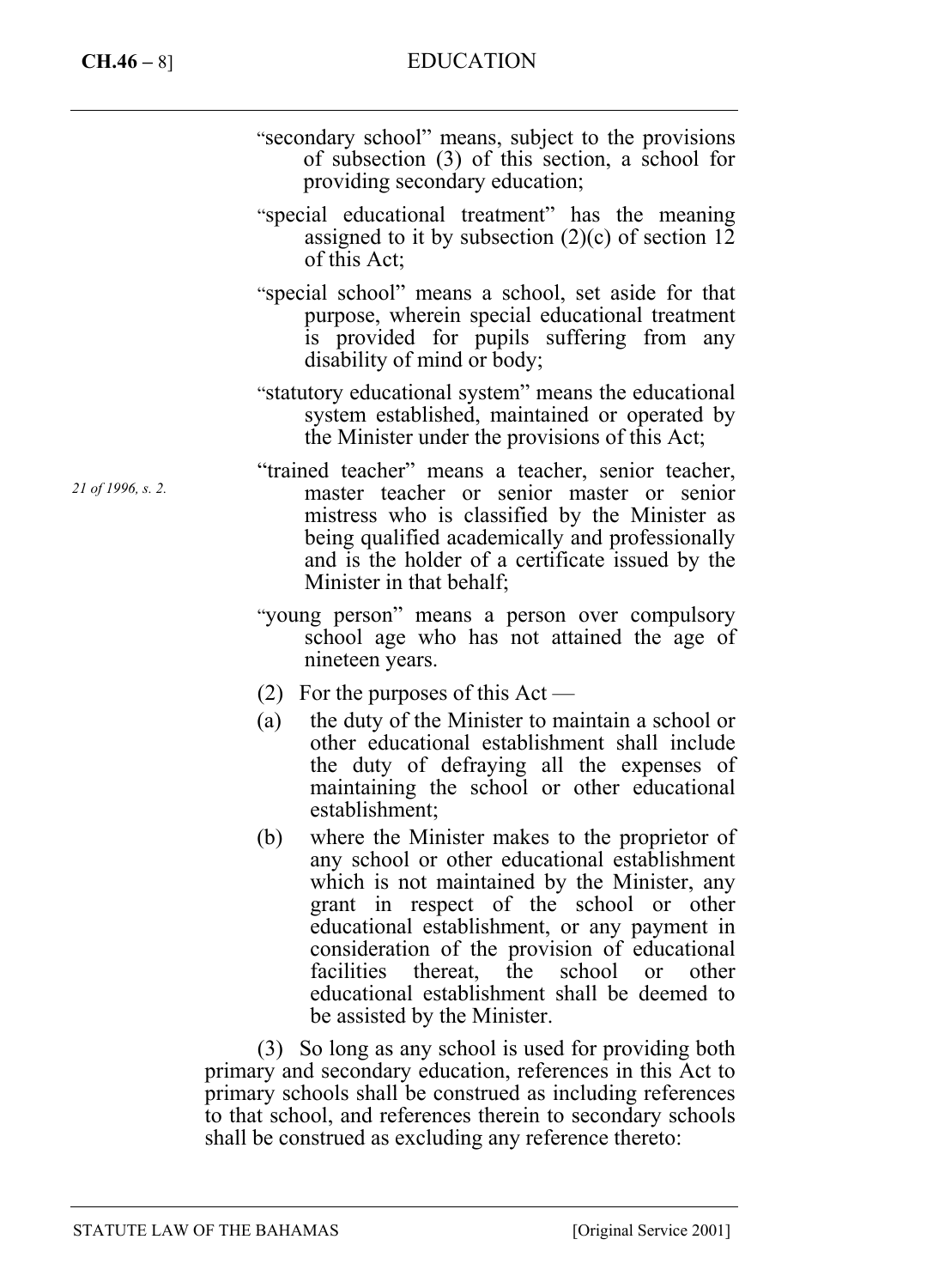Provided that where the primary education provided in any such school is provided in a separate department, the Minister may direct that for purposes of this Act the school shall be deemed to be a secondary school, and such references as aforesaid shall be construed accordingly.

(4) For the purposes of this Act, a pupil in attendance at a school who attains any age during the term of the school shall be deemed not to have attained that age until the end of the term.

# **PART I CENTRAL ADMINISTRATION**

**3.** (1) The duties of the Minister shall be to promote the education of the. people of The Bahamas by the progressive development, in so far as the resources of the Minister permit, of schools and other educational establishments devoted to that end.

(2) The purpose of such development shall be to enable the children of The Bahamas to understand their privileges and responsibilities as members of the community, to contribute to the progress and well-being of The Bahamas by the full development of their natural abilities, and to earn an adequate livelihood as adults.

**4.** The Minister shall have the Superintendence, direction and control of all primary, secondary and further education in The Bahamas which is wholly maintained from Government funds, and may, for these purposes, by Order designate any group of secondary or primary schools in New Providence, or any Family Island, groups of Family Islands or a part of a Family Island as a School District.

(2) Subject as hereinafter provided, the Minister shall have the superintendence and general oversight of all other primary, secondary and further education in The Bahamas.

(3) The Minister shall have authority, in so far as his resources permit, to establish, administer or discontinue those institutions and ancillary services required by the statutory educational system, and to make such regulations in this behalf as he may deem necessary from time to time.

–––––––––––––––––––––––––––––––––––––––––––––––––––––––––––––––––––––––––––––––

Duties and responsibilities of the Minister.

Powers of the Minister. *21 of 1996, s. 3.*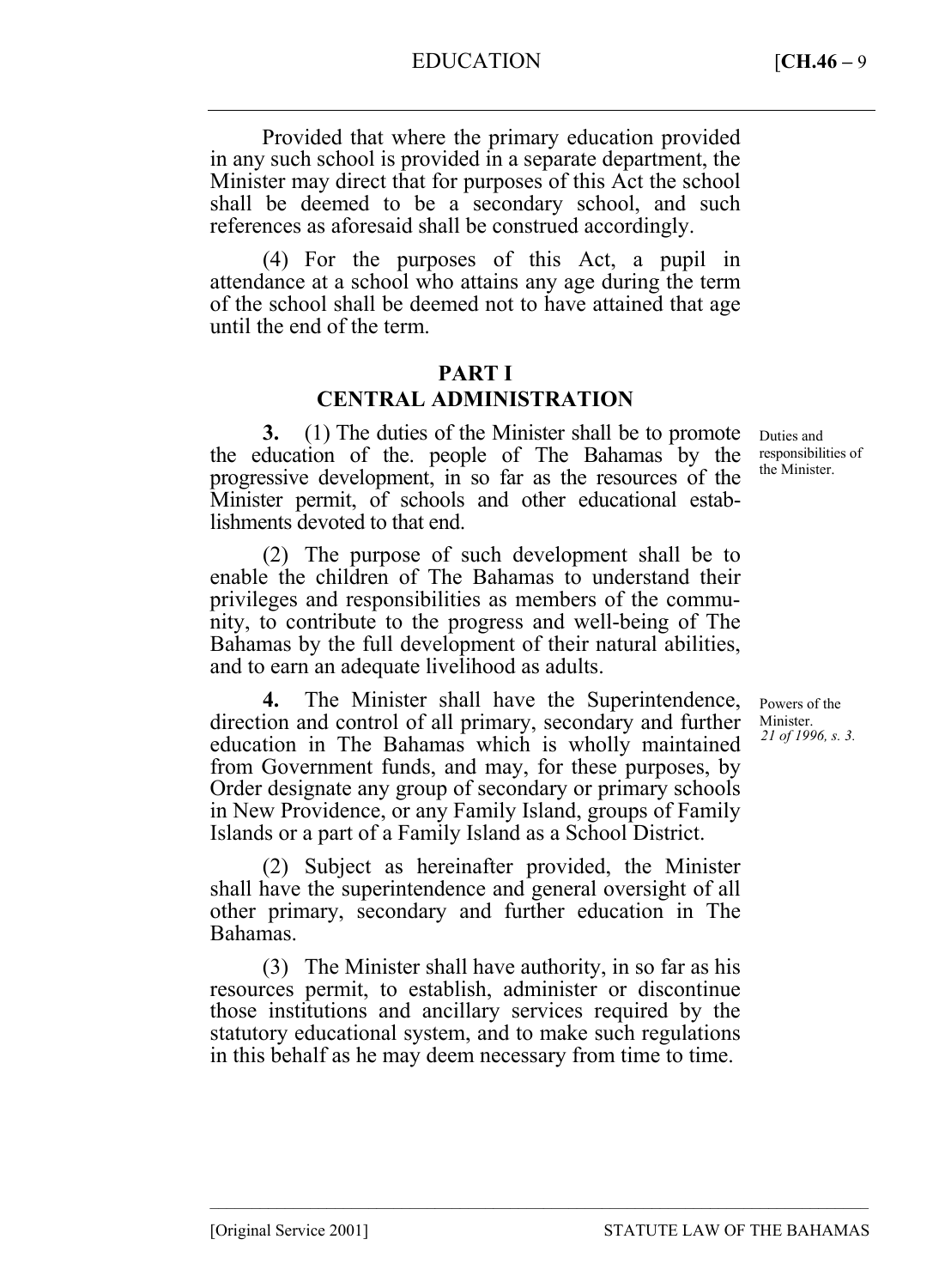# **CH.46 –** 10] EDUCATION

*57 of 1963, s. 4.*

Establishment of Department of Education. *21 of 1996, s. 4.* 

Duties of Director. *21 of 1996, s. 5.* 

| Establishment of  |
|-------------------|
| National Advi-    |
| sory Council.     |
| 21 of 1996, s. 6. |

*E.L.A.O., 1974.* 

*E.L.A.O., 1974.* 

*57 of 1963, s. 6. 21 of 1996, s. 6.* 

*21 of 1996, s. 7.* 

Duties of Coun-

cil.

(4) Any immovable property which immediately prior to the 7th day of January 1964, vested in the Board of Education shall upon such date vest in the Treasurer who shall hold the same in trust for Her Majesty in right of Her Government of The Bahamas for the purposes of this Act.

(5) Any movable property so vested in the said Board shall on the said date vest in the Minister for the purposes of this Act.

**5.** There shall be established a Department of Education which shall comprise a Director of Education, Deputy Directors, Assistant Directors, District Superintendents and such other officers as may from time to time be authorised by Parliament.

**6.** The Director shall be responsible for the organization and administration of the Department and shall be the professional adviser and technical executive officer of the Minister.

**7.** (1) There shall be established a National Advisory Council for Education for the purpose of making available to the Minister advice on educational matters from the general public and from educational bodies and institutions outside the statutory educational system:

Provided that nothing in this section shall preclude the appointment by the Minister, or by the Director of such special advisory committees on educational matters as may be deemed necessary from time to time.

(2) The Council shall consist of eleven members to be appointed by the Minister, and the Minister shall appoint a member of the Council to be Chairman thereof.

(3) The Director shall appoint an officer of the Department of Education to be the Secretary to the Council.

**8.** It shall be the duty of the Council to advise the Minister upon such matters connected with education as it thinks fit, and upon any matters referred to it by the Minister.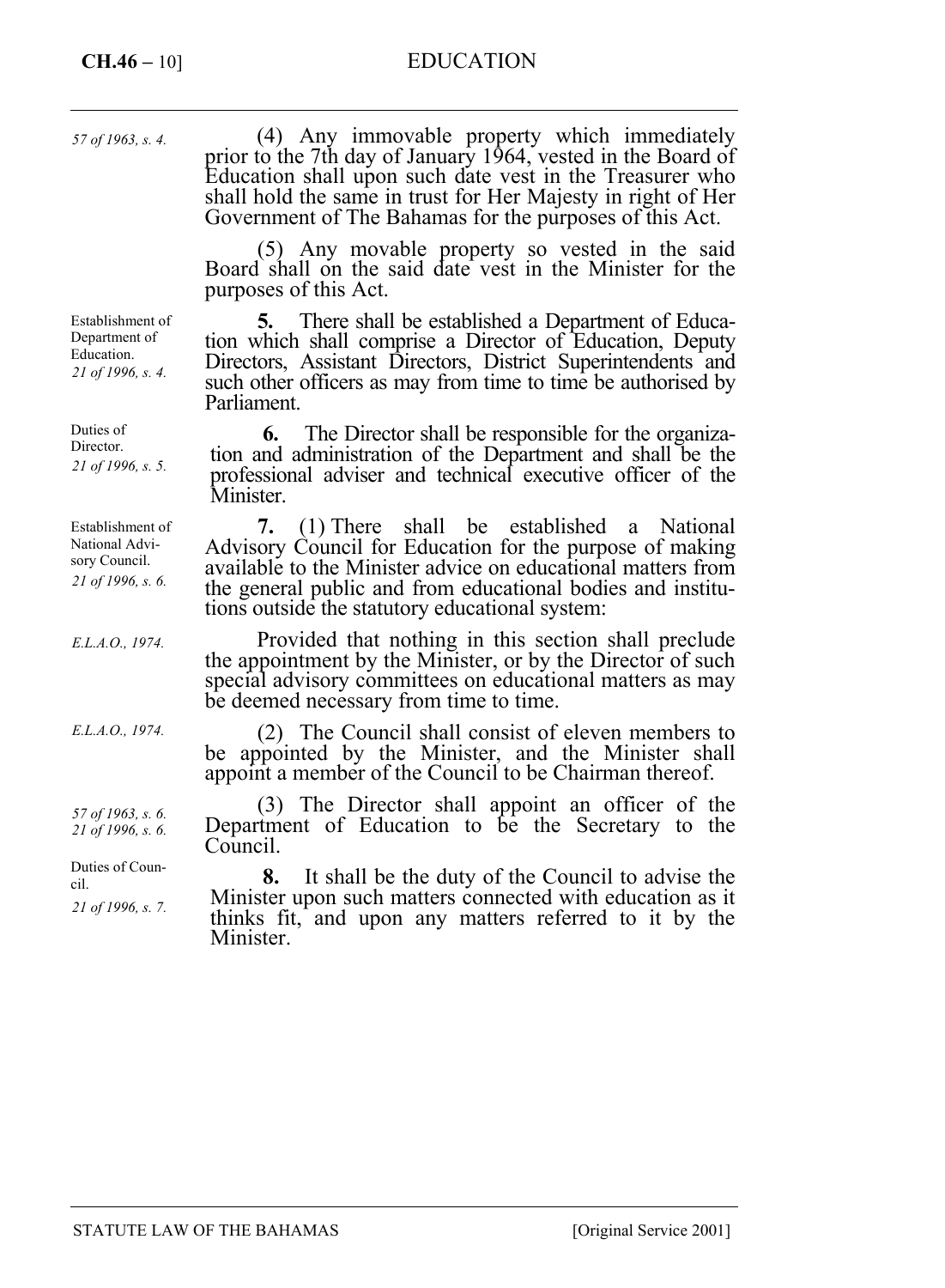**9.** The Minister may by rules make provision for the term of office and conditions of retirement of members of the Council, but subject to the provisions of any such rules, the meetings and procedure of the Council shall be such as may be determined by that Council.

**10.** (1) The Minister shall lay on the table of each House of Parliament during the month of December or as soon as practicable thereafter in every year a report describing the work of his Ministry and the state of education generally in The Bahamas during the school year immediately preceding, together with statements showing the expenditure incurred by the Ministry on the various forms of educational work during that year in accordance with the provisions of this Act.

(2) For the purposes of this section, a school year shall be deemed to be the period from the first day of September in any calendar year to the thirty-first day of August of the succeeding calendar year.

## **PART II**

## **THE STATUTORY SYSTEM OF EDUCATION**

#### *The Three Stages of the System*

**11.** The statutory educational system shall be organized in three progressive stages to be known as primary education, secondary education and further education; and it shall be the duty of the Minister, so far as his resources permit, to contribute towards the spiritual, moral, mental and physical development of the community by ensuring that efficient education throughout these stages shall be available to meet the needs of the population.

#### *Provision and Maintenance of Primary and Secondary Schools*

**12.** (1) It shall be the duty of the Minister to ensure that there shall be available in The Bahamas sufficient schools —

(a) for providing primary education, that is to say, full-time education suitable to the ages, abilities and aptitudes of primary pupils; and

–––––––––––––––––––––––––––––––––––––––––––––––––––––––––––––––––––––––––––––––

Meetings of Council.

Annual Report.

*57 of 1963, s. 8; E.L.A.O., 1974.* 

Stages and purpose of statutory system of education.

Duty of Minister to secure provision of primary and secondary schools. *21 of 1996, s. 8.*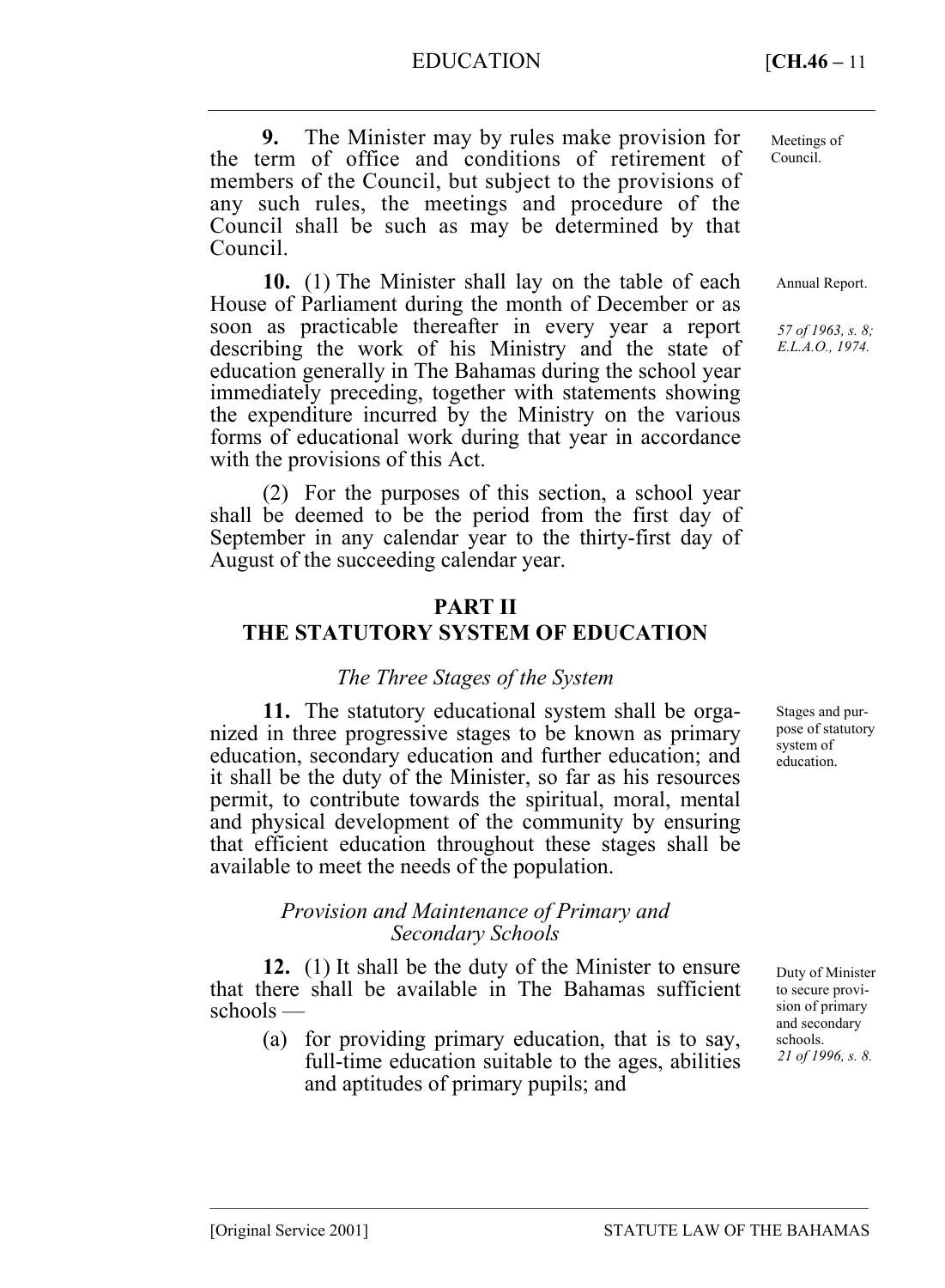*21 of 1996, s. 8.* 

(b) for providing secondary education, that is to say, full-time education suitable to the needs of secondary pupils, other than such full-time education as may be provided in pursuance of a scheme made under the provisions of this Act relating to further education.

The schools provided under this section shall afford, in so far as the Minister's resources permit, opportunities to all pupils for education offering the variety of instruction and training desirable in view of their different ages, abilities and aptitudes, and of the different periods for which they may be expected to remain at school, including practical, technical and vocational instruction and training appropriate to their respective needs.

(2) In discharging his duties under this section, the Minister shall, in so far as his resources permit, have regard to —

- (a) the need for ensuring that primary and secondary education are provided in separate schools;
- (b) the need for ensuring the provision of accommodation for those pupils from the Family Islands for whom education outside their home district is considered by the Minister and by their parents to be desirable;
- (c) the need for ensuring that provision is made for pupils who suffer from any disability of mind or body by providing, in special schools or otherwise, special educational treatment, that is to say, education by special methods appropriate for persons suffering from that disability; and
- (d) the desirability of making provision for pupils who have not attained the age of five years by providing for the overall establishment, administration and supervision of preschools.

Provided that paragraph (a) of this subsection shall not have effect in regard to special schools.

**13.** (1) For the purpose of discharging his duties under this Act, the Minister shall have power to —

(a) establish, maintain, or discontinue primary and secondary schools (other than exempt schools);

*21 of 1996, s. 8.* 

*21 of 1996, s. 8.* 

Powers of Minister to establish, maintain, or assist primary and secondary schools. *21 of 1996, s. 9.*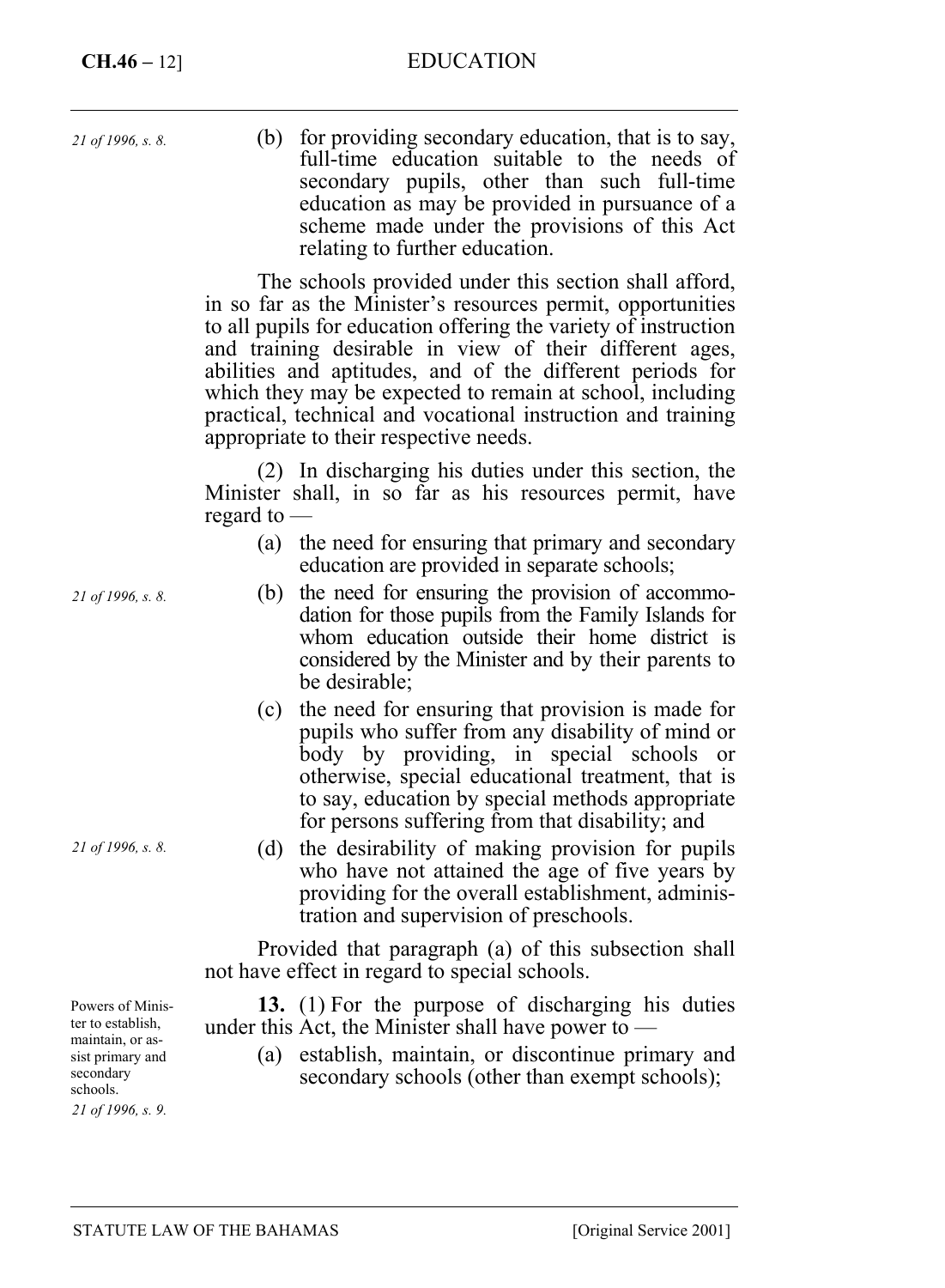- (b) maintain such schools whether originally established by the Minister, or not; and
- (c) assist any school which is not maintained by the Minister, including all independent schools and exempt schools.

(2) Subject to the provisions of section 52 of this Act, the conditions under which assistance may be given to primary or secondary schools not maintained by the Minister, and the form and method of applications for such assistance, save as hereinafter provided, shall be set forth in regulations made under this Act:

Provided that the amount of any grant-in-aid payable to any secondary school immediately before the coming into operation of this Act, shall not be reduced by regulations made under this subsection without due notice and without the opportunity being given to such school to comply with the regulations made under this section of this Act.

## *Management of Primary Schools and Secondary Schools*

**14.** (1) The Minister may for every school maintained by him establish a School Board which shall consist of not less than three members and not more than nine members:

Provided that for each school specified in the Third Schedule there shall be a School Board which shall consist of nine members.

(2) The members of a School Board shall be citizens of The Bahamas eighteen years of age and over elected by parents or guardians of children attending the school in such a manner as may be prescribed by the Minister. Members shall be elected for a period of three years at a time. For the purpose of electing members, the Principal of a school shall maintain a register of parents and guardians whose children attend the school. The Chairman of the School Board shall be elected by the members of the School Board.

(3) Where no School Board is established, each Council of a local government district shall make provision for the maintenance and upkeep of public school buildings and their environs.

–––––––––––––––––––––––––––––––––––––––––––––––––––––––––––––––––––––––––––––––

*21 of 1996, s. 10.* 

School Boards. *21 of 1996, s. 11.* 

Third Schedule.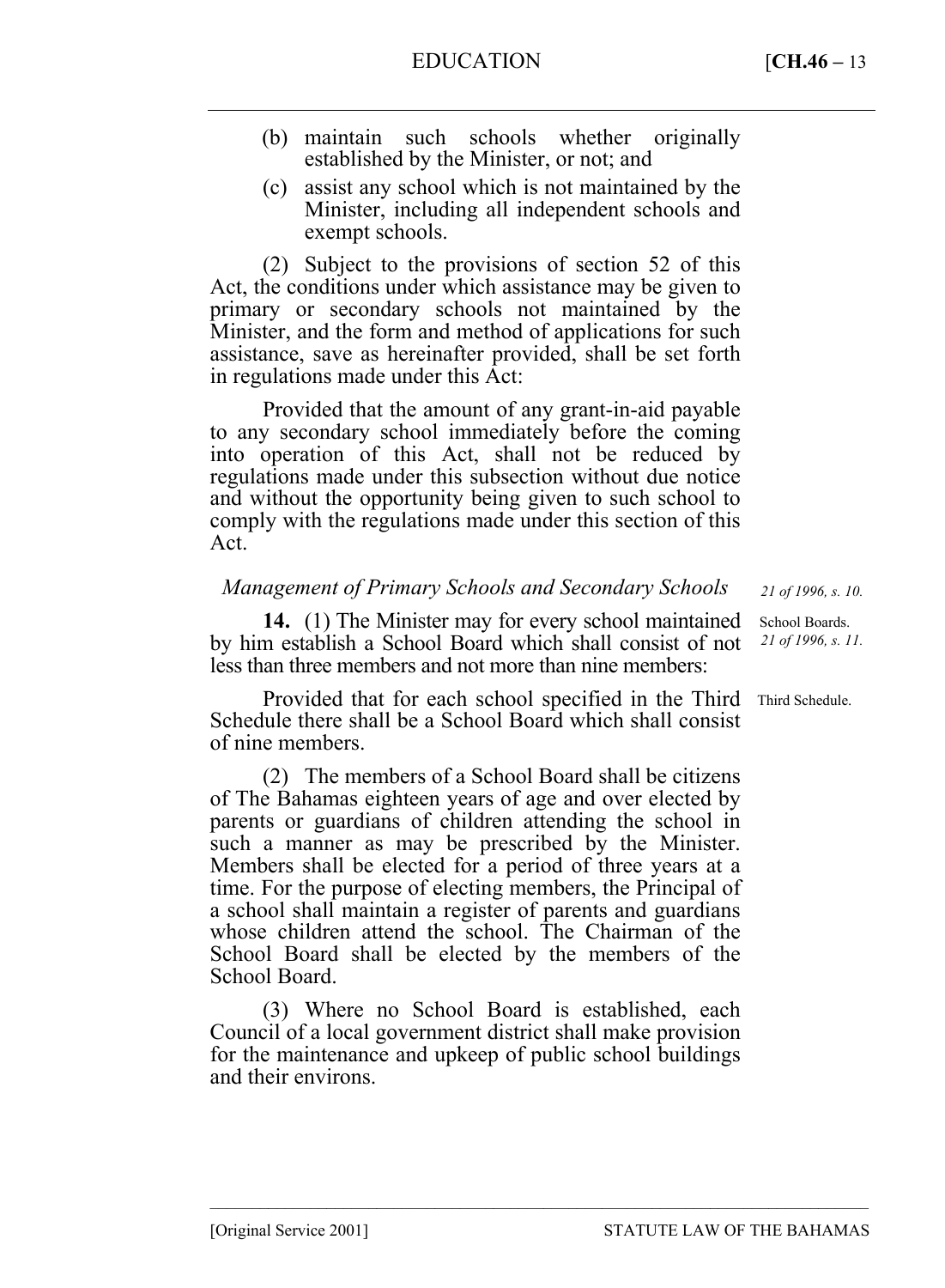# **CH.46 –** 14] EDUCATION

| (4) The Instrument of Management providing for the<br>constitution and procedure of the School Board shall be that<br>set forth in Part I of the First Schedule to this Act.                                                                                                     |
|----------------------------------------------------------------------------------------------------------------------------------------------------------------------------------------------------------------------------------------------------------------------------------|
| (5) The Articles of Management providing for the<br>general administration of the school and for the relations<br>between the Minister, the School Board and the Principal<br>shall be those set forth in Part II of the First Schedule to<br>this Act.                          |
| (6) For the purposes of this section the term<br>"school" shall include those Family Island schools which,<br>by reason of local conditions, may have on their rolls a<br>number of secondary pupils.                                                                            |
| Secular Instruction and Appointment and<br>Dismissal of Teachers in Maintained and<br><b>Assisted Schools</b>                                                                                                                                                                    |
| 15. In every maintained school the secular<br>instruction given to the pupils shall, except in so far as may<br>be otherwise provided by the instrument of Management<br>and Articles of Management, as the case may be, of the<br>school, be under the control of the Minister. |
| (2) The secular instruction given to the pupils in<br>every assisted school, save in so far as may be otherwise<br>provided by the conditions in accordance with which<br>assistance is granted to the school, shall be under the<br>control of the proprietors of the school.   |
|                                                                                                                                                                                                                                                                                  |

(3) The power to control the secular instruction provided in any school shall include power to determine the times at which the school session shall begin and end in any day, to determine the times at which the school terms shall begin and end, and to determine the school holidays, and to require that pupils in attendance at the school shall attend any class not conducted on the school premises for the purpose of receiving instruction or training included in the secular curriculum of the school.

**16.** All contracts and appointments made by the Board of Education which were valid and subsisting immediately prior to the seventh day of January 1964, shall thereafter be deemed to have been made by the Minister for and on behalf of the Government of The Bahamas.

Contracts, etc of Board of Education. *57 of 1963, s. 12.*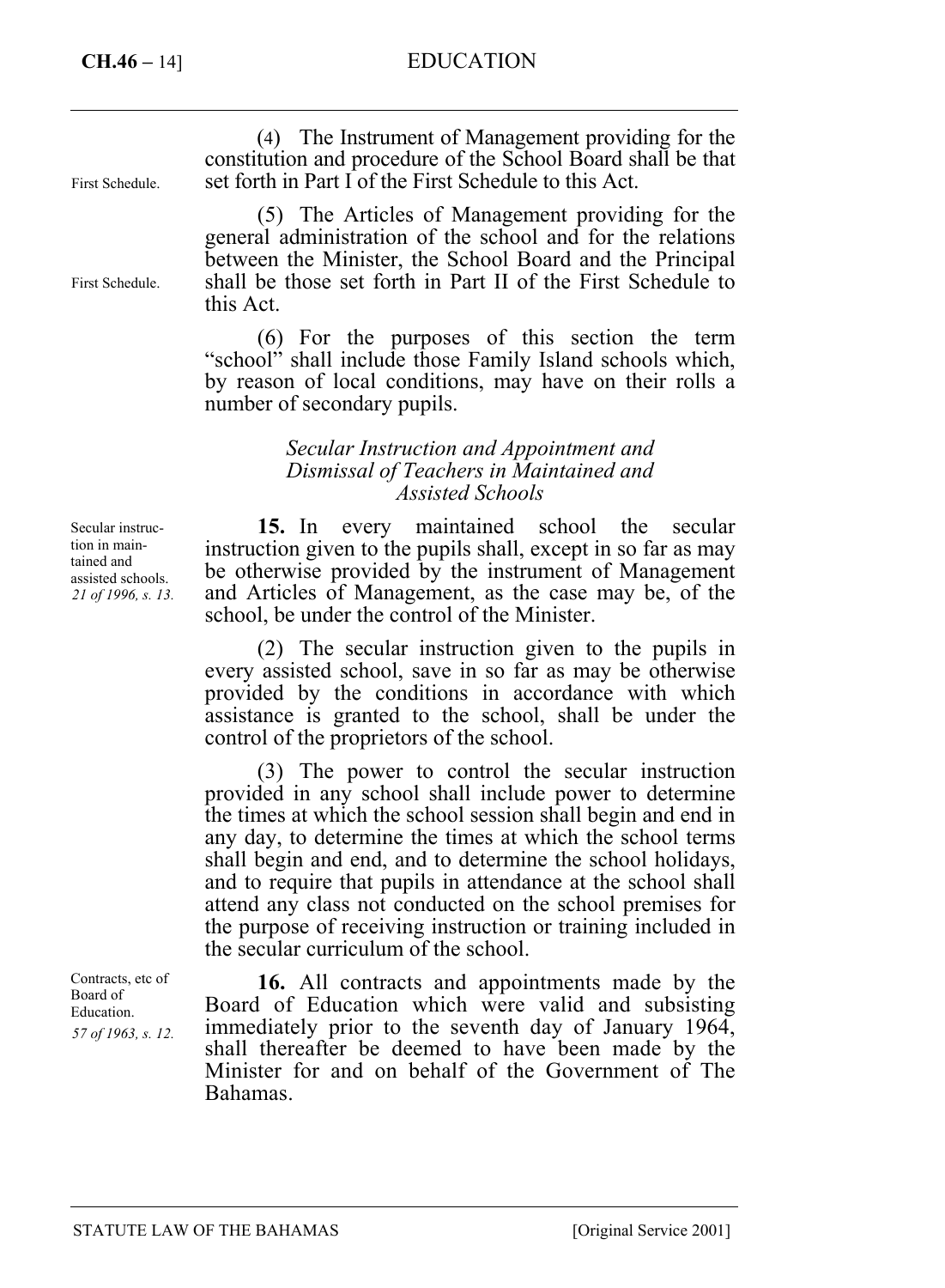# *Religious Education in Maintained Schools*

**17.** (1) Subject to the provisions of this section, the school day in every maintained school shall begin with collective worship on the part of all pupils in attendance at the school, and the arrangements made therefor shall provide for a single act of worship attended by all pupils unless the school premises are such as to make it impossible to assemble them for that purpose.

(2) Subject to the provisions of this section, religious instruction shall be given in every maintained school.

(3) It shall not be required, as a condition of any pupil attending any maintained school, that he shall attend or abstain from attending any Sunday school or any place of religious worship.

(4) If the parent or guardian of any pupil in attendance at any maintained school requests in writing that he be excused from attendance at religious worship or religious instruction at the school, or from both, then, until the request is withdrawn, the pupil shall be excused from such attendance accordingly:

Provided that excuse from such attendance shall not alter the pupil's liability to come to school at the starting time or to remain there during normal school hours.

**18.** (1) The collective worship required by subsection (1) of section 17 shall not in any maintained school be distinctive of any particular religious denomination, and the religious instruction given to pupils in any such school shall be given in accordance with a syllabus prescribed by the Minister and shall not include any catechism or formulary which is distinctive of any particular religious denomination.

(2) No teacher in any maintained school shall be required to give the religious instruction prescribed by the Minister, if such teacher conscientiously and *bona fide* objects to give such instruction on religious grounds.

**19.** The religious instruction given to pupils in attendance at all schools other than maintained schools shall be under the control of the proprietors of such schools.

–––––––––––––––––––––––––––––––––––––––––––––––––––––––––––––––––––––––––––––––

General provisions for religious education in maintained schools.

Special provisions as to religious education in maintained schools.

Religious education in schools other than maintained schools.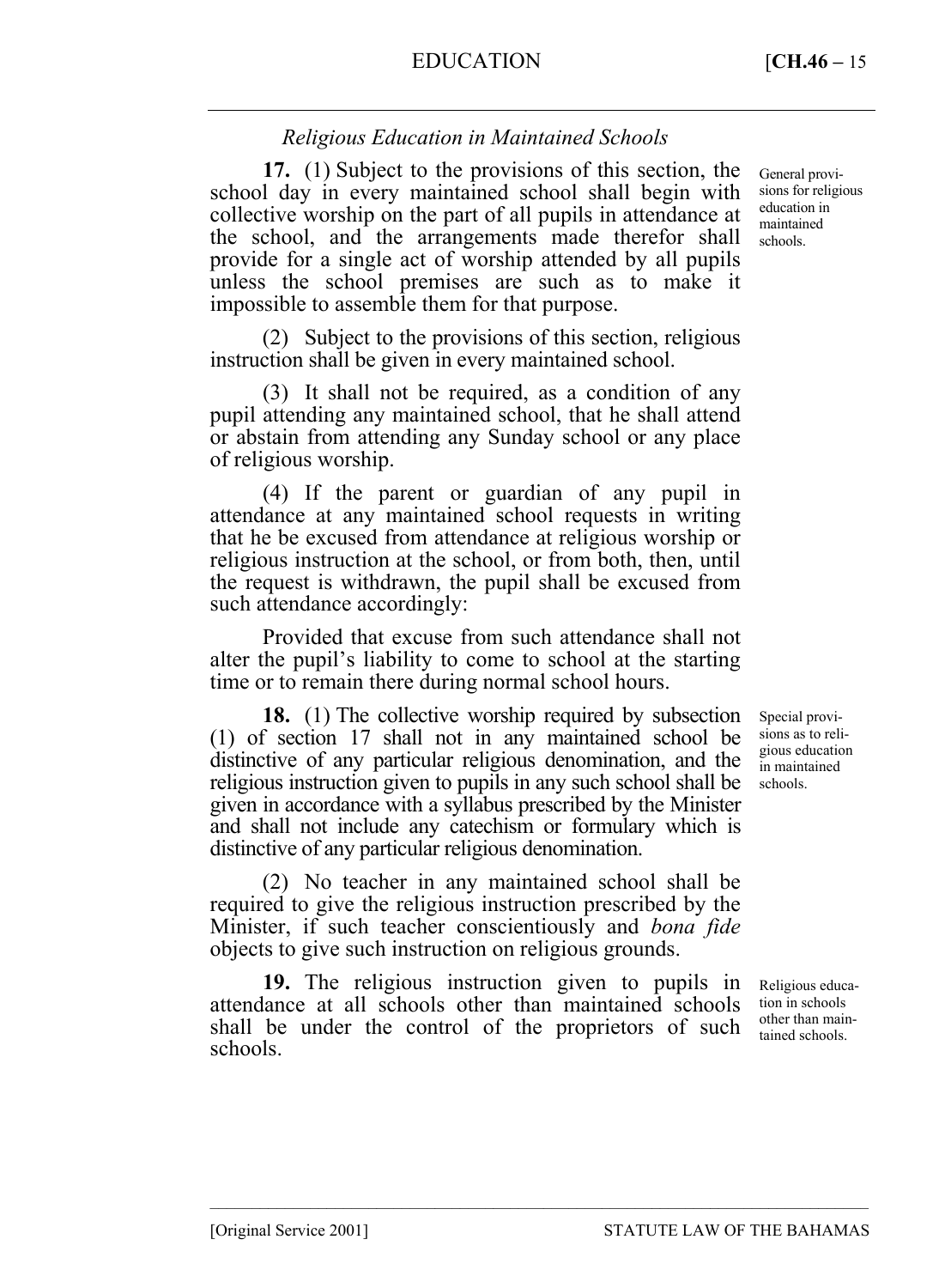# **CH.46 –** 16] EDUCATION

## *Primary and Secondary Education of Pupils Requiring Special Education Treatment*

**20.** (1) Regulations shall be made defining the several categories of pupils requiring special educational treatment and making provision as to the special methods appropriate for the education of pupils of each category.

(2) Arrangements made by the Minister for the special educational treatment of pupils of any such category shall, in so far as the resources of the Minister permit, provide for the education of pupils with serious disabilities in special schools, or where the disability is not serious, the arrangements may provide for the giving of such education in any school maintained by the Minister:

Provided that, in cases where facilities for special educational treatment do not exist, the Minister shall not be obliged to accept into any maintained school a pupil with a disability of body or mind, where the acceptance of such pupil would, in the view of the Minister, adversely affect the education of other pupils in attendance at the school.

(3) The regulations made under this section with respect to special schools shall secure that, as far as practicable, every pupil in attendance at any such school shall attend religious worship and instruction, or shall be withdrawn from such religious worship and instruction in accordance with the wishes of his parent or guardian.

**21.** (1) It shall be the duty of the Minister to ascertain, in so far as his resources permit, what children require special educational treatment; and, for the purpose of fulfilling that duty, any officer of the Department of Education may, by notice in writing served upon the parent of any child who has attained the age of five years, require him to submit the child for examination by a Government medical officer for advice as to whether the child is suffering from any disability of mind or body and as to the nature and extent of such disability; and if a parent upon whom such a notice is served, fails without reasonable excuse to comply with the requirements thereof, he shall be guilty of an offence and shall be liable on summary conviction to a fine not exceeding fifty dollars.

Education of pupils requiring special educational treatment.

Minister to ascertain what children require special educational treatment

*21 of 1996, s, 14.*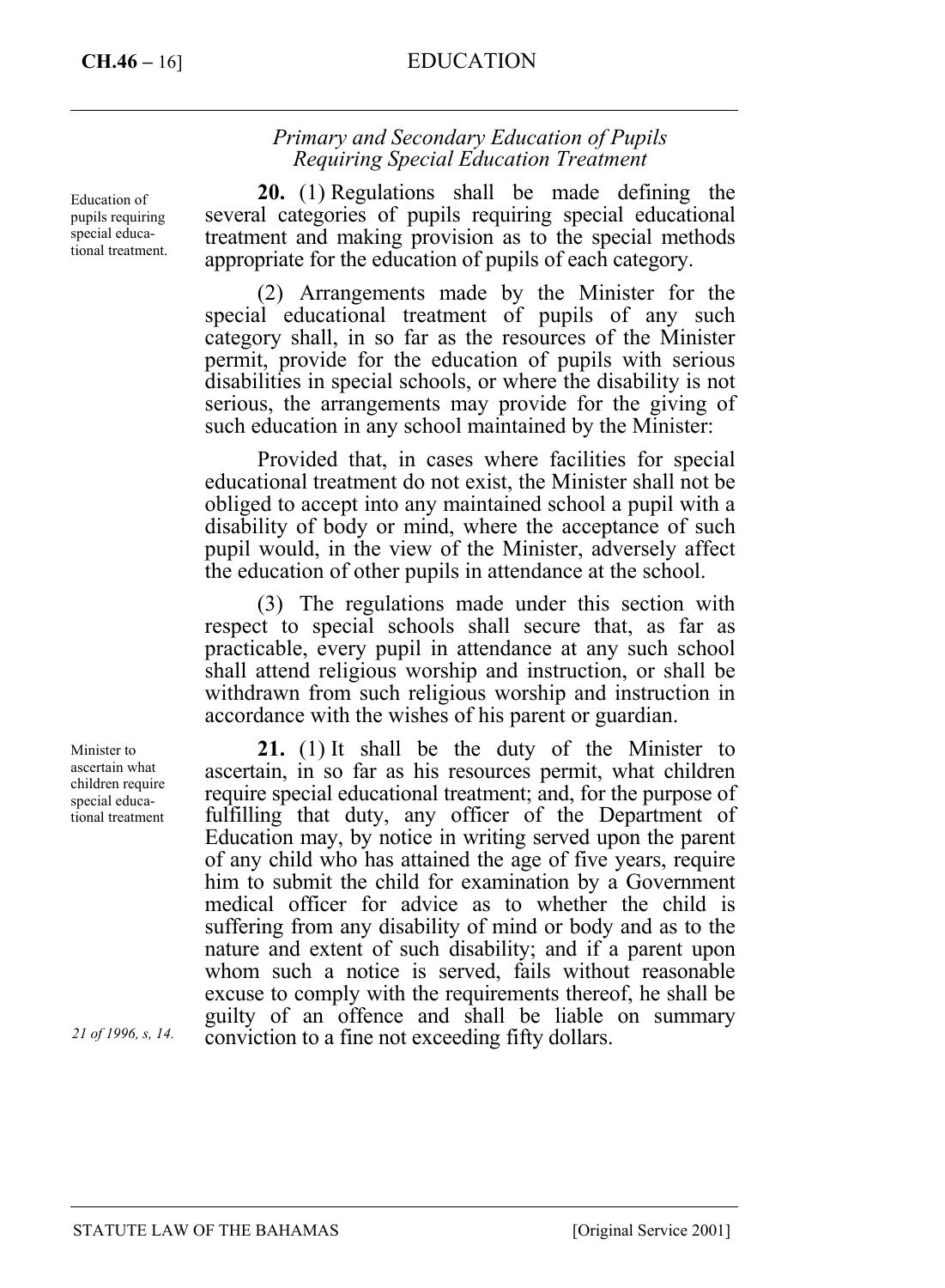EDUCATION [**CH.46 –** 17

(2) If the parent of any child who has attained the age of five years requests the Minister to cause the child to be so medically examined as aforesaid, the Minister shall comply with the request unless in the opinion of the Minister the request is unreasonable.

## *Compulsory Attendance at Primary and Secondary Schools*

**22.** In this Act the expression "compulsory school age" means any age between five years and sixteen years. Compulsory

(2) No pupil who has not attained the age of five years shall be admitted into any maintained school save a preschool.

(3) No pupil who has attained the age of sixteen years shall be required to leave any maintained school unless he is incapable of benefiting from the types of education and instruction available:

Provided that, save in exceptional circumstances and with the approval of the Director, no pupil shall be permitted to continue attending a secondary school maintained by the Minister after the age of nineteen years.

**23.** (1) It shall be the duty of the parents of every child of compulsory school age to cause him to receive full-time education suitable to his age, ability and aptitude, by regular attendance at school or otherwise.

(2) The provisions relating to the compulsory *E.L.A.O., 1974.* attendance of children at school may be carried out by officers appointed by the Governor-General acting in accordance with the advice of the Public Service Commission, in that behalf under this Act.

(3) Officers appointed under subsection (2) of this section shall have the powers, authorities, privileges and protection conferred upon constables at common law or by any Act.

(4) Such officers may enter with the permission of the parent or guardian any place between the hours of 8 a.m. and 5 p.m. of any day except Sunday for the purpose of making such enquiries and discharging such other duties as may be imposed upon them by the Minister under the provisions of this Act or any regulation made under the provisions of this Act.

–––––––––––––––––––––––––––––––––––––––––––––––––––––––––––––––––––––––––––––––

school age. *21 of 1996, s. 15. 21 of 1996, s. 15.* 

*21 of 1996, s. 15.* 

Duty of parents to secure the education of their children.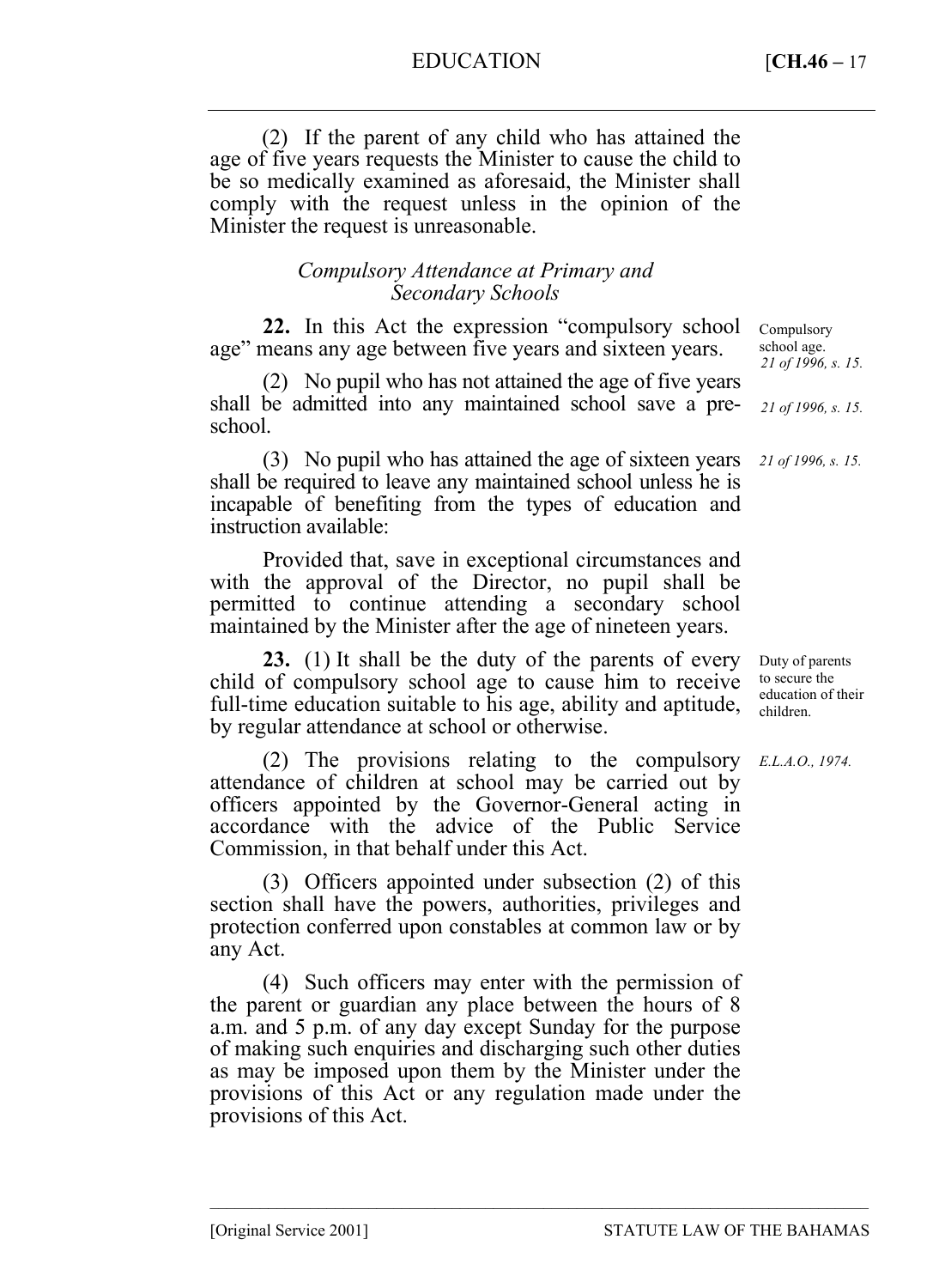- (5) Any person who —
- (a) obstructs or resists any such officer in the performance of his duties; or
- (b) wilfully makes any false representation to any such officer with respect to the age of any child; or
- (c) wilfully refuses to furnish to such officers, any information which such officers may require in the execution of their duties,

shall be guilty of an offence and shall be liable on summary conviction to a fine not exceeding seventy-five dollars.

**24.** (1) If it appears to the Minister that the parent of any child of compulsory school age is failing to perform the duty imposed upon him by section 23, it shall be the duty of the Minister to serve upon the parent a notice requiring him, within such time as may be specified in the notice not being less than fourteen days from the service thereof, to register the child at a school registered under this Act, or an exempt school, or to satisfy the Minister that the child is otherwise receiving efficient full-time education suitable to his age, ability and aptitude.

(2) If after such a notice has been served upon a parent, the parent fails to satisfy the Minister in accordance with the requirements of the notice that the child is receiving efficient full-time education suitable to his age, ability and aptitude, then, if in the opinion of the Minister it is expedient that he attend school, the Minister shall serve upon the parent an order in the prescribed form (hereinafter referred to as a "school attendance order") requiring him to cause the child to become a registered pupil at a school named in the order.

(3) If at any time while a school attendance order is in force with respect to any child, the parent of the child makes application to the Minister requesting that another school be substituted for that named in the order, by reason of the removal of the child's family, or if in the opinion of the Minister it is desirable that the child be transferred to another school, then the Minister may accordingly amend or revoke the order.

*21 of 1996, s. 16.* 

School attendance orders.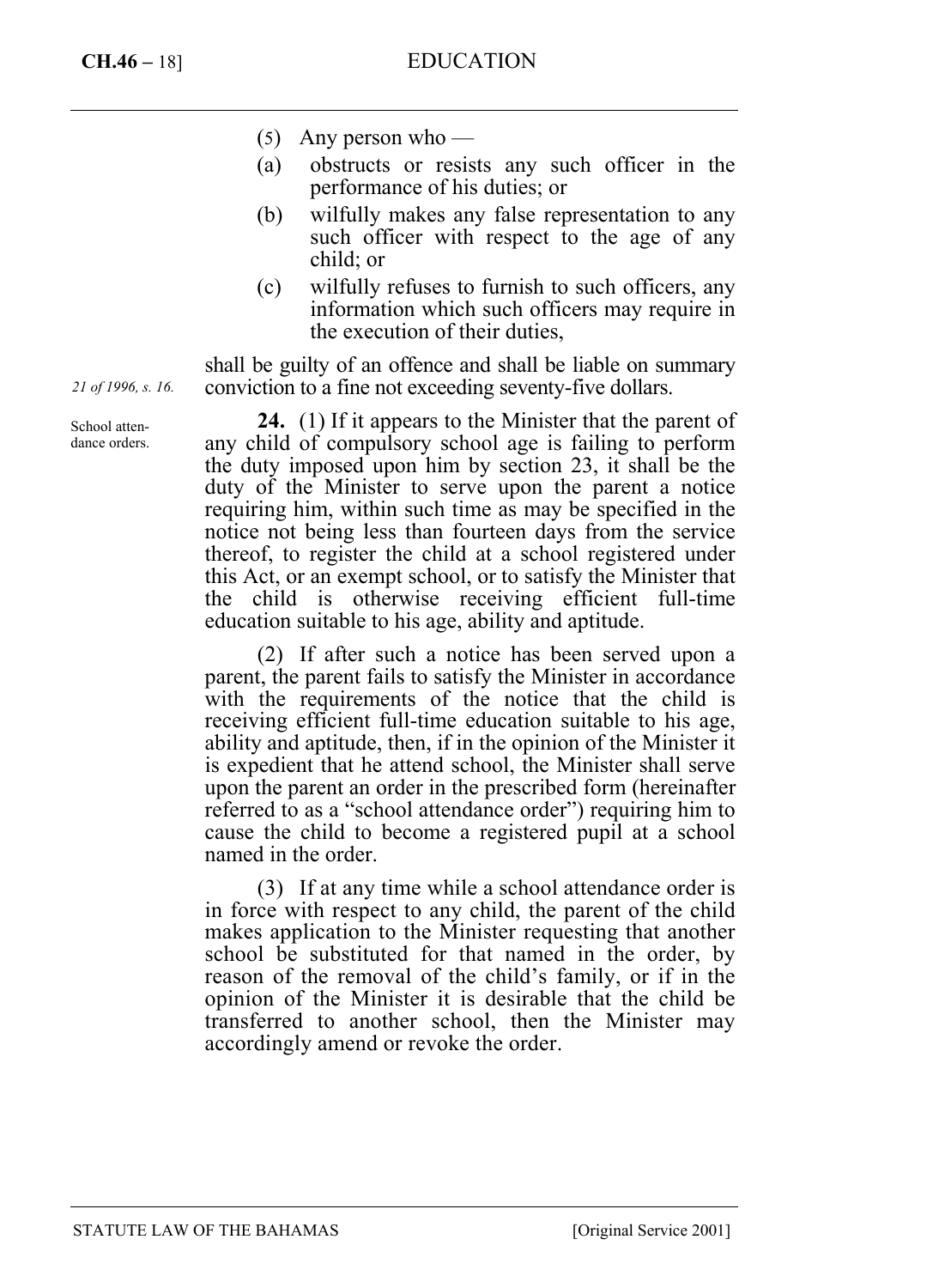# EDUCATION [**CH.46 –** 19

(4) If any person upon whom a school attendance order is served fails to comply with the requirements of the order, he shall be guilty of an offence against this section, unless he proves to the satisfaction of the Minister that he is causing the child to receive efficient full-time education suitable to his age, ability and aptitude otherwise than at school.

(5) A school attendance order made with respect to any child shall, subject to any amendment thereof which may be made by the Minister, continue in force as long as the child is of compulsory school age, unless revoked by the Minister.

**25.** (1) If any child of compulsory school age who is a registered pupil at a school fails to attend regularly thereat, the parent of the child shall be guilty of an offence against this section.

(2) In any proceedings for an offence against this section, the child shall not be deemed to have failed to attend regularly at the school by reason of his absence therefrom with leave or —

- (a) at any time when he was prevented from attending by reason of sickness or any unavoidable cause;
- (b) on any day exclusively set apart for religious observance by the religious body to which his parent belongs
- (c) if the parent proves that the school at which the child is a registered pupil is not within the walking distance from the child's home, which shall be specified by regulation of the Minister, and that no suitable arrangements have been made by the Minister either for his transport to and from the school or for enabling him to become a registered pupil at a school nearer to his home.

(3) Where in any proceedings for an offence against this section it is proved that the child has no fixed abode, paragraph (c) of subsection (2) shall not apply, but if the parent proves that he is engaged in any trade or business which requires him to travel from place to place, and that the child has attended at a school at which he was a registered pupil as regularly as the nature of the trade or business permits, the parent shall be acquitted:

–––––––––––––––––––––––––––––––––––––––––––––––––––––––––––––––––––––––––––––––

Duty of parents to secure regular attendance of registered pupils.

*21 of 1996, s. 17.*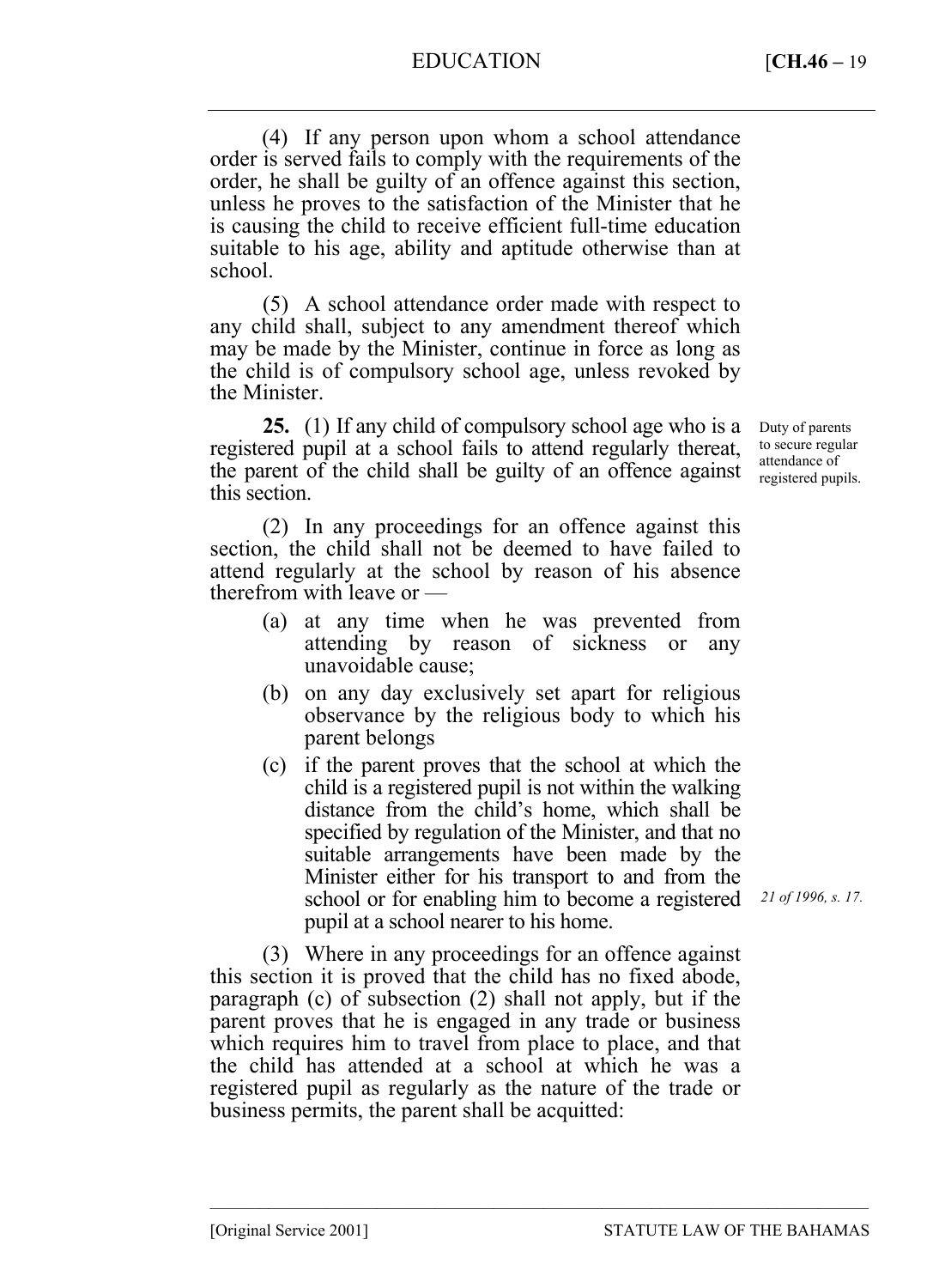# **CH.46 –** 20] EDUCATION

Provided that, in the case of a child who has attained the age of six years, the parent shall not be entitled to be acquitted under this subsection unless he proves that the child had made at least 200 attendances during the period of 12 months ending with the date of which proceedings were instituted.

(4) In this section, the expression "leave" in relation to any school means leave granted by any person authorised in that behalf by the managing authority of the school, and the expression "walking distance" means, in relation to a child who has not attained the age of eight years two miles, and in the case of any other child three miles, measured by the nearest available route.

**26.** (1) Subject to the provisions of this section, any person guilty of an offence against section 24 or section 25 of this Act shall be liable on summary conviction to a fine not exceeding fiftydollars, in the case of a second offence against such section to a fine not exceeding seventy-five dollars, and in the case of a third or subsequent offence against such section to a fine not exceeding one hundred dollars, or to imprisonment for a term not exceeding one month, or to both such fine and such imprisonment.

(2) It shall be the duty of the Minister to institute proceedings for such offences as aforesaid whenever, in his opinion, the institution of such proceedings is necessary for the purpose of enforcing the duty imposed upon a parent by this Act to cause his child to receive efficient full-time education suitable to his age, ability and aptitude, and no such proceedings shall be instituted except by or on behalf of the Minister.

(3) Where the court before which a prosecution is brought for an offence against section 25 is satisfied that the child in respect of whom the offence is alleged to have been committed has failed to attend regularly the school at which he is a registered pupil, then, whether or not the parent is convicted, the court may direct that the child be brought before a juvenile court by the Minister, and such court may, if it is satisfied that it is necessary to do so for the purpose of securing the regular attendance of the child at school, make any order that such court has power to make under section 50 of the Children and Young Persons (Administration of Justice) Act.

Penalties for offences under sections 24 and 25.

*21 of 1996, s. 18.* 

Ch. 97.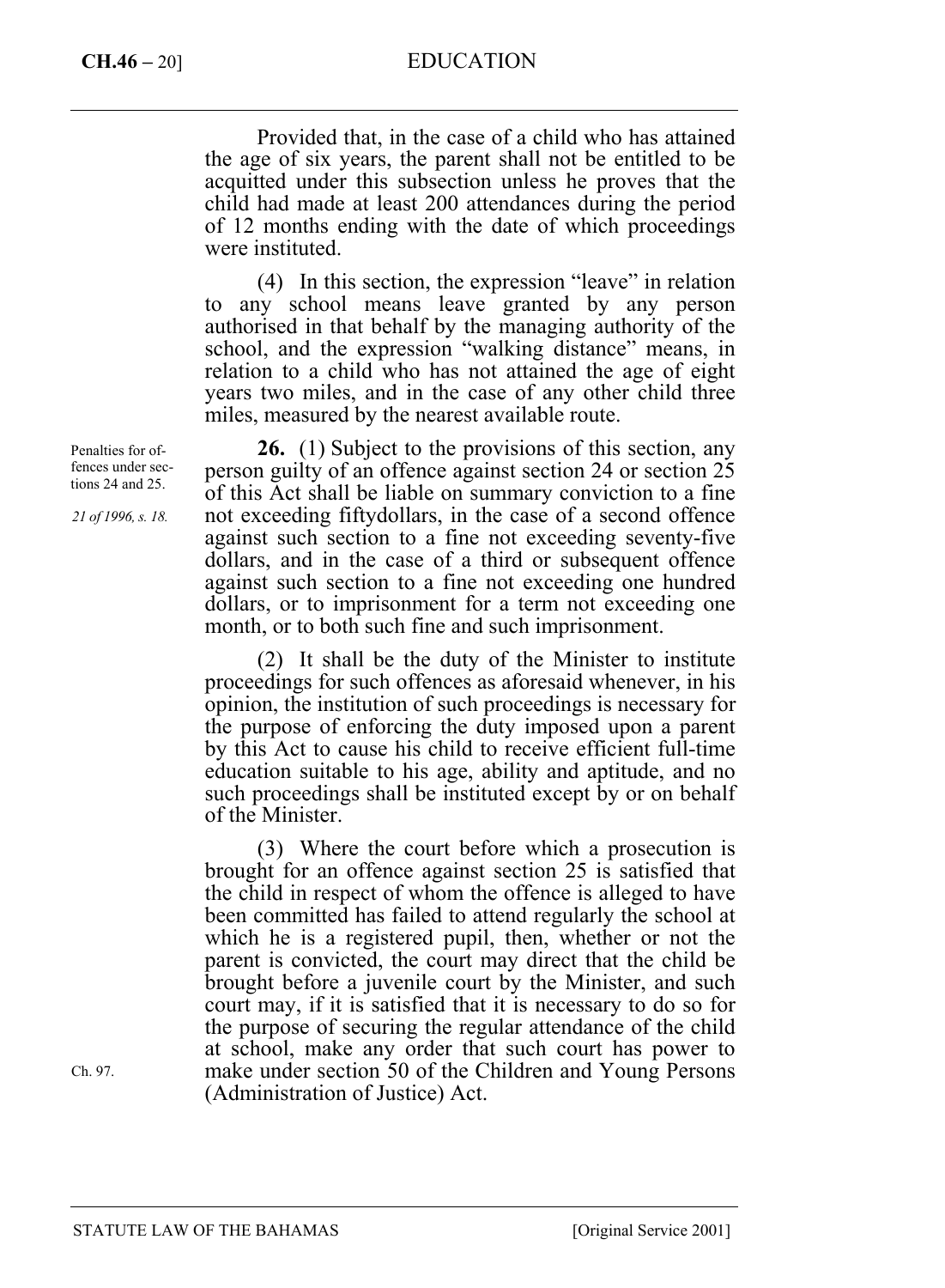EDUCATION [**CH.46 –** 21

(4) Where proceedings have been instituted for an offence against section 25 alleged to have been committed in respect of any child, and it appears to the officer by whom proceedings were instituted on behalf of the Minister that there is reasonable cause to believe that the punishment of the parent would not be sufficient to secure the regular attendance of the child at school, it shall be his duty to apply to the court for a direction under subsection (3) of this section; and where such an application is made, such a direction shall be given unless the court is satisfied that no such direction is necessary for the purpose aforesaid.

## *Further Education*

**27.** It shall be the duty of the Minister, in so far as his resources permit, to secure the provision of adequate facilities for further education, that is to say —

- General duties of Minister in respect of further education.
- (a) full-time and part-time education for persons over compulsory school age;
- (b) leisure-time occupation, in such organized cultural training and recreative activities as are suited to their requirements, for any persons over compulsory school age who are able and willing to profit by the facilities provided for that purpose; and
- (c) technical education.

**28.** (1) For the discharge of the duty imposed upon him by section 27, the Minister shall have power to establish and conduct such institutions of further education as he may deem necessary, and regulations may be made as to the maintenance, government and conduct of such institutions and as to the further education given therein.

(2) Nothing in subsection (1) of this section contained shall preclude the Minister from providing, outside of such institutions or in association with existing schools or other educational establishments, such special classes or courses for persons over compulsory school age as he may deem necessary from time to time with the purpose of providing such physical, practical, vocational or academic training as

–––––––––––––––––––––––––––––––––––––––––––––––––––––––––––––––––––––––––––––––

Power of Minis ter to establish centres for further education.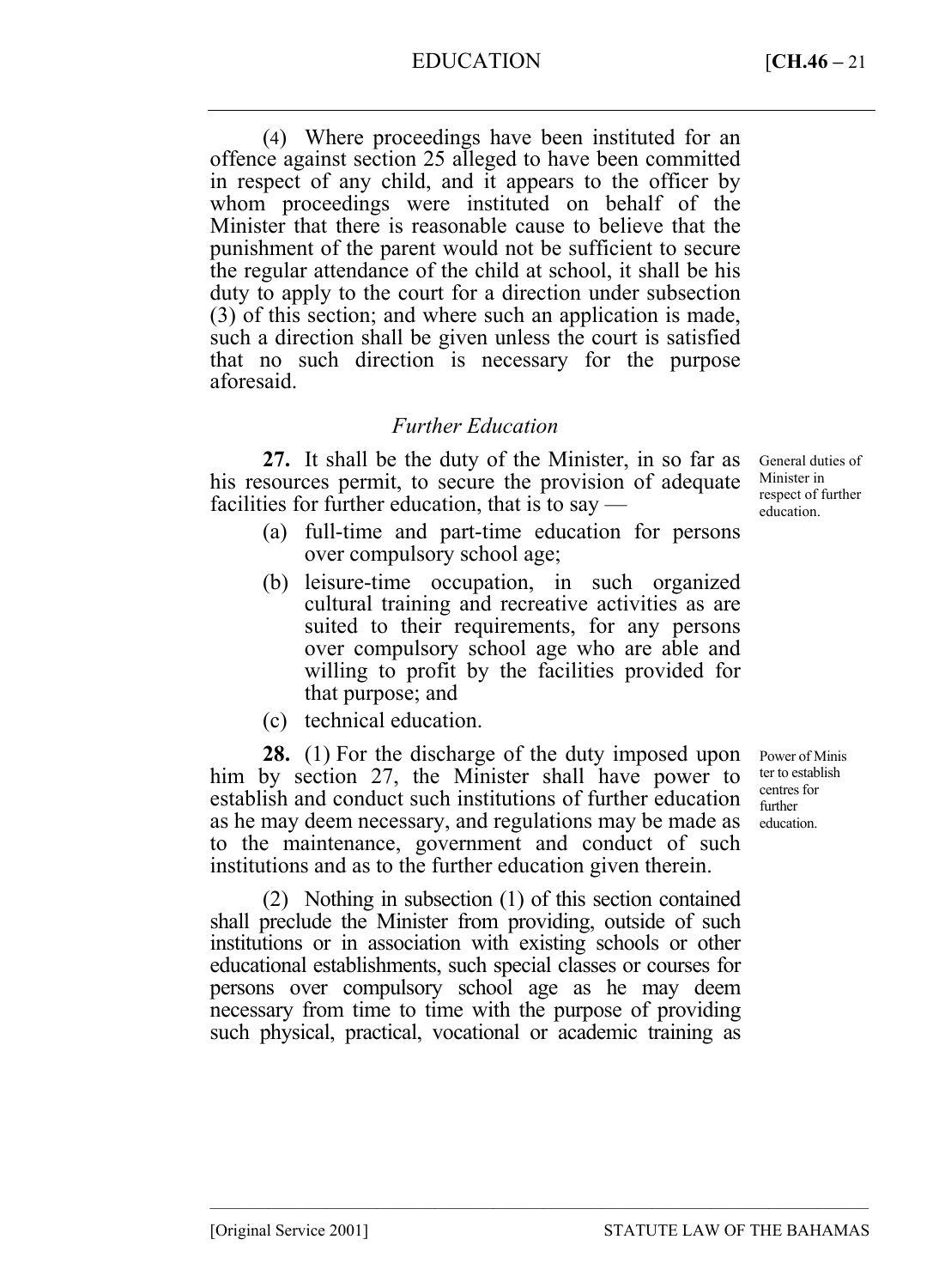# **CH.46 –** 22] EDUCATION

will enable them to develop their various aptitudes and capabilities and will prepare them for the responsibilities of citizenship.

**29.** (1) No person shall without the consent of the Minister establish or conduct or continue to conduct within The Bahamas any institution for the provision of further education and the Minister may refuse his consent thereto in any case unless he is satisfied that —

- (a) the courses of further education to be provided at such institution will be of educational, cultural, economic or other benefit to The Bahamas;
- (b) the courses of further education to be provided at such institution will afford tuition of an appropriate standard by fully qualified instructors;
- (c) the establishment and conduct of such institution is in the best interests of those members of the public likely to resort thereto; and
- (d) the establishment and conduct of such institution is in the best interests of the public generally.

(2) The Minister shall cause a register to be maintained of every institution for the provision of further education established or conducted under the provisions of this section, which shall contain such particulars thereof as the Minister may direct.

(3) Any person who contravenes the provisions of subsection (1) of this section shall be guilty of an offence and shall be liable on summary conviction in the case of a first offence to a fine not exceeding one hundred and fifty dollars or in the case of a second or subsequent offence to a fine not exceeding five hundred dollars or to imprisonment for a term not exceeding six months or to both such fine and imprisonment, and any principal, professor, lecturer, teacher or other person who lectures, teaches or gives instruction in any institution knowing it to be established or conducted in contravention of subsection (1) of this section, shall be guilty of a like offence and shall be liable on summary conviction to the like penalties.

15 of 1970, s. 4.

(4) If at any time the Minister is satisfied that any institution for the provision of further education is objectionable upon all or any of the following grounds —

Control of other institutions for further education.

*8 of 1968, s. 2.*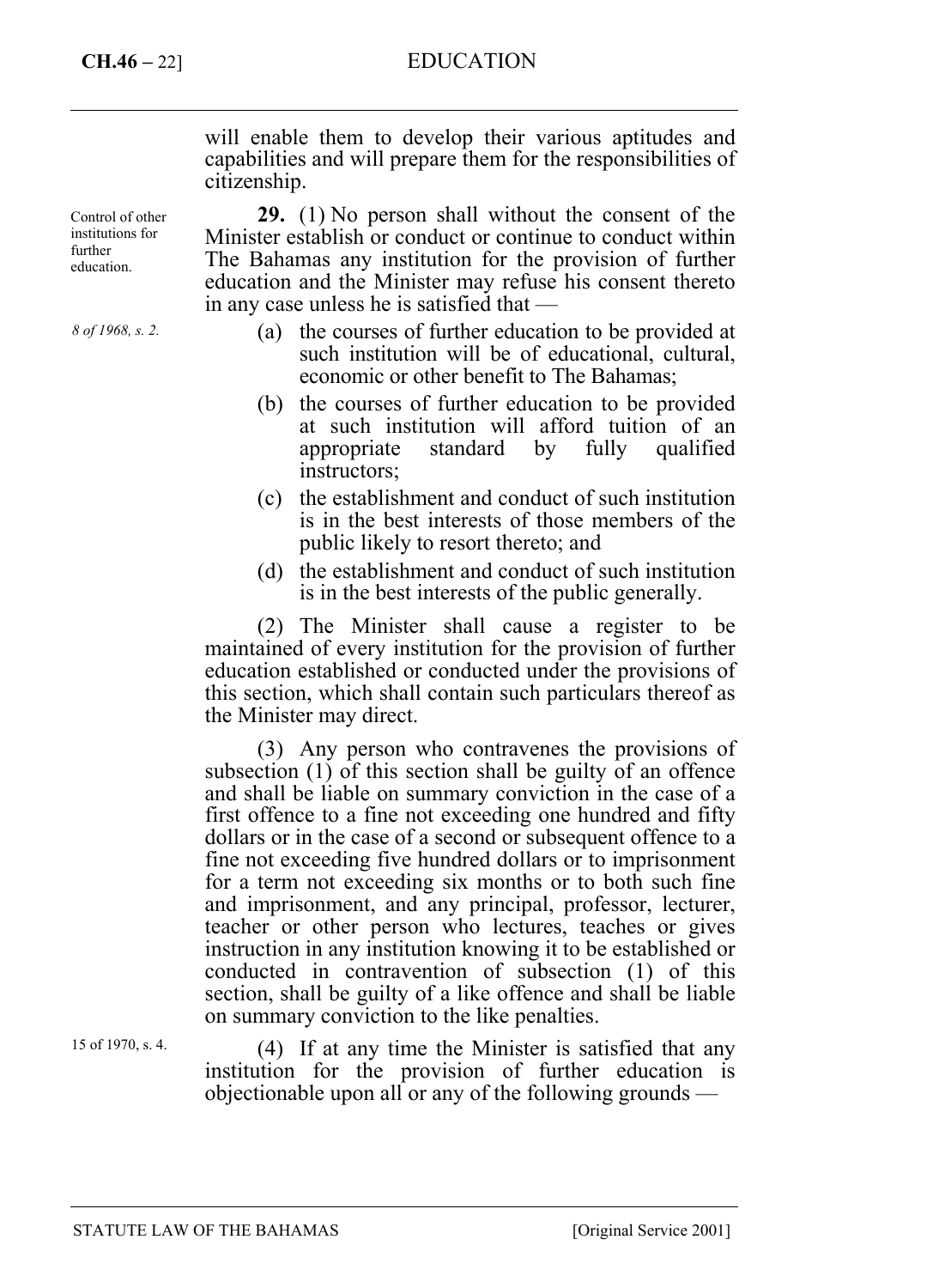- (a) that the courses of further education being provided at such institution are not of educational, cultural, economic or other benefit to The Bahamas;
- (b) that the courses of further education being provided at such institution do not afford tuition of an appropriate standard by fully qualified instructors;
- (c) that the establishment and conduct of such institution is not in the best interests of those members of the public likely to resort thereto;
- (d) that the establishment and conduct of such institution is not in the best interests of the public generally,

the Minister shall serve upon the proprietor of the institution a notice stating the grounds of complaint together with full particulars of the matters complained of, and the notice shall specify the measures necessary in the opinion of the Minister to remedy the matters complained of, and shall specify the time within which such measures are required to be taken.

(5) Where a proprietor of an institution for the 15 of 1970, s. 4. provision of further education has been served with a notice under subsection (4) of this section and fails, within the time specified in such notice to take the measures necessary in the opinion of the Minister to remedy the matters complained of, the Minister may forthwith revoke his consent given in pursuance of subsection (1) of this section in respect of such institution.

(6) Where the Minister revokes his consent in respect of any institution for the provision of further education in pursuance of this section, he shall by notice in writing inform the proprietor of such revocation, and the proprietor of the institution may within twenty-eight days from the date of such notice appeal therefrom in such manner as may be prescribed by rules made under section 76 of the Supreme Court Act.

(7) Regulations may be made prescribing the particulars of institutions for the provision of further education to be furnished to the Director, and such regulations may provide for the notification to the Director of any changes in the particulars so furnished, and as to the circumstances

–––––––––––––––––––––––––––––––––––––––––––––––––––––––––––––––––––––––––––––––

15 of 1970, s. 4.

Ch. 53.

15 of 1970, s. 4.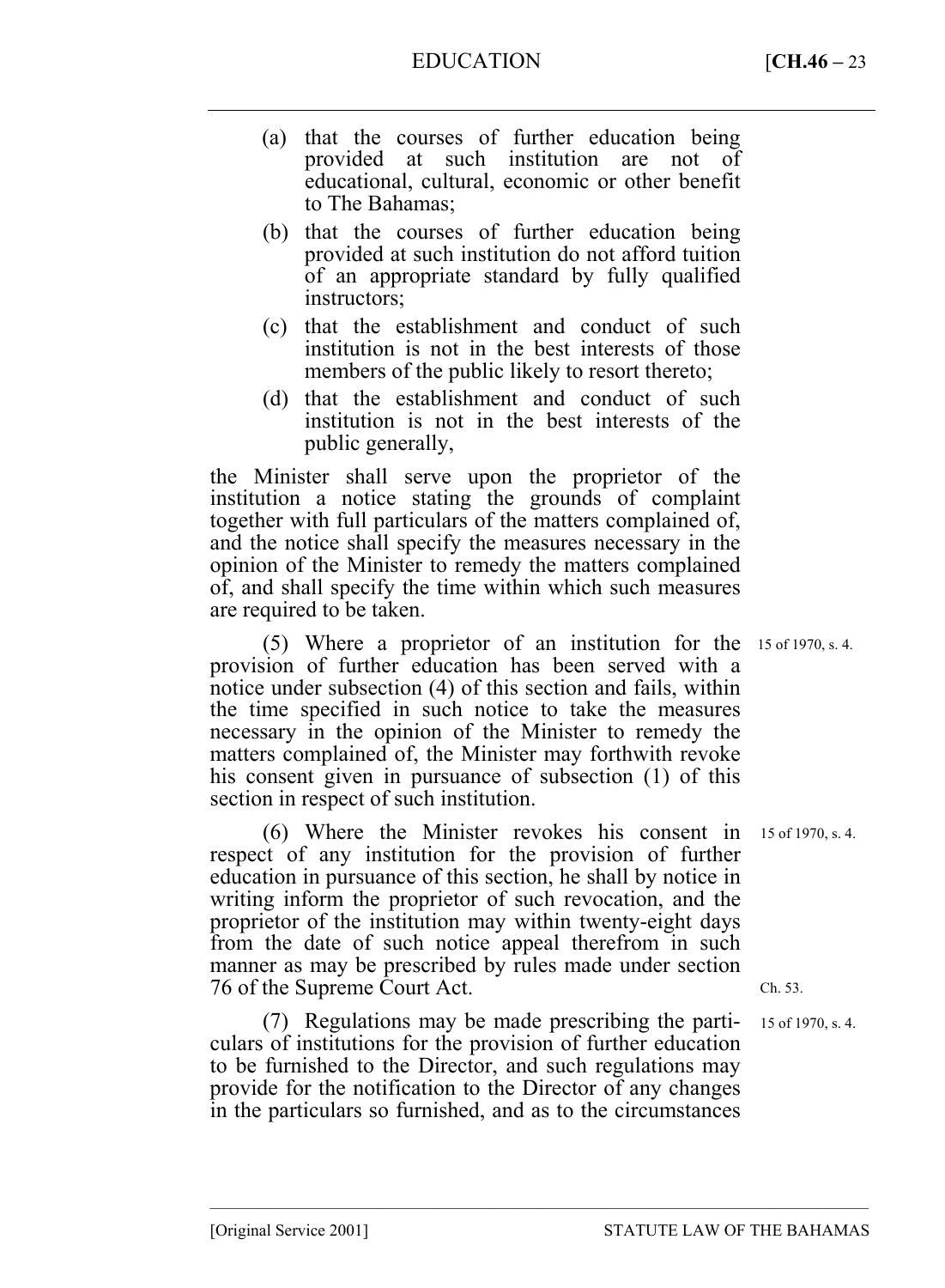# **CH.46 –** 24] EDUCATION

in which the Minister may revoke his consent to the conduct within The Bahamas of any such institution in the event of the Director being unable to obtain sufficient particulars thereof.

(8) For the purpose of this section the expression "institution for the provision of further education" means any university, college, school or other organised institution in or by which courses in further education are conducted.

Use of word "university", etc. 30 of 1968, s. 2.

**30.** (1) No person shall —

- (a) use the expression "university" in the description or title under which such person is conducting any college, school or other educational institution within The Bahamas; or
- (b) make whether directly or indirectly any representation in any letter, letterhead, circular, paper, notice or advertisement, or by any other means whatsoever whether similar to the foregoing or not, that such person is conducting a university within The Bahamas; or
- (c) grant to, or confer upon, any person any degree, diploma or other academic distinction expressed or purporting to be a degree, diploma or other academic distinction granted or conferred by a university conducted within The Bahamas,

unless such college, school, educational institution or university, as the case may be, shall have been incorporated either by charter granted by Her Majesty the Queen or by or under some enactment regulating the establishment of a university or universities in The Bahamas.

(2) Any person who contravenes the provision of subsection (1) of this section shall be guilty of an offence and shall be liable on summary conviction in the case of a first offence to a fine not exceeding one hundred and fifty dollars or, in the case of a second or subsequent offence, to a fine not exceeding five hundred dollars or to imprisonment for a term not exceeding six months or to both such fine and imprisonment.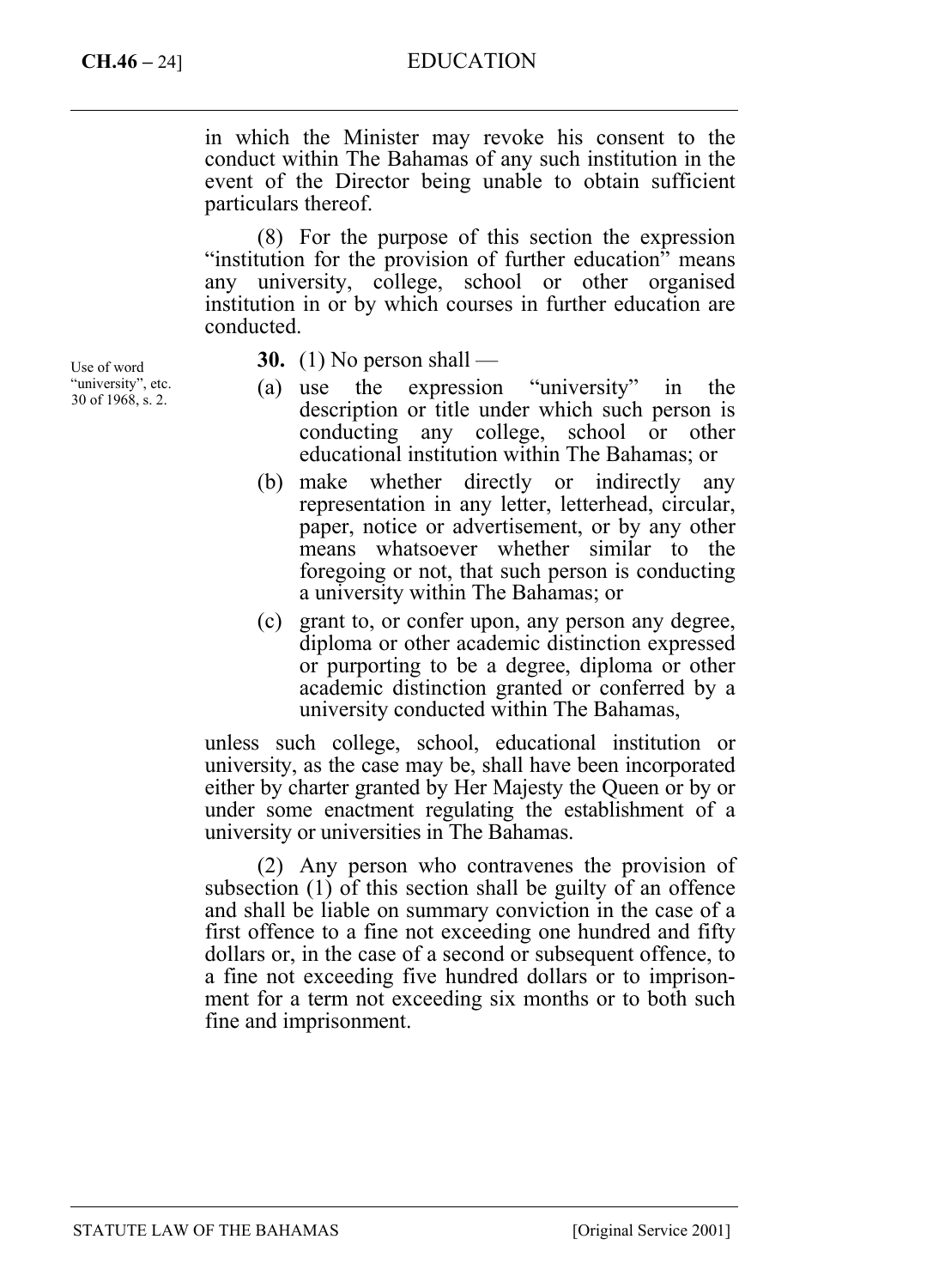# *Supplementary Provisions as to Primary, Secondary and Further Education*

**31.** (1) It shall be the duty of the Minister, in collaboration with the Minister responsible for Health and in so far as the resources of the Minister and the Minister responsible for Health shall permit, to provide for the medical inspection, at appropriate intervals, of pupils in attendance at any school or other educational establishment maintained by the Minister.

(2) For the purpose of securing the proper medical inspection of pupils in attendance at any school or other educational establishment, any Government officer authorised in that behalf by the Minister may require, by notice in writing, the parent of any pupil in attendance at such school, to submit the pupil for medical inspection in accordance with arrangements made by the Minister and may require any pupil in attendance at any other educational establishment to submit to such inspection; and any person who fails without a reasonable excuse to comply with any such requirements shall be guilty of an offence and shall be liable on summary conviction to a fine not exceeding seventy-five dollars.

(3) It shall be the duty of the Minister to make arrangements for encouraging and assisting pupils to take advantage of such facilities for medical treatment as may be made available by Government from time to time:

Provided that if the parent of any pupil gives to the Minister notice that he objects to the pupil availing himself of any medical treatment provided under this section, the pupil shall not be encouraged or assisted to do so.

(4) The Minister is empowered to make regulations for the implementation of the provisions of this section.

**32.** (1) It shall be the duty of the Minister, in so far as his resources permit, to secure that the facilities for primary and secondary education provided by him include adequate facilities for recreation and social and physical training, and for that purpose he may establish, maintain and manage, or assist the establishment, maintenance and management of camps, holiday classes, playing fields, play centres, playgrounds, gymnasiums and other places

–––––––––––––––––––––––––––––––––––––––––––––––––––––––––––––––––––––––––––––––

Medical inspection and treatment of pupils.

57 of 1963, s. 13.

*21 of 1996, s. 19.*

Provision of facilities for recreation and social and physical training.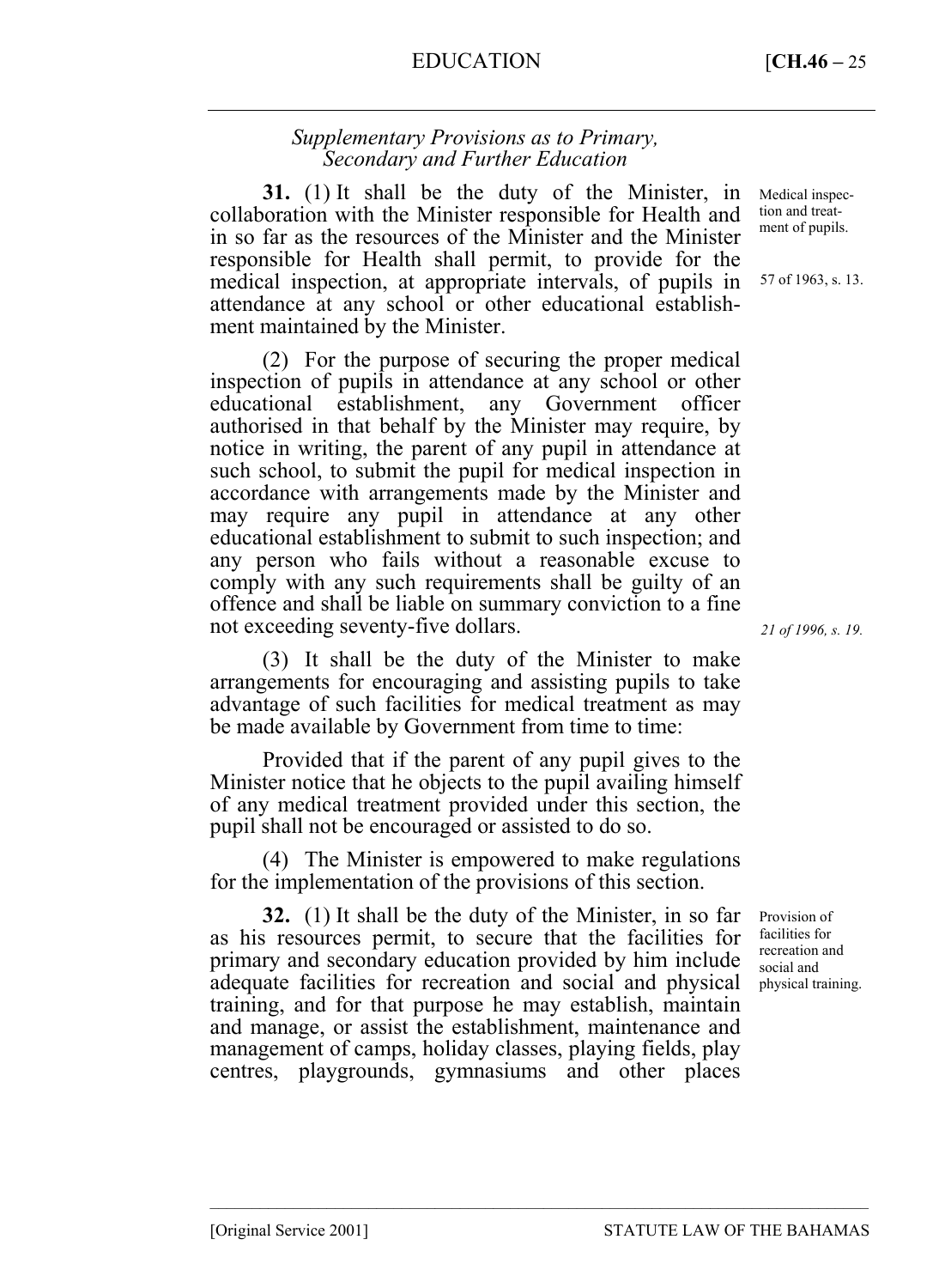# **CH.46 –** 26] EDUCATION

whether appropriate to any school or other educational establishment or not at which facilities for recreation and for such training as aforesaid are available for persons for whom primary, secondary or further education is provided by the Minister, and may organize games, expeditions and other activities for such persons, and may defray or contribute towards the expenses thereof.

(2) The Minister, in making arrangements for the provision of facilities, or the organization of activities under the powers conferred on him by subsection (1) of this section shall, in particular, have regard to the expediency of co-operating with any voluntary societies or bodies whose objects include the provision of facilities for or the organization of activities of a similar character.

**33.** (1) The Minister may, by directions in writing issued with respect to all schools maintained by him or with respect to any of such schools named in the directions, authorise a Government medical officer to cause examinations of the persons and clothing or pupils in attendance at such schools to be made whenever in the Minister's opinion such examinations are necessary in the interests of cleanliness.

(2) If the person or clothing of any pupil is found upon such examination to be infested with vermin or in a foul condition, any officer of the Minister may serve upon the parent of the pupil a notice requiring him to cause the person and clothing of the pupil to be cleansed within twenty-four hours.

(3) If the parent fails to comply with a notice served under subsection (2) he shall be guilty of an offence and shall be liable on summary conviction to a fine not exceeding fifty dollars.

(4) Where an officer of the Minister suspects that the person or clothing of any pupil in attendance at a school maintained by the Minister is infested with vermin or in a foul condition, but action for the examination thereof cannot immediately be taken, he may, in the interests of the pupil or of other pupils in attendance at the school, direct that the pupil be excluded from the school until such action is taken.

Power to ensure cleanliness.

*21 of 1996, s. 20.*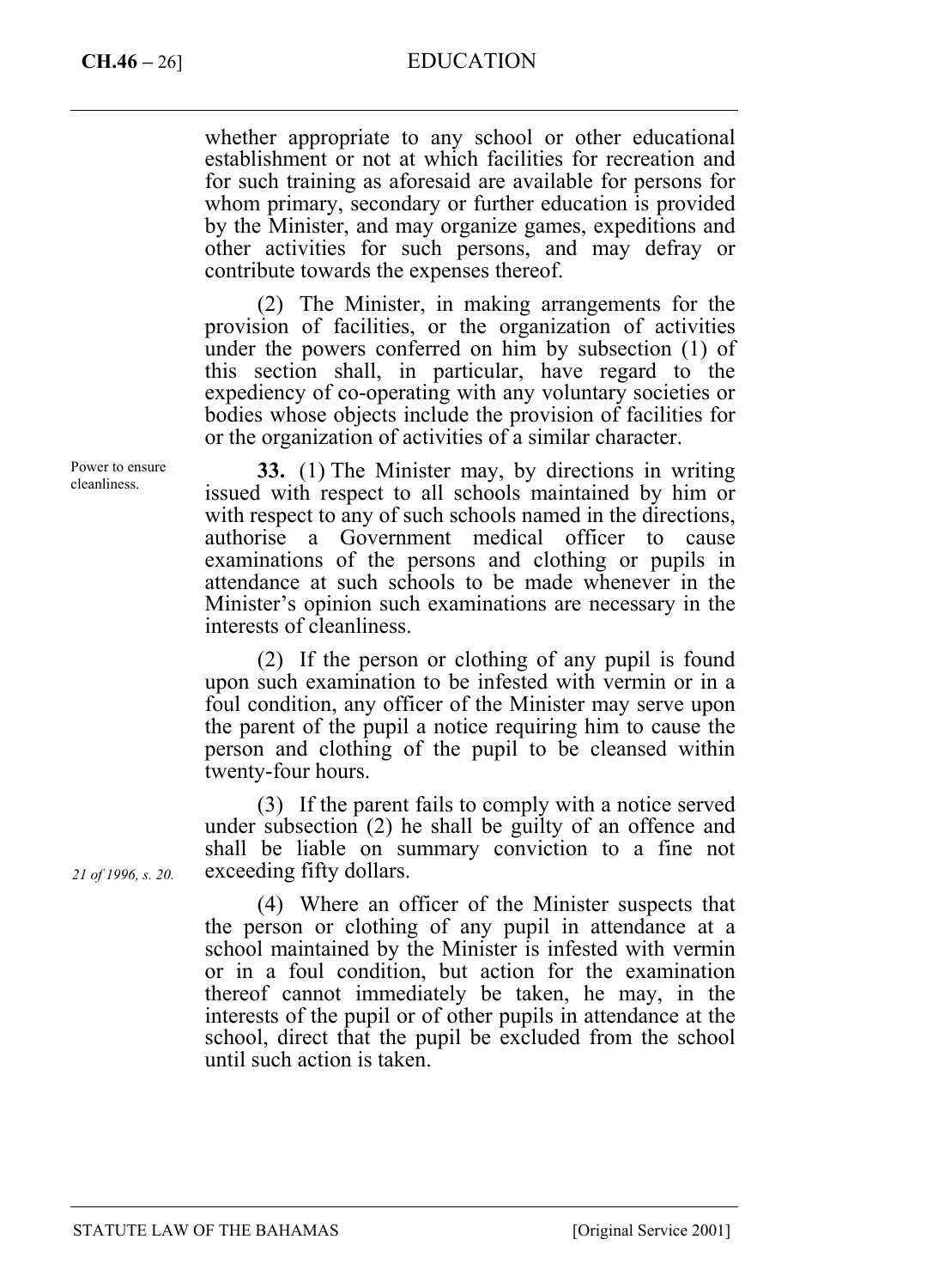(5) No girl shall be examined under the powers conferred by this section save by a duly qualified medical practitioner or by a woman authorised for that purpose by the Minister.

**34.** The Minister may make such arrangements for the provision of transport as he considers practicable and necessary for the purpose of facilitating the attendance of pupils at schools and other establishments maintained by him, and any transport provided in pursuance of such arrangements shall be provided free of charge.

**35.** If the Minister is satisfied that by reason of any extraordinary circumstances a child or young person is unable to attend a suitable school for the purpose of receiving primary or secondary education, he shall have power to make, in so far as his resources permit, special arrangements for the child or young person to receive such education otherwise than at school.

**36.** (1) If it appears to the Minister that any child who has attained the age of five years is suffering from a disability of mind or body of such a nature or to such an extent as to make him incapable of receiving education at school, it shall be the duty of the Minister by notice in writing served upon the parent of the child to require the parent to submit him for examination by a Government medical officer; and if a parent upon whom such a notice is served fails without reasonable excuse to comply with the requirements thereof, he shall be guilty of an offence and shall be liable on summary conviction to a fine not exceeding fifty dollars.

(2) Before any child is so medically examined as aforesaid, the Minister shall cause notice to be given to the parent of the time and place of such examination, and the parent shall be entitled to be present at the examination if he so desires.

(3) If, after considering the advice given with respect to any child by a Government medical officer after such examination as aforesaid and any reports or information which the Minister is able to obtain from teachers in respect of the ability and aptitude of the child, the Minister decides that the child is suffering from a disability of mind

–––––––––––––––––––––––––––––––––––––––––––––––––––––––––––––––––––––––––––––––

Provision of transport. 57 of 1963, s. 14.

Power to provide primary and secondary education otherwise than at school.

Duty of Minister in respect of pupils incapable of receiving education at school.

*21 of 1996, s. 21.*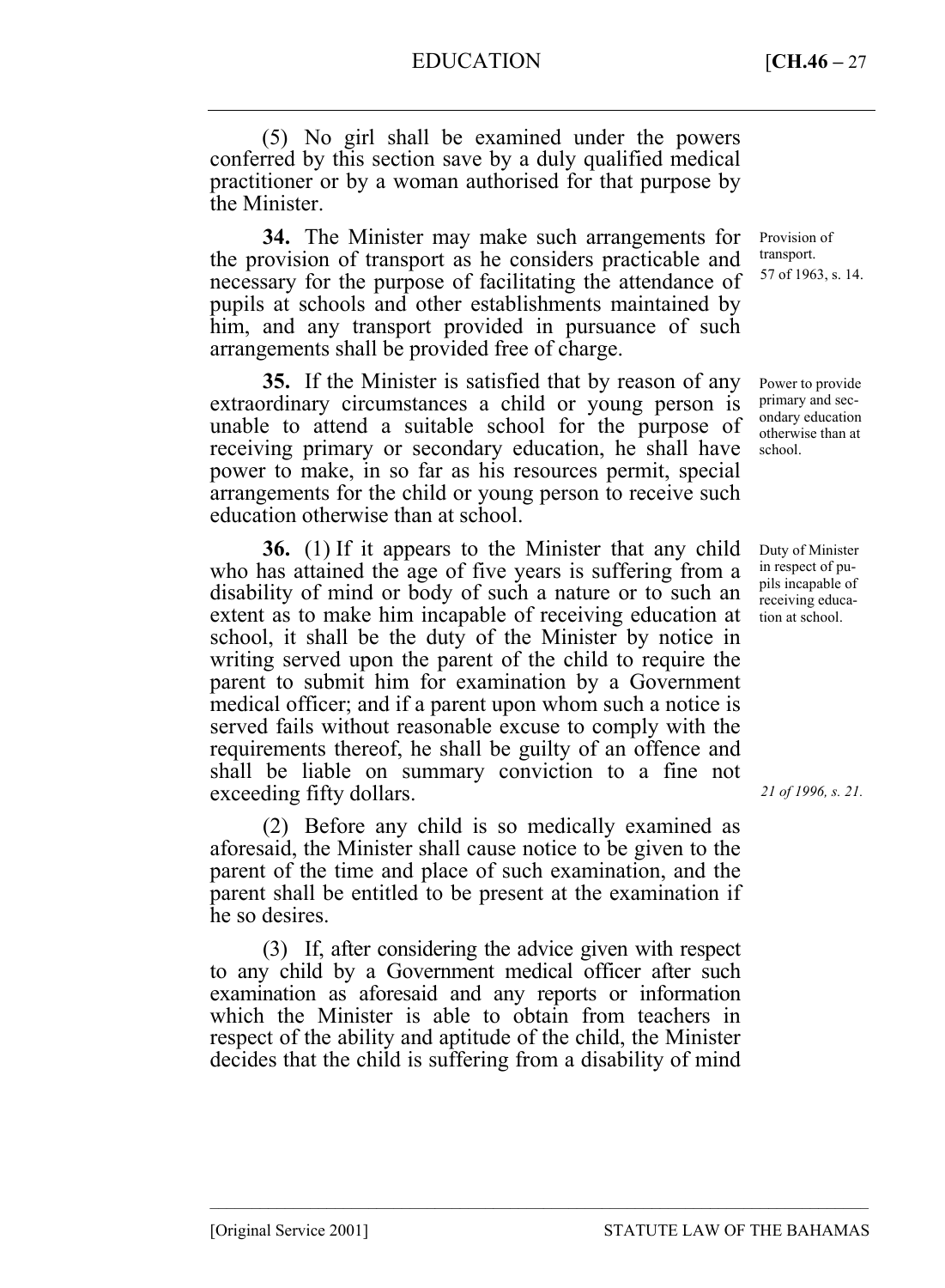# **CH.46 –** 28] EDUCATION

or body of such a nature or to such an extent as to make him incapable of receiving education at school, it shall be the duty of the Minister to issue to the parents a report that the child has been found incapable of receiving education at school.

(4) For the purposes of this section, a child shall be deemed to be suffering from a disability of mind or body of such a nature and to such an extent as to make him incapable of receiving education at school not only if the nature and extent of his disability are such as to make him incapable of receiving education, but also if they are such as to make it inexpedient that he should be educated in association with other children either in his own or their own interests.

(5) If the Minister is satisfied that any child in attendance at a school maintained by him is suffering from a disability of mind or body of such a nature or to such an extent that he will, in the opinion of the Minister, require supervision after leaving school, the Minister shall before the child ceases to be of compulsory school age issue to the parent of the child a report that by reason of a disability of mind the child may require supervision after leaving school.

#### *Employment of Children*

**37.** (1) If it appears to the Minister that any child under the age of sixteen years who is a registered pupil at a school maintained by him is being employed in such a manner as to be prejudicial to his health or otherwise as to render him unfit to obtain the full benefit of the education provided for him, the Minister may, by notice in writing served upon the employer, prohibit him from employing the child, or impose such restrictions upon his employment of the child as appear to the Minister to be expedient in the interests of the child.

(2) The Minister may, by notice in writing served upon the parent or employer of any child who is a registered pupil at a school maintained by him, require the parent or employer to provide the Minister, within such period as may be specified in the notice, with such information as appears to the Minister to be necessary

Power of Minister to prohibit or restrict employment of children. *21 of 1996, s. 22.*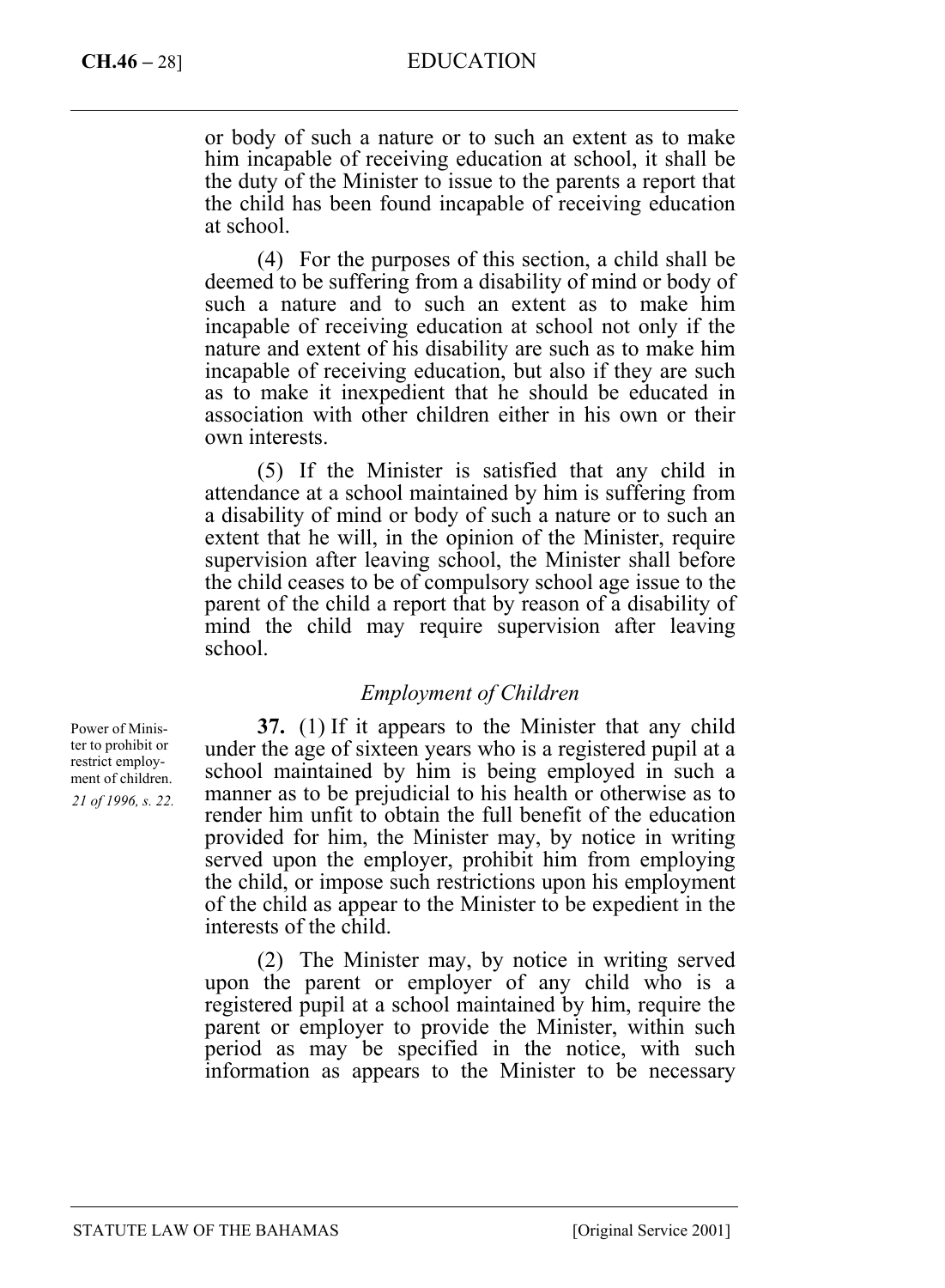for the purpose of enabling him to decide whether the child is being employed in such a manner as to render him unfit to obtain the full benefit of the education provided for him.

(3) Any person who employs a child in contravention of any prohibition or restriction imposed under subsection (1) of this section, or who fails to comply with the requirements of a notice served under subsection (2) of this section, shall be guilty of an offence against this section, and shall be liable on summary conviction, in the case of a first offence to a fine not exceeding fifty dollars, in the caseof a second offence to a fine not exceeding seventy-five dollars, and in the case of a third or subsequent offence to a fine not exceeding one hundred dollars or to imprisonment for a term not exceeding one month or to both such fine and such imprisonment.

# *Miscellaneous Provisions*

**38.** (1) Save as hereinafter provided, no fees shall be charged in respect of admission to any school maintained by the Minister or in respect of the full-time education provided in any such school, and it shall be the duty of the Minister, in so far as his resources permit, to provide free of charge for all pupils who are given free education in schools maintained by him, books, writing materials, stationery, practice materials and other articles which are necessary to enable the pupils to take full advantage of the education provided:

Provided that in the case of any part-time class or course provided by the Minister for pupils above compulsory school age under any scheme for further education, the Minister shall have power to charge in respect of such part-time courses such fees as he may deem necessary.

(2) The tuition fees shall be payable each term to the Principal in advance and the fee for books and supplies shall be paid to him annually in advance, and the Principal shall without delay pay the same into the Treasury.

–––––––––––––––––––––––––––––––––––––––––––––––––––––––––––––––––––––––––––––––

*21 of 1996, s. 22*

Prohibition of fees in schools maintained by the Minister.

*21 of 1996, s. 23.*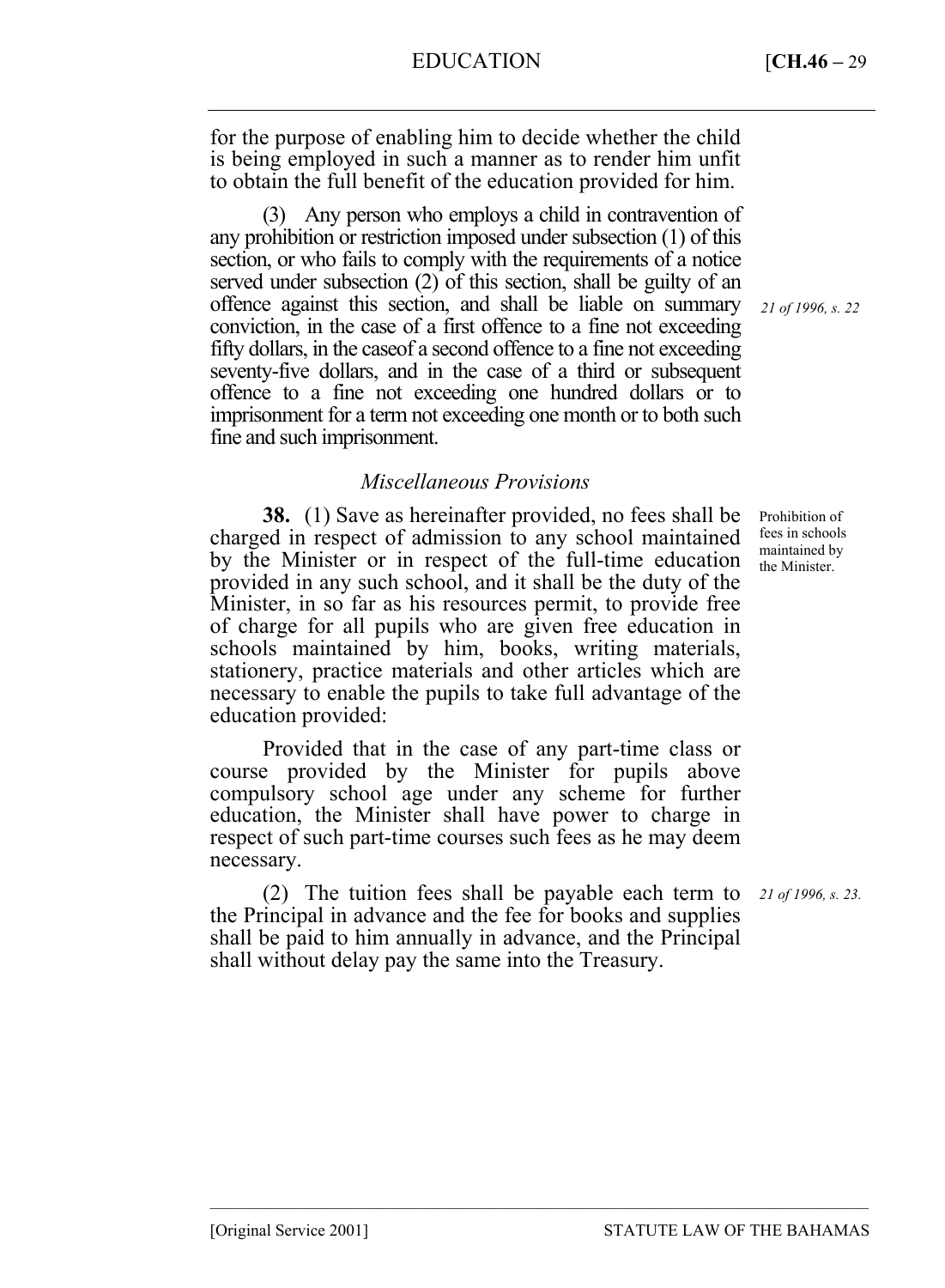# **CH.46 –** 30] EDUCATION

| Duties of<br>Minister as to the<br>training of<br>teachers. | <b>39.</b> (1) In execution of the duties imposed on him by<br>this Act, the Minister shall, in particular, make such<br>arrangements as he considers expedient and as his<br>resources permit for securing that there shall be sufficient<br>facilities for the training of teachers for service in schools<br>and other establishments maintained by the Minister. |
|-------------------------------------------------------------|----------------------------------------------------------------------------------------------------------------------------------------------------------------------------------------------------------------------------------------------------------------------------------------------------------------------------------------------------------------------|
| 21 of 1996, s. 24.                                          | (2) Regulations may be made under this section with<br>regard to the emoluments, allowances and conditions of<br>service of students in training as teachers, their selection,<br>training and retraining as teachers.                                                                                                                                               |

(3) In this section, "teachers" includes —

- (a) senior teacher, master teacher, senior master or senior mistress; and
- (b) guidance counsellors and educational administrators.

# **PART III INDEPENDENT SCHOOLS**

**40.** (1) The Director shall be the Registrar of Independent Schools, and it shall be his duty to keep a register of all independent schools (other than exempt .schools), which register shall be open to public inspection at all reasonable times and, subject as hereinafter provided, to enter therein in the manner and form prescribed particulars of all independent schools registered under the provisions of this Act.

(2) No independent school, (other than an exempt school) which is not in existence at the date of the coming into operation of this Act, shall be opened, maintained or conducted unless and until it is registered under the provisions of this Act, and pending compliance with the provisions of subsection (3) of this section, the Minister may grant provisional registration for such period as he may think fit to any such school.

(3) Any independent school the proprietor of which makes application to the Minister for registration under the provisions of this Act, shall be so registered unless it is objectionable on any of the following grounds —

(a) that the school premises or any part thereof are unsuitable for a school;

Registration of independent schools.

*21 of 1996, s. 24.*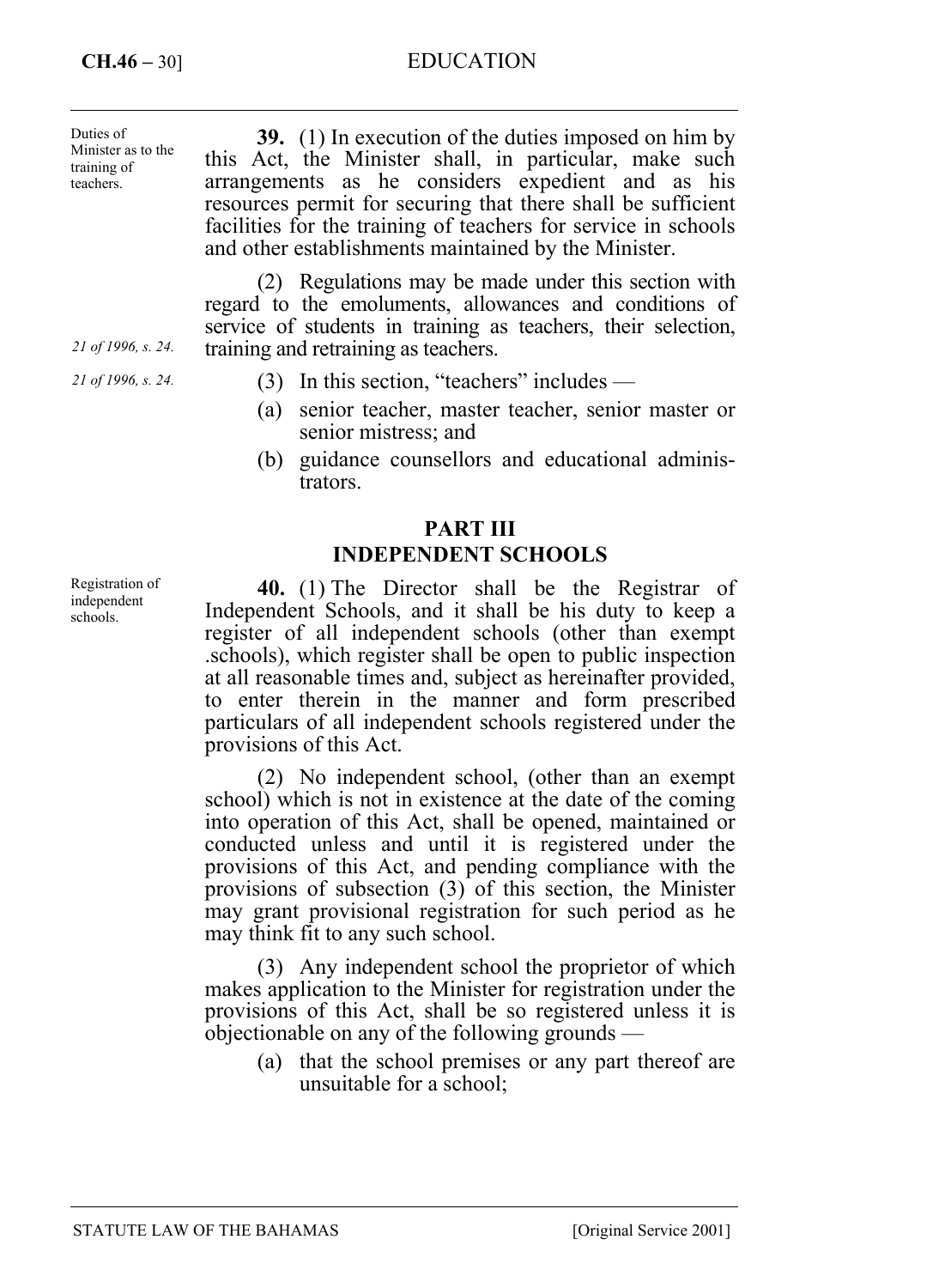- (b) that the accommodation provided at the school premises is unsuitable or inadequate having regard to the number, ages and sex of the pupils attending the school;
- (c) that efficient and suitable instruction is not being provided at the school, having regard to the ages and sex of the pupils attending thereat;
- (d) that the proprietor of the school or any teacher employed therein is not a proper person to be the proprietor of an independent school or to be, a teacher in any school, as the case may be.

(4) Where the Minister refuses to grant any application of an independent school for registration under the provisions of this Act, he shall give to the proprietor of the school notice of his refusal setting out the grounds therefor, and the management of the school may within twenty-eight days from the date of such notice appeal therefrom in such manner as may be provided by rules made under section 76 of the Supreme Court Act, to the Supreme Court, whose decision thereon shall be final and conclusive.

(5) If after the expiration of three months from the date of coming into force of this Act any person conducts or takes part in the conduct of an independent school (whether established before, or after the date of the coming into force of this Act and not being an exempt school), which is not a registered school, he shall be guilty of an offence and shall be liable on summary conviction to fine not exceeding eighty dollars or in the case of a second or subsequent conviction, to a fine not exceeding two hundred dollars or to imprisonment for a term not exceeding three months, or to both such imprisonment and such fine.

(6) Regulations may be made prescribing the particulars to be furnished to the Registrar of Independent Schools and such regulations may provide for the notification to the Registrar of any changes in the particulars so furnished, and as to the circumstances in which the Minister may order the name of any school to be deleted from the register in the event of the Registrar being unable to obtain sufficient particulars thereof. Such regulations may also prescribe the procedure for the hearing by the Minister of an application for registration.

–––––––––––––––––––––––––––––––––––––––––––––––––––––––––––––––––––––––––––––––

Ch. 53.

5 of 1987, s. 2.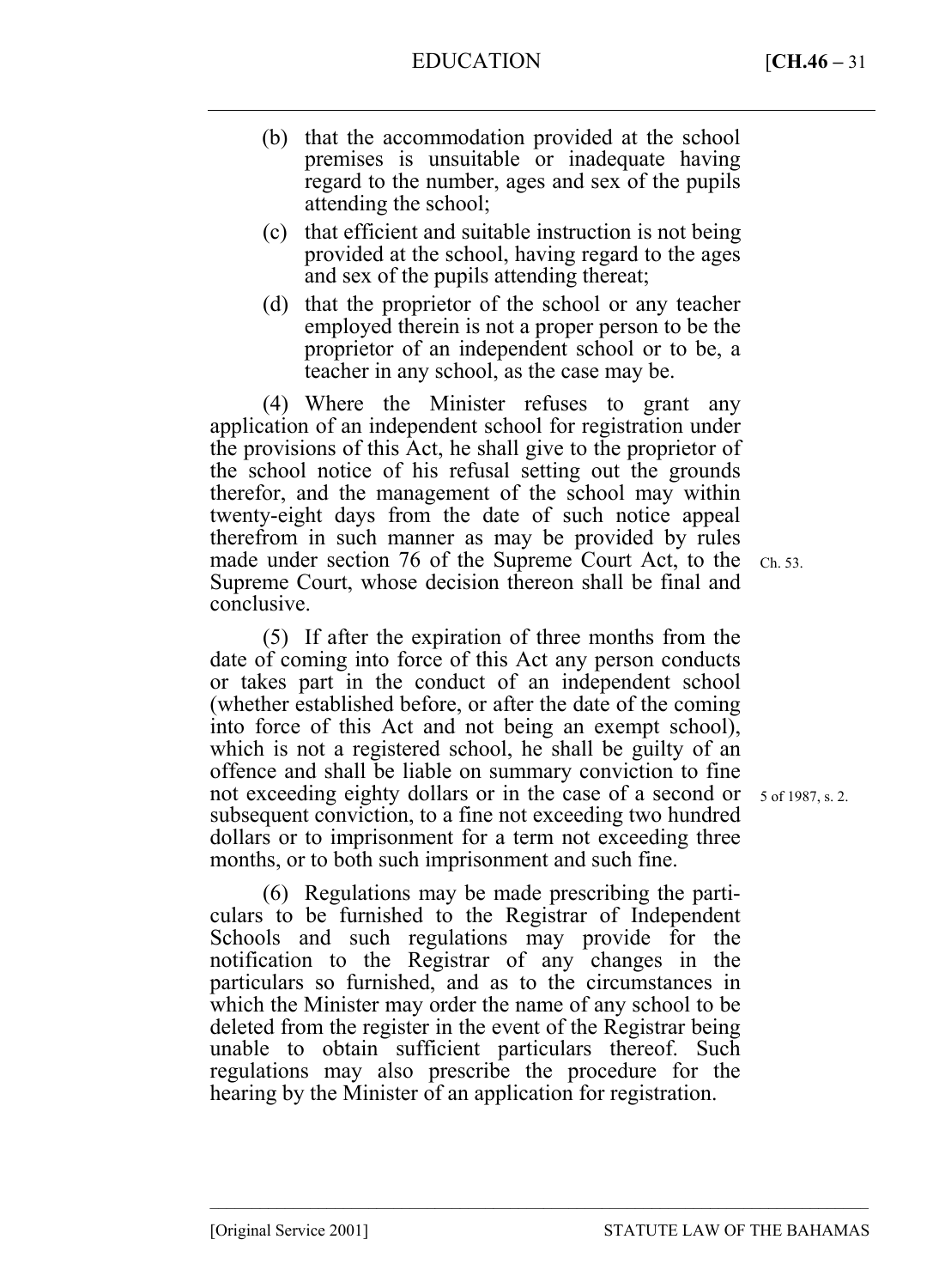# **CH.46 –** 32] EDUCATION

Complaints.

**41.** (1) If at any time the Minister is satisfied that any registered school is objectionable upon all or any of the following grounds —

- (a) that the school premises or any part thereof are unsuitable for a school;
- (b) that the accommodation provided at the school premises is unsuitable or inadequate having regard to the number, ages and sex of the pupils attending the school;
- (c) that efficient and suitable instruction is not being provided at the school, having regard to the ages and sex of the pupils attending thereat;
- (d) that the proprietor of the school or any teacher employed therein is not a proper person to be the proprietor of an independent school or to be a teacher in any school, as the case may be,

the Minister shall serve upon the proprietor of the school a notice of complaint stating the grounds of complaint together with full particulars of the matters complained of, and, unless any of such matters are stated in the notice to be in the opinion of the Minister irremediable, the notice shall specify the measures necessary in the opinion of the Minister to remedy the matters complained of, and shall specify the time, not being less than three months after the service of the notice, in the case of complaint under subparagraphs (a) and (b) of this subsection, within which such measures are required to be taken.

(2) If it is alleged in any notice of complaint served under this section that any person employed as a teacher at the school is not a proper person to be a teacher in any school, that person shall be named in the notice and the particulars contained in the notice shall specify the grounds of the allegation, and a copy of the notice shall be served upon him.

(3) Every notice of complaint served under this section and every copy of such a notice so served shall limit the time, not being less than one month after the service of the notice or copy within which the complaint may be referred to the Supreme Court under the provisions hereinafter contained.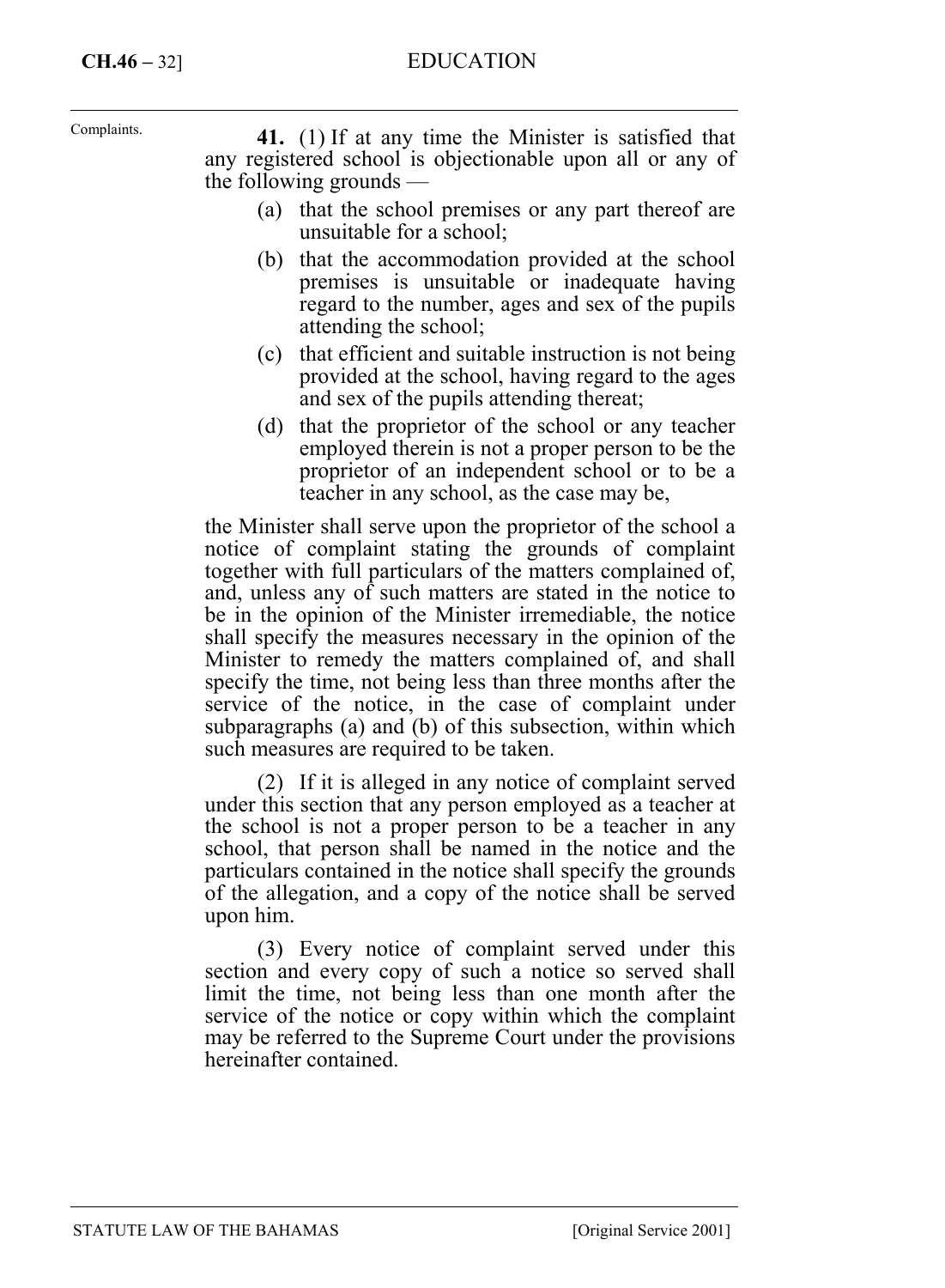**42.** (1) Any person upon whom a notice or complaint or a copy of such notice is served under section 41 may, within the time limited by the notice, appeal therefrom in such manner as may be provided by rules made under section 76 of the Supreme Court Act to the Supreme  $Ch. 53$ . Court. Determination of complaints.

(2) Upon such a complaint being submitted to the Supreme Court, the Supreme Court may, after due investigation —

- (a) order that the complaint be annulled;
- (b) order that the school in respect of which the notice was served be struck off the register;
- (c) order that the school be so struck off unless the requirements of the notice subject to such modifications, if any, as may be specified in the order are complied with to the satisfaction of the Minister before the expiration of such time as may be specified in the order;
- (d) if satisfied that the premises alleged by the notice of complaint to be unsuitable for use in a school or any part of such premises are in fact unsuitable for such use, by order disqualify the premises of part from being so used, if satisfied that the accommodation provided at the school premises is inadequate or unsuitable having regard to the number, ages and sex of the pupils attending the school, by order disqualify the premises from being used as a school for pupils exceeding such number or of such age or sex as may be specified in the order;
- (e) if satisfied that any person alleged by the notice of complaint to be a person who is not a proper person to be the proprietor of an independent school, or to be a teacher in any school is in fact such a person, by order disqualify that person from being the proprietor of any independent school or from being a teacher in any school, as the case may be.

(3) Where a notice of complaint has been served under this Act on the proprietor of any school and the complaint is not submitted by him to the Supreme Court within the time limited in that behalf in the notice, the Minister shall

–––––––––––––––––––––––––––––––––––––––––––––––––––––––––––––––––––––––––––––––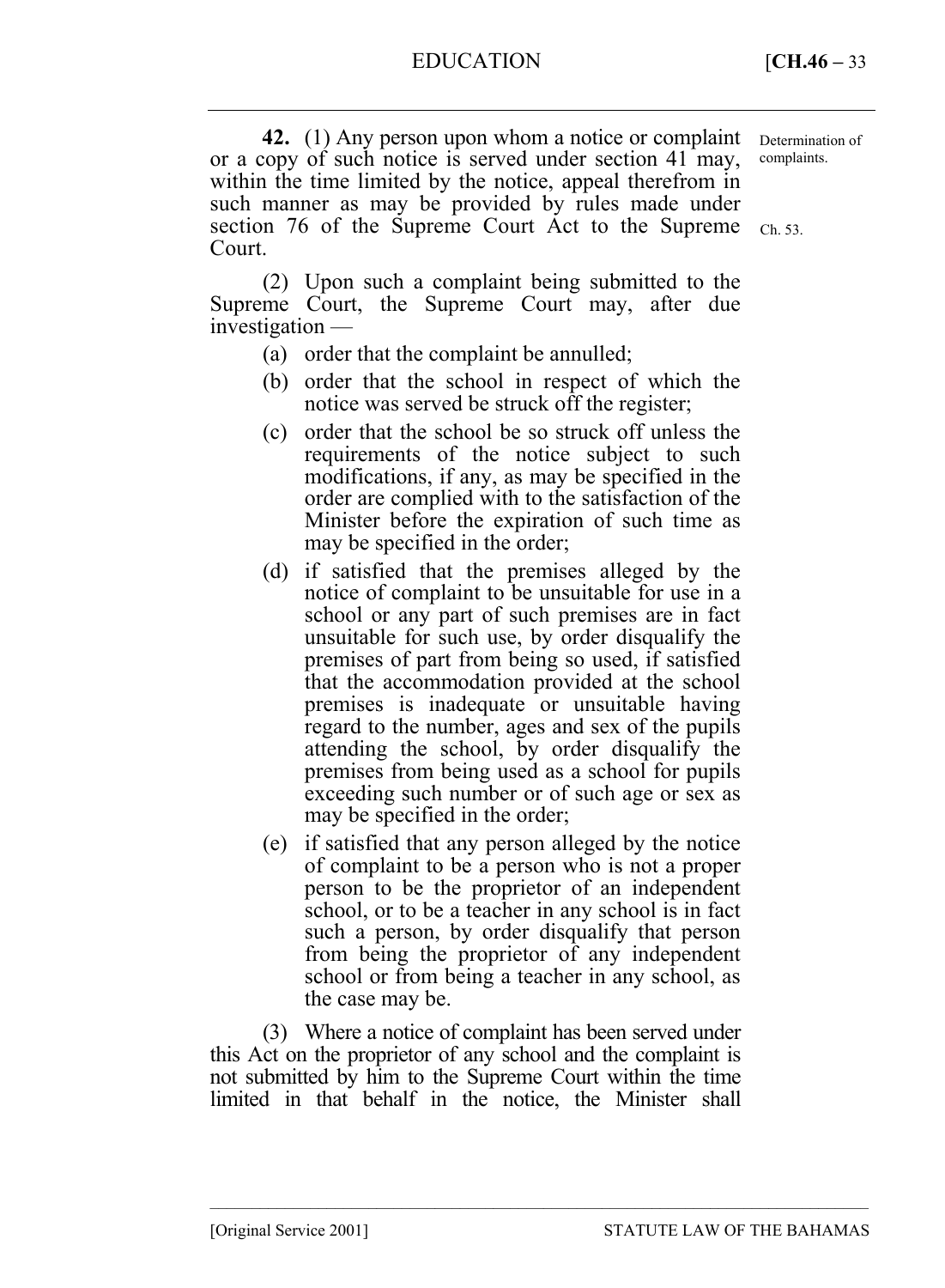# **CH.46 –** 34] EDUCATION

have power to make any order which the Supreme Court would have had power to make had the complaint been so referred:

Provided that, if it was alleged by the notice of complaint that any person employed as a teacher at the school is not a proper person to be a teacher in any school and that person has, within the time limited in that behalf by the copy of the notice served upon him, submitted the complaint to the Supreme Court, the Minister shall not have power to make an order requiring his dismissal or disqualifying him from being a teacher in any school.

(4) Where by virtue of an order made by the Supreme Court or by the Minister any person is disqualified either from being the proprietor of an independent school, or from being a teacher in any school, then, unless the order otherwise directs, that person shall be disqualified both from being the proprietor of an independent school and from being a teacher in any school.

**43.** (1) Where an order is made by the Supreme Court or by the Minister directing that any school be struck off the register, the Registrar of Independent Schools shall as from the date on which the direction takes effect strike the school off the register.

(2) If any person uses any premises for purposes for which they are disqualified by virtue of an order made under this Part of this Act, that person shall be guilty of an offence and shall be liable on summary conviction to a fine not exceeding eighty dollars or in the case of a second or subsequent conviction (whether in respect of the same or other premises) to a fine not exceeding two hundred dollars, or to imprisonment for a term not exceeding three months or to both such imprisonment and such fine.

(3) If any person acts as the proprietor of an independent school, or accepts or endeavours to obtain employment as a teacher in any school, while he is disqualified from so acting or from being so employed by virtue of any order as aforesaid, he shall be guilty of an offence and shall be liable on summary conviction to a fine not exceeding eighty dollars or in the case of a second or subsequent conviction to a fine not exceeding two hundred dollars, or to imprisonment for a term not exceeding three months, or to both such imprisonment and such fine.

Enforcement.

5 of 1987, s. 2.

5 of 1987, s. 2.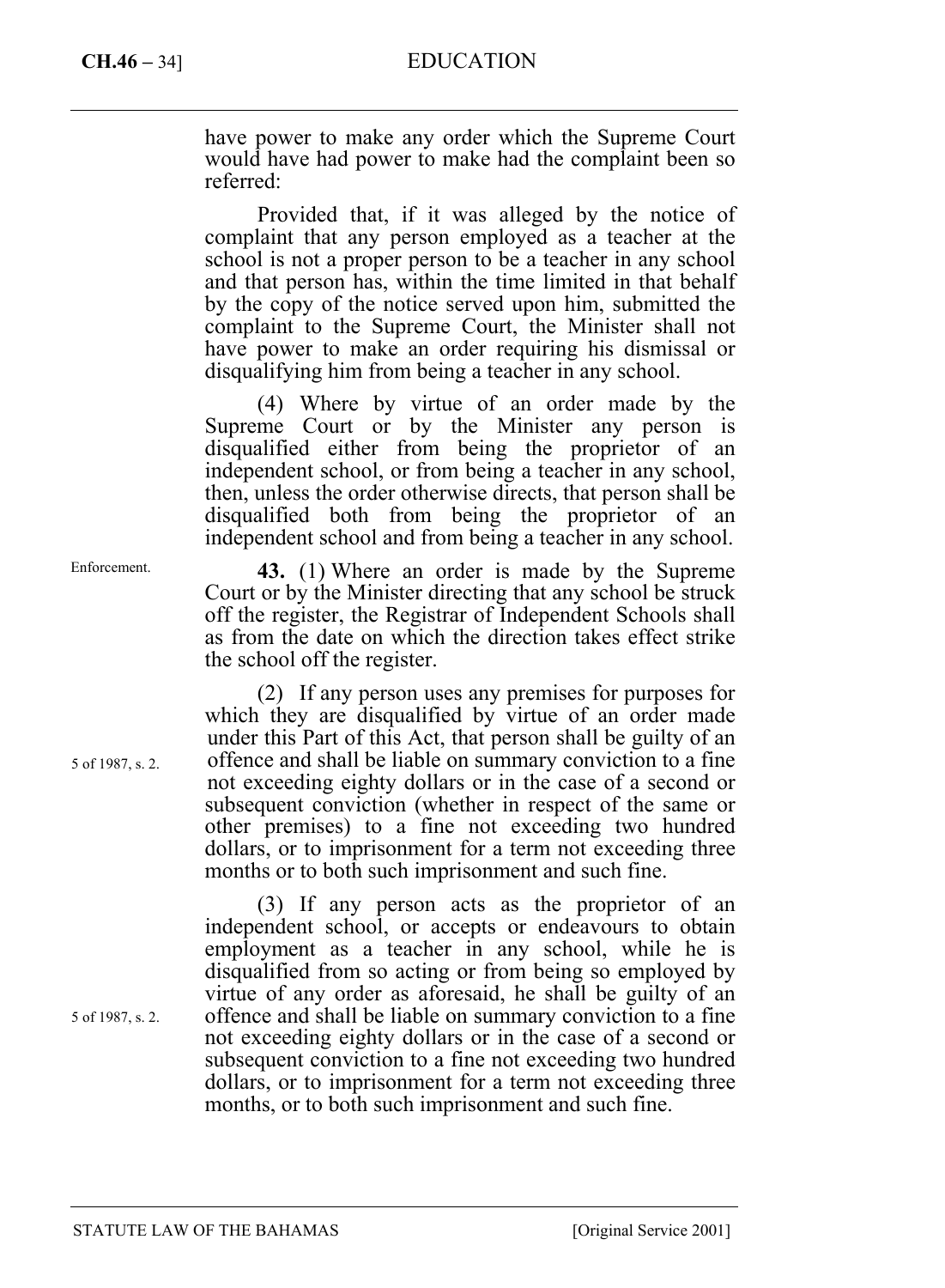EDUCATION **[CH.46 – 35**]

(4) No proceedings shall be instituted for an offence against this Part of this Act except by or on behalf of the Attorney-General or the Minister.

**44.** (1) If on the application of any person the Minister is satisfied that any disqualification imposed by an order made under this Part of this Act is, by reason of any change of circumstances, no longer necessary, the Minister may by order remove the disqualification.

(2) Any person who is aggrieved by the refusal of the Minister to remove such disqualification may, within one month after the refusal has been communicated to him, appeal therefrom, in such manner as may be provided by rules made under section 76 of the Supreme Court Act, to the Supreme Court.

**45.** Save as heretofore provided in regard to the registration of schools and the serving of notices of complaint, every independent school on the Register of Independent Schools shall have complete control over —

- (a) the secular instruction provided at the school;
- (b) the religious instruction provided at the school;
- (c) the terms of appointment, conditions of service and dismissal of teachers;
- (d) the enrolment, promotion, and all other matters concerning the pupils of the school;
- (e) all matters pertaining to the internal organization and discipline of the school

–––––––––––––––––––––––––––––––––––––––––––––––––––––––––––––––––––––––––––––––

**46.** The management of every independent school shall annually, in such form as may be prescribed by regulations made under this Act, furnish the Minister with a return with such information regarding the school as may be required by the Minister for the purposes of this Part of this Act.

57 of 1963, s. 15.

Removal of disqualifications.

Ch. 53.

Rights of Registered independent schools.

Returns.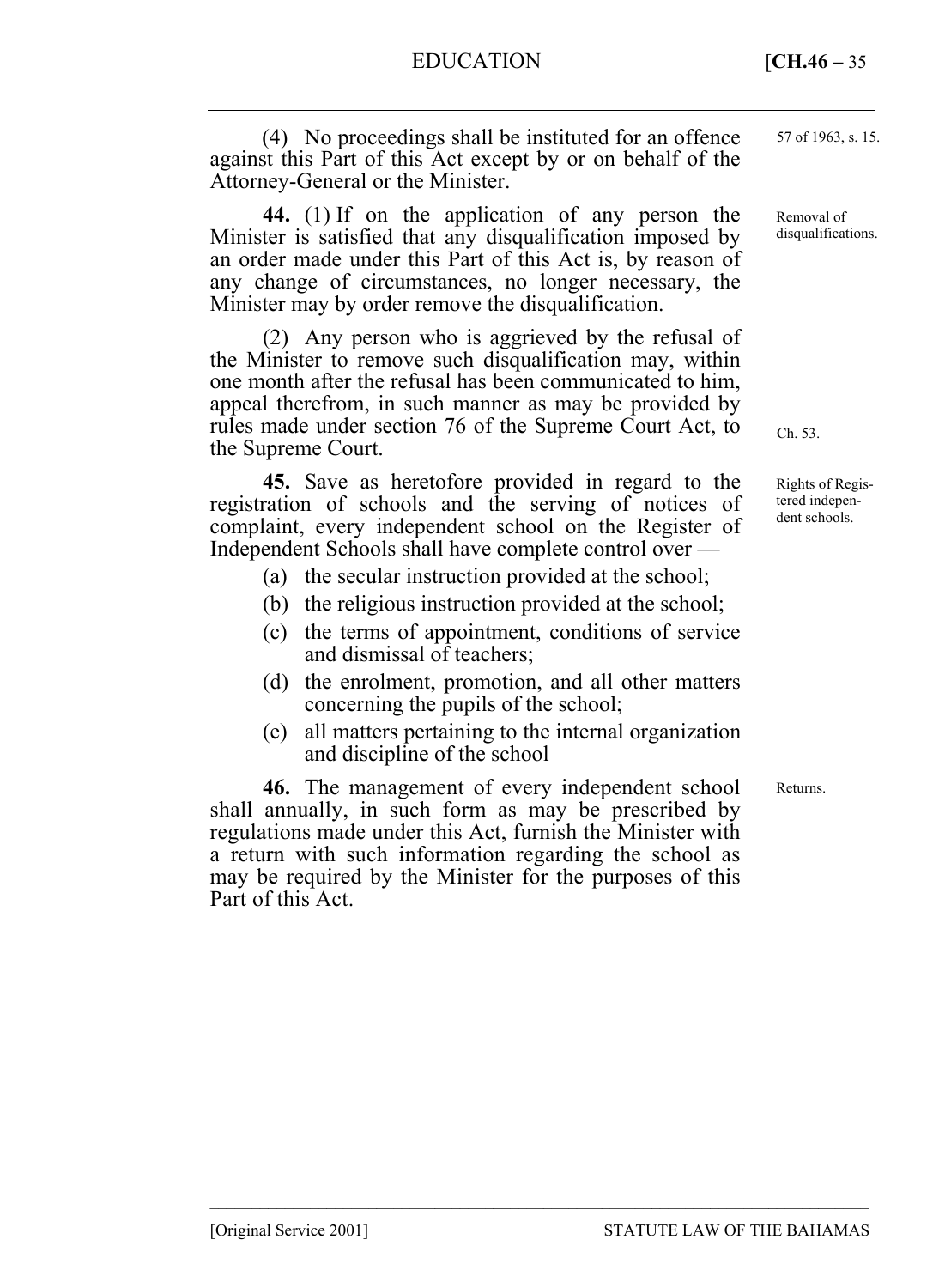# **CH.46 –** 36] EDUCATION

# **PART IV GENERAL**

## *General Principle to be Observed by the Minister*

**47.** In the exercise and performance of all powers and duties conferred and imposed upon him by this Act, the Minister shall have regard to the general principle that,

Pupils to be educated in accordance with the wishes of their parents.

so far as resources allow and are compatible with the provision of efficient instruction and training and the avoidance of unreasonable public expenditure, pupils are to be educated in accordance with the wishes of their parents. *Miscellaneous Provisions* 

**48.** (1) It shall be the duty of the Minister to cause inspections to be made of all schools maintained by him. Such inspections shall be carried out in such manner and at such intervals at the Minister may decide.

(2) The Minister may cause inspections to be made of schools assisted by the Minister and of schools not assisted by the Minister but registered under the provisions of this Act. The Minister may also cause inspections to be made of institutions for the provision of further education established or conducted under the provisions of this Act. Inspection of such schools and institutions shall be carried out not more frequently than once every six months and due notice thereof shall be given to such schools or institutions. Such inspection shall not exceed ten days duration, save with the agreement of the school or institution authorities, and a copy of any report to the Minister thereon shall be supplied to the said school or institution authorities.

(3) Any person who obstructs any inspector, the Director or any person authorised by him to make an inspection in pursuance of the provisions of this section in the execution of his duty, shall be guilty of an offence and shall be liable on summary conviction to a fine not exceeding fifty dollars, in the case of a second or subsequent conviction, to a fine not exceeding one hundred dollars.

Inspection.

*57 of 1963, s. 16.* 

*15 of 1970, s. 5.* 

*21 of 1996, s. 25.* 

*21 of 1996, s. 25.*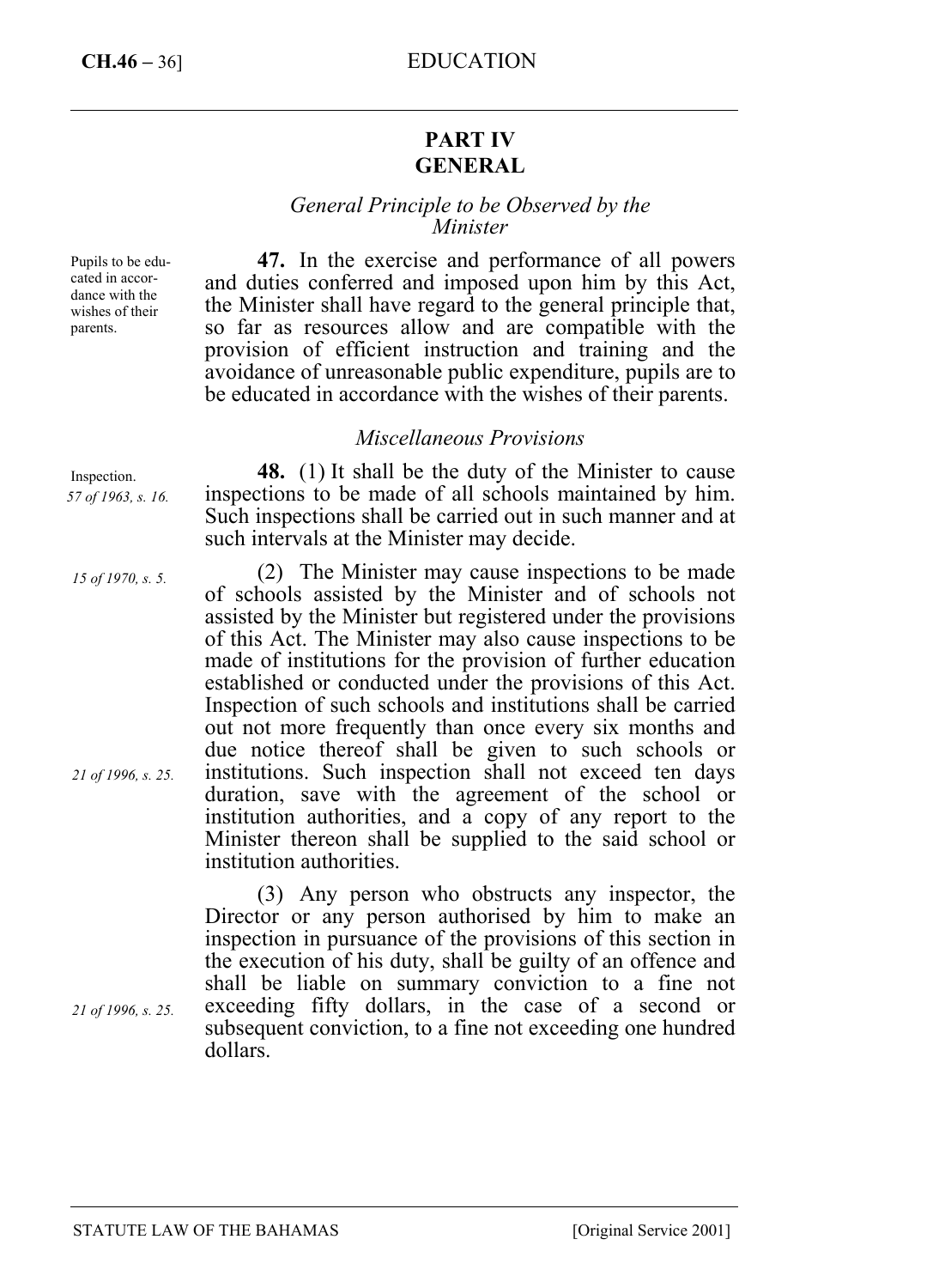(4) The religious instruction given in any school maintained by any religious organization shall not be subject to inspection as aforesaid.

**49.** Where under powers conferred by this Act the Minister makes special arrangements for any child to receive primary or secondary education otherwise than at school, the Minister may provide for the medical inspection or medical treatment of that pupil as if he were in attendance at a school maintained by the Minister.

**50.** (1) The management of every school (that is to say any school maintained by the Minister and any other school whether or not registered under this Act) shall cause to be kept, in accordance with regulations made under this Act, a register containing the prescribed particulars with respect to all persons of compulsory school age who are pupils at the school, and such regulations may make provisions for enabling such registers to be inspected, for enabling extracts therefrom to be taken for the purposes of this Act by persons duly authorised in that behalf under the regulations, and for requiring the persons by whom any such register is required to be kept to make to the Minister such periodical and other returns as to the contents thereof as may be prescribed.

(2) The regulations made under this section shall prescribe the procedure by which the removal, withdrawal or transfer of any child of compulsory school age from any school not maintained by the Minister shall be reported to the Minister, for the purpose of securing that any child of compulsory school age shall continue to attend school for so long as he is of compulsory school age.

(3) If any person contravenes or fails to comply with any requirement imposed on him by regulations made under this section, he shall be guilty of an offence and shall be be liable on summary conviction to a fine not exceeding seventy-five dollars.

**51.** The Minister shall have power, in so far as his resources permit, for the purpose of enabling pupils to take advantage without hardship to themselves or their parents of any educational facilities available to them —

–––––––––––––––––––––––––––––––––––––––––––––––––––––––––––––––––––––––––––––––

Provision of certain medical services for pupils not in attendance at schools maintained by the Minister.

Registration of pupils at schools.

*21 of 1996, s. 26.* 

Power of Minister to give assistance by means of scholarships or otherwise.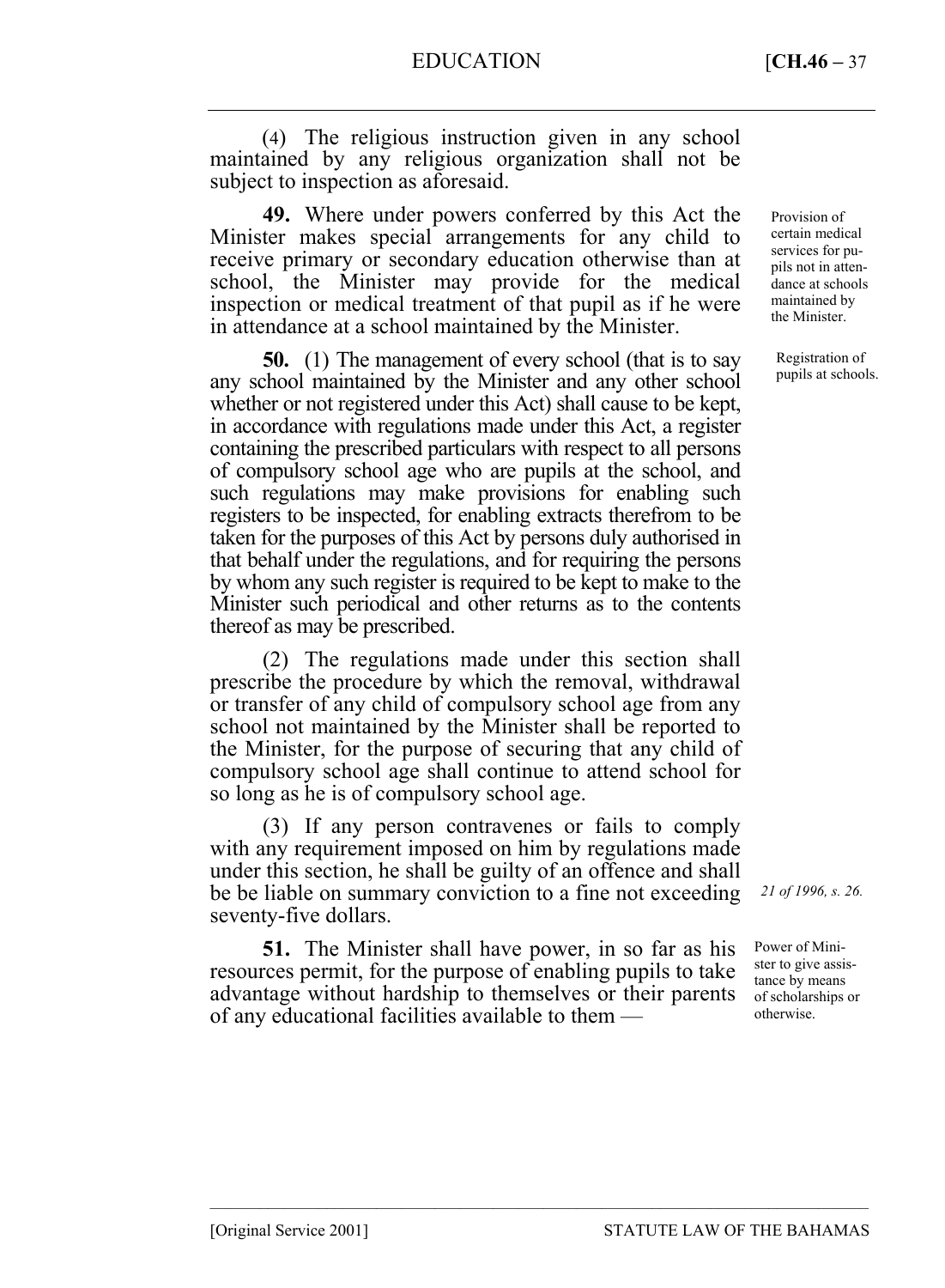- (a) to defray such expenses of children attending schools as may be necessary to enable them to take part in school activities;
- (b) to pay the whole or any part of the fees and expenses payable in respect of children attending schools at which fees are payable;
- (c) to grant scholarships, exhibitions, bursaries and other allowances in respect of pupils under or over compulsory school age, including pupils undergoing training as teachers,

and regulations may be made governing the exercise of such powers.

**52.** The Minister shall have power in so far as his resources permit to give assistance, by grants or otherwise, to schools not maintained by the Minister (including exempt schools), and to make regulations regarding the form and method of application for such assistance, and the conditions under which such assistance is granted:

Provided that no such assistance shall be granted to any such school unless —

- (a) the school premises and the accommodation provided therein shall be adequate in size and facilities, and in satisfactory condition;
- (b) the teaching staff shall be adequate in number, qualifications and experience, having regard to the numbers, ages and sex of pupils and to the curriculum of the school;
- (c) there shall be no bar with respect to religion, colour or race in the admission of pupils;
- (d) the income of the management of the school from all sources shall be devoted solely to the educational purposes of the school;
- (e) the school shall not be established or maintained for the private profit of any person or persons:

Provided further that such assistance shall not be withheld or reduced solely on the ground that the qualifications of any teacher at such school have not been obtained at a British University or Institution.

Power of Minister to give assistance to schools not maintained by him.

26 of 1963, s. 2.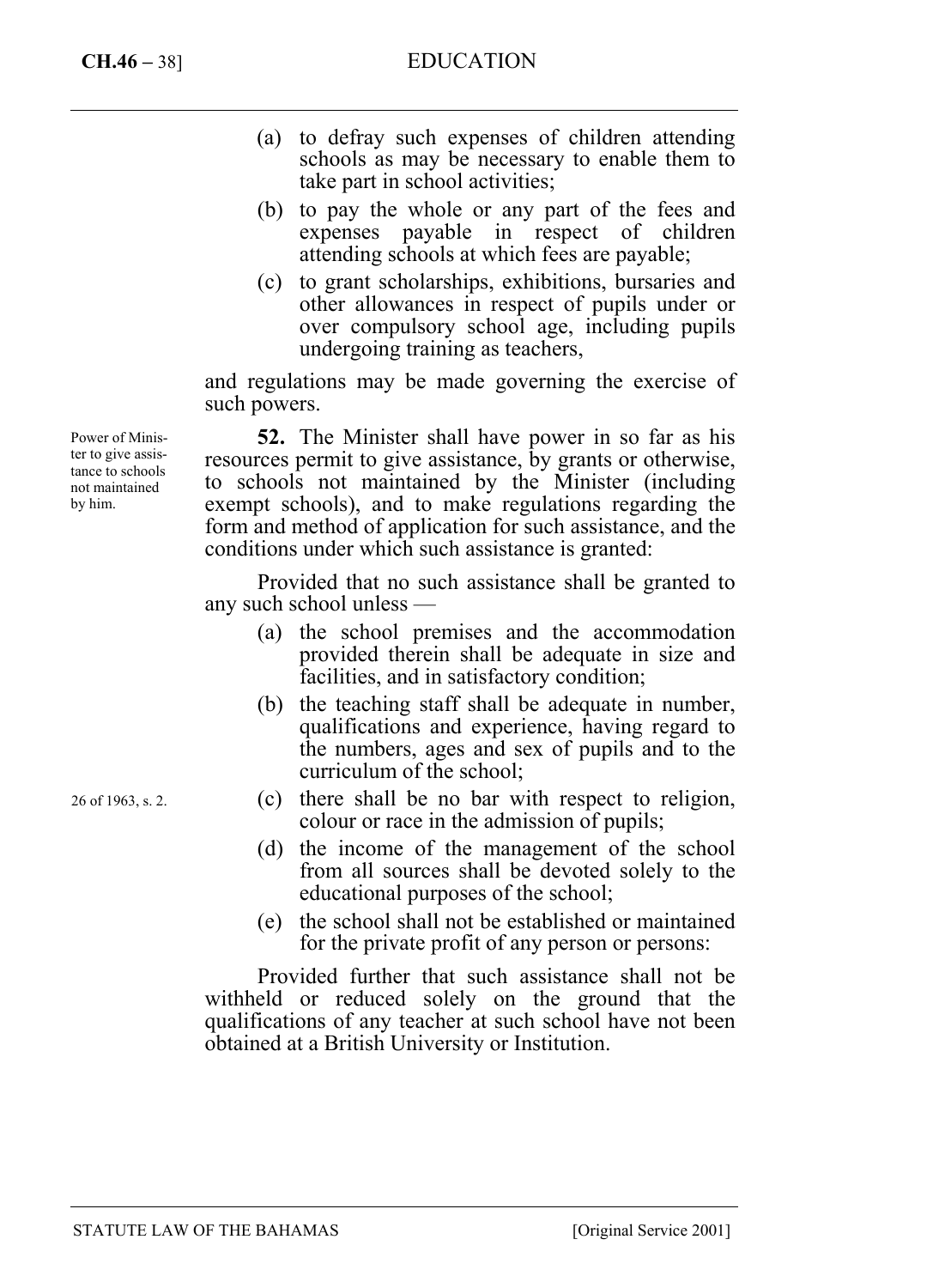**53.** Any notice required or authorised by this Act to be served upon any person may be served by delivering it to that person or by leaving it at his usual or last known place of residence, or by sending it in a prepaid letter addressed to him at that place. Notices.

**54.** No power or duty conferred or imposed by this Act on the Minister or on parents shall be construed as relating to persons of unsound mind and persons detained by order of a court.

**55.** (1) The Minister may, from time to time, make regulations for all or any of the purposes of this Act in accordance with the powers and duties to make regulations conferred or imposed on the Minister by this Act.

(2) In particular, and without prejudice to the generality of the foregoing power, such regulations may relate to all or any of the following matters, except where specific provision therefor is made in this Act, that is to  $say -$ 

- (a) the ages between which children shall be entitled to attend schools maintained by the Minister, and the administrative arrangements, in regard to age, for the enrolment of children in such schools;
- (b) the attendance of children at schools maintained by the Minister, their expulsion or removal therefrom and the transfer of children from one school to another;
- (c) the inspection, examination, discipline, routine and management of schools maintained by the Minister:
- (d) the curriculum, syllabuses, and courses of instruction to be followed in maintained schools, and the books and materials to be used in the implementation thereof;
- (e) the days of attendance and the school vacation and holidays for maintained schools, and the manner of celebrating any holiday;
- (f) the conditions under which children of over sixteen years of age may remain at or be removed from a maintained school;

–––––––––––––––––––––––––––––––––––––––––––––––––––––––––––––––––––––––––––––––

*21 of 1996 s. 27.* 

Saving as persons of unsound mind and persons detained by order of a court.

Power of Minis ter to make regulations.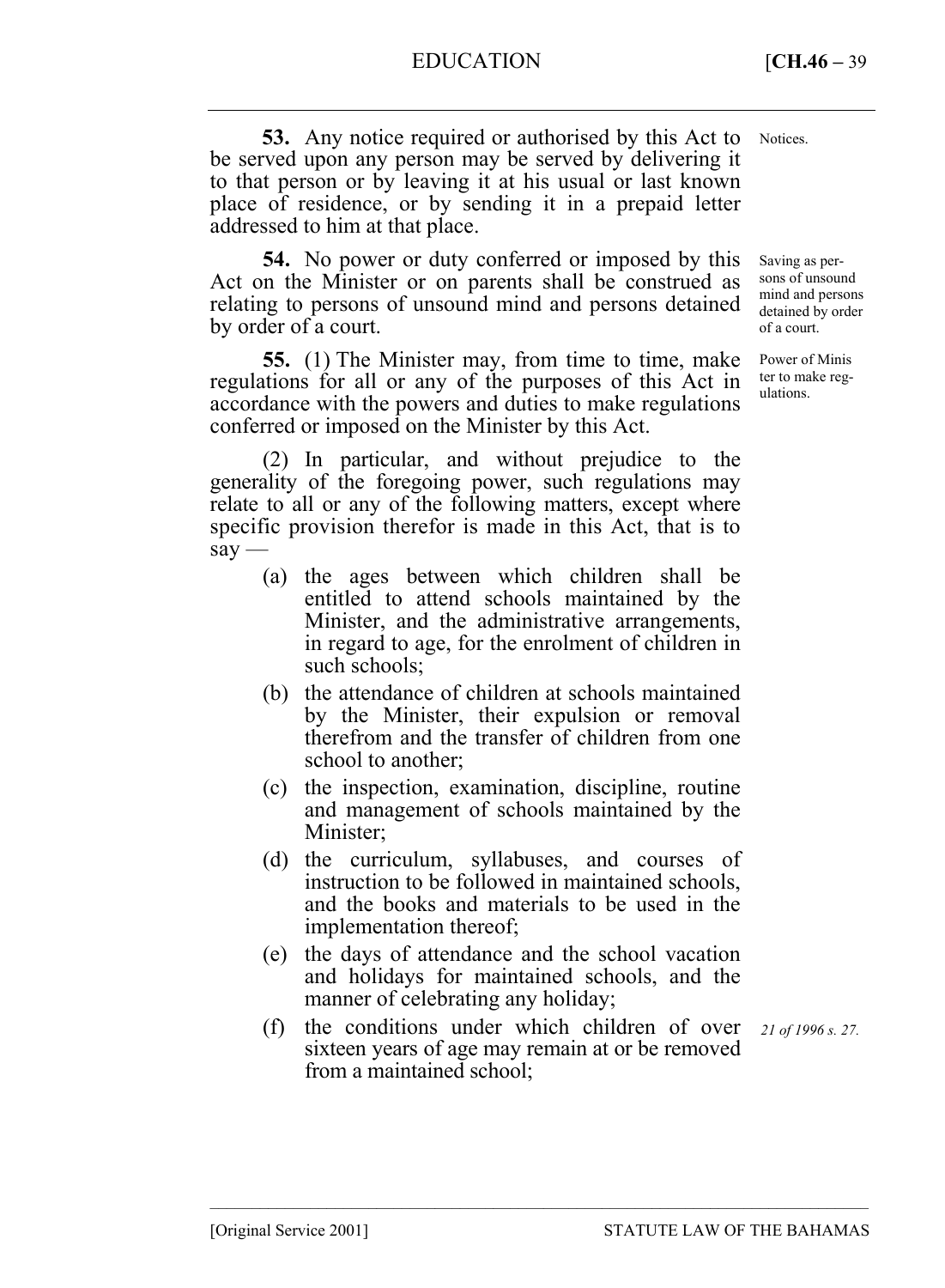# **CH.46 –** 40] EDUCATION

- (g) the health, cleanliness, medical examination or treatment of children attending schools, and the necessary exclusion of any such children from school;
- (h) the duties and powers of teachers employed by the Department;
- (i) the duties and powers of other officers in the service of the Department;
- (j) the certification of teachers:
- (k) the development, erection, extension, improvement, provision, renting or repairing of the buildings, gardens, play-grounds, premises or yards of any assisted school, and of teachers' dwellings;
- (l) the furnishing of quarters supplied by the Minister;
- (m) the standards of buildings, accommodation, equipment, and furniture for maintained, aided and independent schools;
- (n) the fees to be paid for accommodation in any hostel or boarding house maintained by the Minister, and the method of paying such fees;
- (o) the fees to be paid in connection with classes or courses of instruction established in accordance with any approved scheme of further education;
- (p) the conduct of examinations on behalf of external examining bodies, and the local fees to be paid by candidates in such examinations.
- (q) the fees to be paid in connection with the admission and education of pupils who are not citizens of The Bahamas;
- (r) the registration of independent schools;
- (s) the conditions for the award of scholarships or bursaries;
- (t) the organization, discipline, routine and management of a Teachers' Training College, and the terms of service and discipline of students in training;

*57 of 1963, s. 19.* 

*56 of 1965, s. 3.* 

*21 of 1996, s. 27.*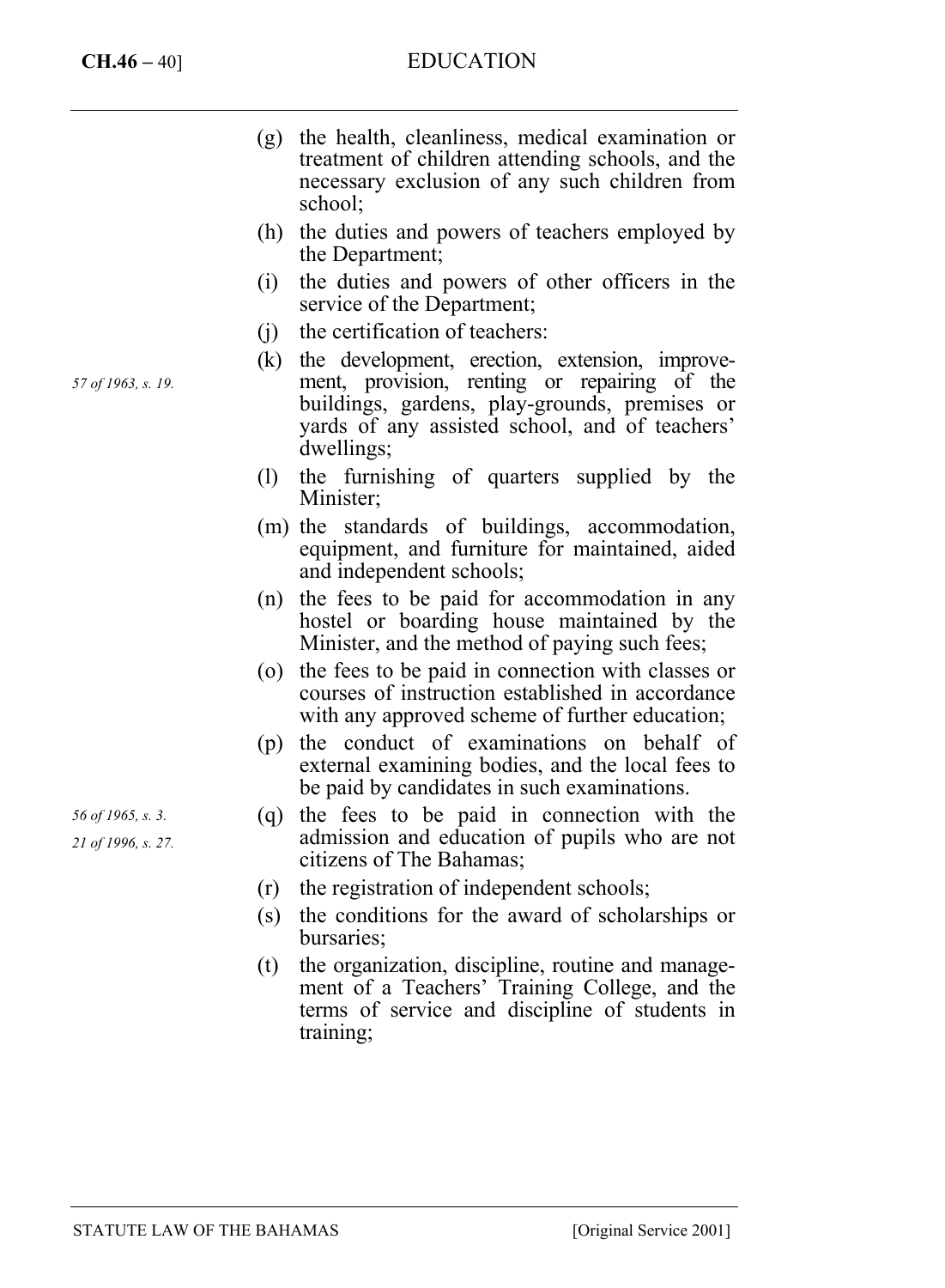- (u) the information to be furnished to the Minister by institutions for the provision of further education, schools and teachers, and the form and time in which such information shall be furnished;
- (v) the minimum standards of achievement for the graduation of secondary pupils attending secondary schools maintained by the Minister.

**56.** The Minister may, from time to time, by regulations made under the powers conferred by this section, amend or revoke and replace any of the provisions of the First and Third Schedules to this Act.

**57.** The expenses incurred in carrying out the provisions of this Act shall be paid out of such sums as Parliament may from time appropriate for the purpose.

**58.** (1) Moneys provided for Boards shall be allocated to each Board and made available to the Board by the Minister of Finance.

(2) Subject to the provisions of the Financial and Ch. 359. Administration and Audit Act, each Board shall open an account in respect of moneys provided with any bank, and all deposits and withdrawals of such moneys shall be recorded in the account:

Provided that withdrawals from the account shall be signed by the Chairman and the Principal.

**59.** Without prejudice to any other provision of this Act, the Minister may, either of his own accord or at the request of the Minister of Finance, by notice in writing, require the Secretary to produce any books of account, records or other documents of a Board.

**60.** (1) The Minister after consultation with the Minister of Finance, may appoint an auditor or auditors to audit the accounts of a Board subject to such conditions as the first-mentioned Minister may deem fit.

(2) The appointment of the auditor or auditors shall be for a period of one year renewable each year, for a total period of not more than five consecutive years.

(3) A person shall not be qualified for appointment as an auditor unless he is an individual who is licensed, under the Public Accountants Act, 1991, to engage in public Ch. 364. practice.

–––––––––––––––––––––––––––––––––––––––––––––––––––––––––––––––––––––––––––––––

*8 of 1968, s. 3.* 

*21 of 1996, s. 27.* 

Power to amend First and Third Schedules. *21 of 1996, s. 28.* 

Expenses.

Method of supply and withdrawal of funds. *21 of 1996, s. 29.* 

Minister may order production of books of ac count. *21 of 1996, s. 29.* 

Appointment of auditors. *21 of 1996, s. 29.*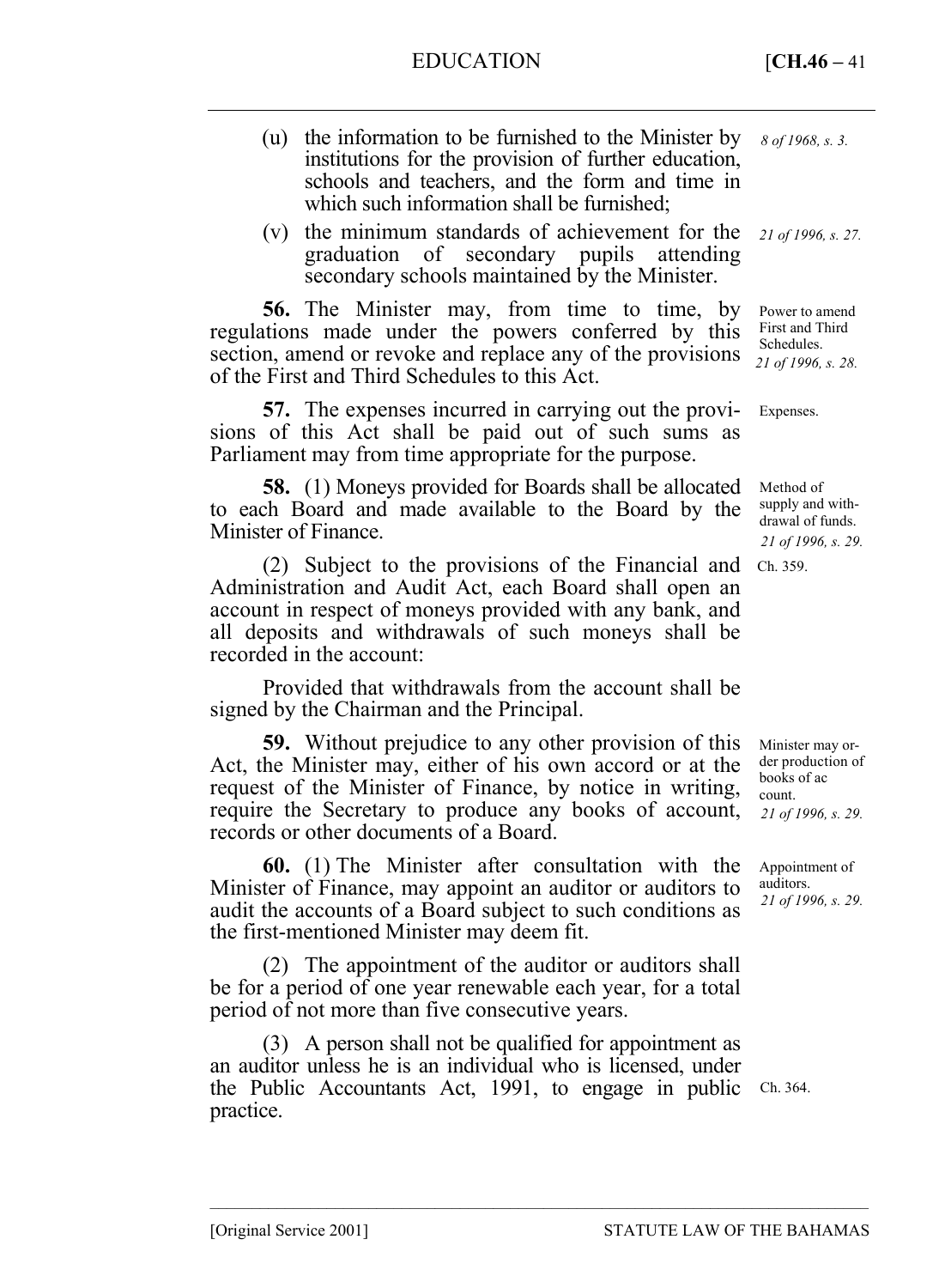# **CH.46 –** 42] EDUCATION

(4) In the exercise of their duties, auditors shall have access to all books, records, returns and other documents relating to the accounts of Boards and may require any person holding or accountable for any such books or documents to appear before them at the audit.

(5) Auditors shall submit their reports not later than twelve weeks from the end of the financial year to the Minister who shall forthwith transmit copies of those reports to the Minister of Finance and to the respective Board.

(6) The Minister of Finance shall cause a copy of each report to be laid before the House of Assembly.

(7) For the avoidance of doubt, it is hereby declared that nothing in this section shall be read or construed as derogating from or in any way limiting any of the functions exercisable by the Auditor-General pursuant to the provisions of the Constitution or any written law.

**61.** The Minister may cause an audit to be conducted in respect of the accounts of and any account kept by or on behalf of, any school.

**62.** The Minister of Finance shall make regulations for the purpose of regulating the financial functions of a Board, including the keeping of records and reporting, but, such regulations shall conform, as much as possible, to the Financial Regulations.

## **FIRST SCHEDULE (Section 14)**

#### **MANAGEMENT OF MAINTAINED SCHOOLS**

## **PART I INSTRUMENT OF MANAGEMENT**

**1.** In this Schedule —

"Board" means the School Board established under section 14 of this Act;

"Member" includes the Chairman of the Board, save where reference is made specifically to the Chairman.

**2.** Save with the approval of the Minister, no member of the Board shall hold any financial interest in the school, or receive any remuneration for his services, or be financially interested in the supply of work or goods to or for the purpose of the school.

Additional auditing responsibilities. *21 of 1996, s. 29.* 

Regulations by Minister of Finance. *21 of 1996, s. 29.* 

Sub. Leg. Vol. VI, Page 3605

*57 of 1963, s. 21; E.L.A.O., 1974; 21 of 1996, s. 30.* 

Interpretation.

Members of the Board not to be financially interested in the school.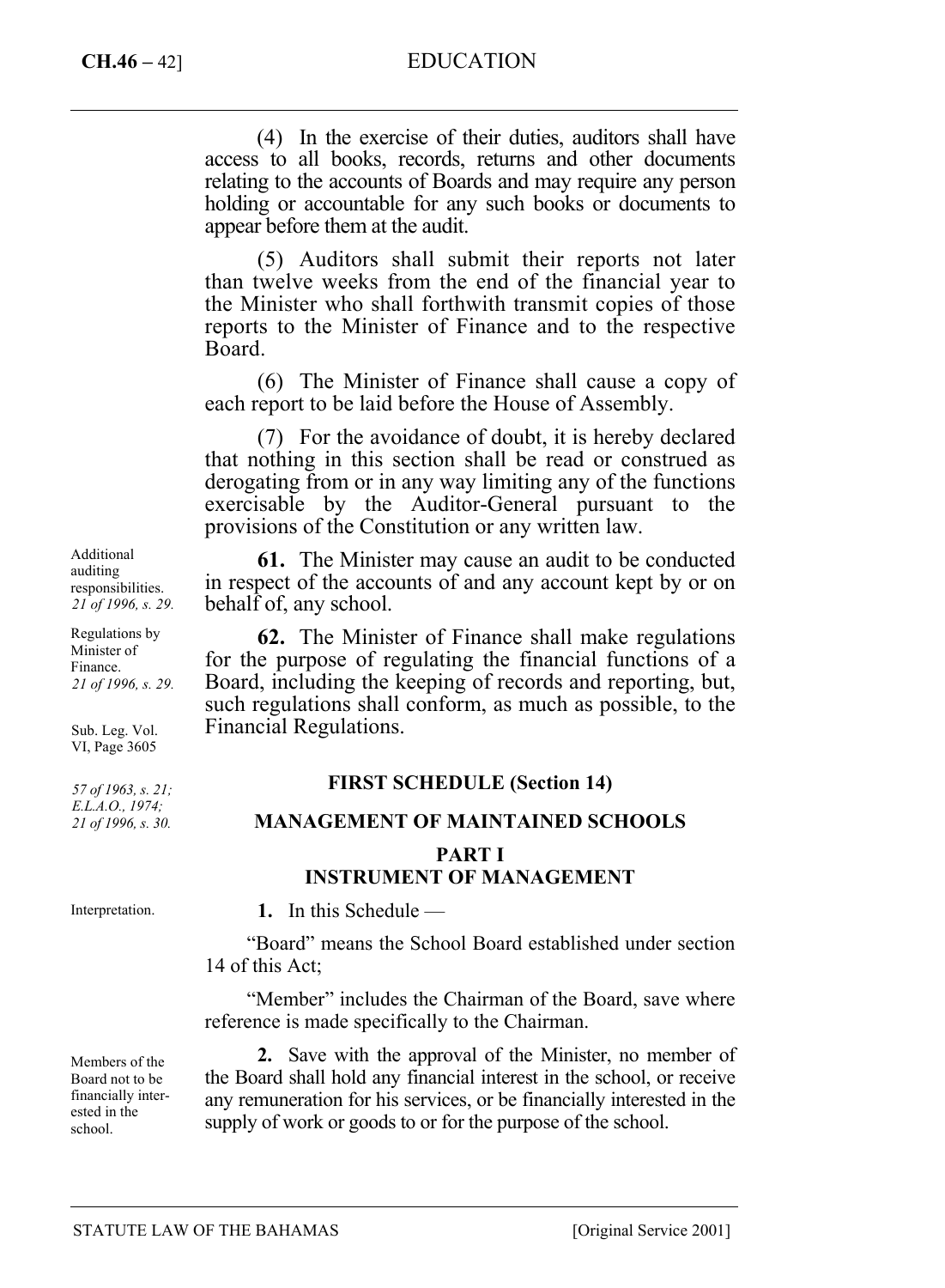# EDUCATION **[CH.46 – 43**]

| Any member of the Board who is absent from all<br>3.<br>meetings of the Board during a period of three consecutive monthly<br>meetings or who communicates in writing to the Secretary to the<br>Board a wish to resign, shall thereupon cease to be a member.                                                                                                                                                                                                                    | Determination of<br>Membership of<br>the Board. |
|-----------------------------------------------------------------------------------------------------------------------------------------------------------------------------------------------------------------------------------------------------------------------------------------------------------------------------------------------------------------------------------------------------------------------------------------------------------------------------------|-------------------------------------------------|
| 4.<br>Every vacancy shall be notified by the Secretary to the<br>Board to the Chairman as soon as possible.                                                                                                                                                                                                                                                                                                                                                                       | Vacancies.                                      |
| 5.<br>The Principal of the school shall act as Secretary to<br>the Board and shall be responsible for keeping the minutes of the<br>proceedings.                                                                                                                                                                                                                                                                                                                                  | Secretary to the<br>Board.                      |
| 6.<br>Meetings of the Board, which shall be held not less than<br>once in every month, shall normally be summoned by the<br>Chairman of the Board, who shall give the members not less than<br>four clear days' notice of such meetings. The Secretary to the Board<br>shall send to each member an Agenda paper, so that it may in the<br>ordinary course of letter post be delivered at the address of each<br>member not less than two clear days before the time of Meetings. | Summoning of<br>meetings.                       |
| No business shall be transacted at any meeting of the<br>7.<br>Board unless a majority of members are present.                                                                                                                                                                                                                                                                                                                                                                    | Ouorum.                                         |
| 8.<br>If a sufficient number of members to form a quorum is<br>not present, the meeting shall stand adjourned, and the Chairman<br>of the Board shall, if he thinks fit, cause a special meeting to be<br>summoned as soon as conveniently may be done. Any meeting<br>may be adjourned by resolution.                                                                                                                                                                            | Adjournment of<br>meetings.                     |
| 9.<br>A special meeting may be summoned by the Secretary to<br>the Board at the instance of the Chairman or at the request of a<br>majority of the members at any time, giving not less than three clear<br>days' notice of such meeting. The Agenda paper shall set out the<br>business to be considered at the special meeting and no business<br>other than that so specified shall be taken.                                                                                  | Special meetings.                               |
| (1) A question coming before the Board at any meeting<br>10.<br>shall be decided by a majority of the members present, and in the<br>case of any equality of votes, the Chairman of the meeting shall<br>have a second or casting vote.                                                                                                                                                                                                                                           | Proceedings of<br>the Board.                    |
| (2) The proceedings of the Board shall not be invalidated<br>by any vacancy in their number.                                                                                                                                                                                                                                                                                                                                                                                      |                                                 |

(3) In the absence of the Chairman at any meeting the members present may elect a Chairman for that meeting.

**11.** At every meeting of the Board the Minutes of the last meeting shall be read as first business, and, if carried, shall be confirmed and signed by the Chairman. Minutes.

**12.** The official correspondence of the Board shall be conducted by the Secretary to the Board.

**13.** The proceedings and documents of the Board shall be such as may be prescribed by the Minister from time to time.

–––––––––––––––––––––––––––––––––––––––––––––––––––––––––––––––––––––––––––––––

Correspondence.

Proceedings and documents of the Board.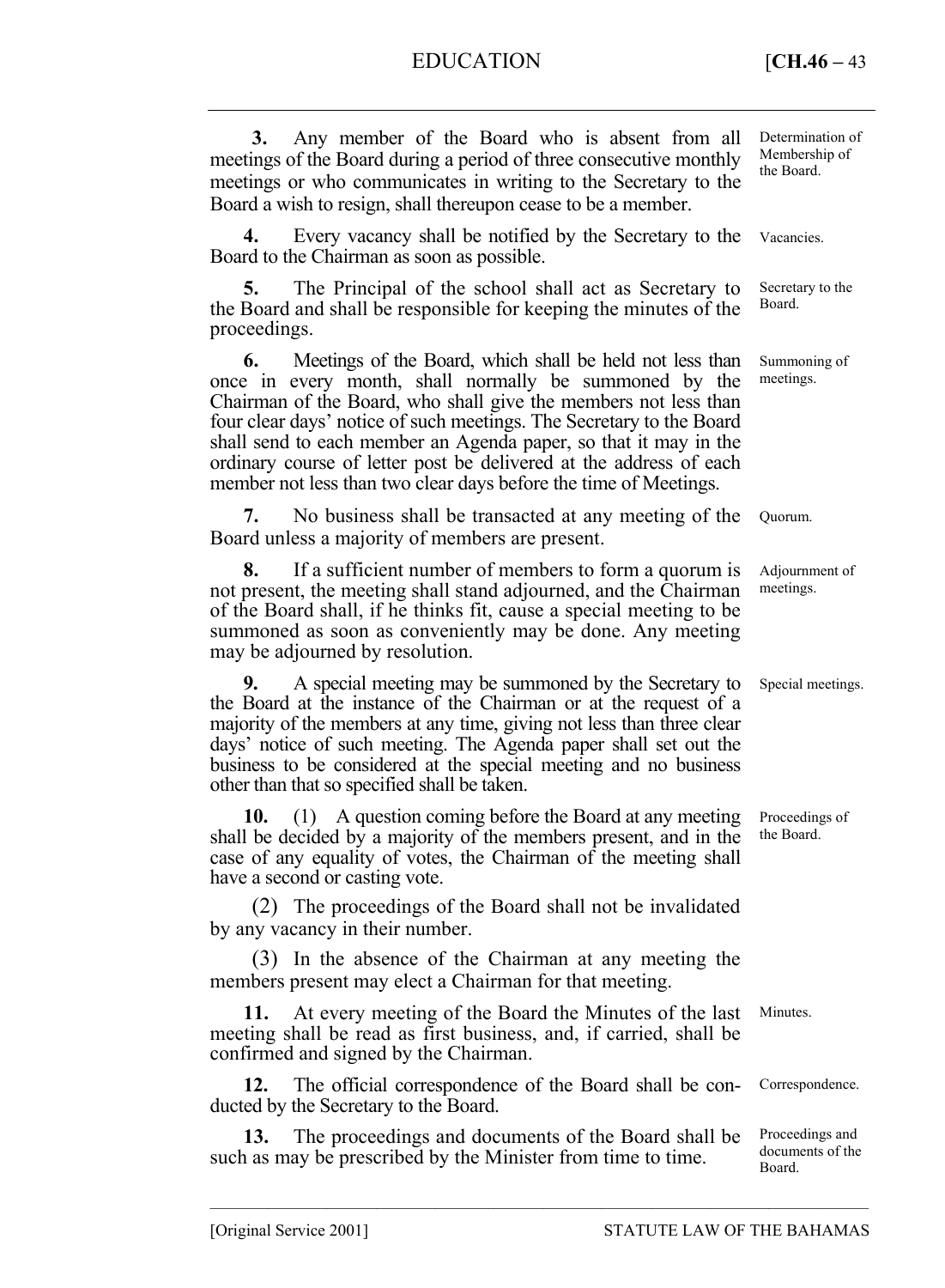Procedure for appointment of Principal.

#### **PART II ARTICLES OF MANAGEMENT 1.** The school shall be conducted in accordance with the provisions of the Education Act for the time being of The Bahamas, the Regulations of the Minister, the Instrument of Management set forth in Part I of this Schedule, and these Articles. **2.** The Board shall in each financial year, at such time as the Minister shall determine, submit an estimate of its requirements for the ensuing school year in respect of the following matters — (a) repair and maintenance of school premises; (b) school furniture and equipment; (c) school books and materials; (d) improvements or extension to school premises. **3.** The Minister shall consider such estimates and make such variations as may be required by the educational policy of the Minister. **4.** The Board shall, in consultation with the Principal and subject to any regulation of the Minister regarding the use of school accommodation, determine the use to which the school premises or any part thereof shall be put out of school hours. **5.** The Principal shall be a teacher in the public service and his appointment and conditions of service shall be governed by the Regulations in force in that behalf. Conduct of school. Estimates. Estimates: consideration and variation. School premises. Appointment, etc., of the Principal.

**6.** The appointment of the Principal shall conform to the following procedure —

(a) the vacant post shall be filled by transfer or promotion within the service, or by appointment from outside the service:

Provided that the Board shall have prior notification of the appointment and shall be given the opportunity, if it considers that the person to be appointed is not a fit and proper person to be Principal of that school, of stating its reasons therefor, for the consideration of the Department;

- (b) the Principal shall on appointment be posted to the school. He shall be liable to transfer according to the exigencies of the service;
- (c) any decision of the Board to submit to the Department an adverse report on the Principal shall be taken by a majority of the whole Board at a special meeting of the Board for that purpose and any such decision shall require confirmation by a resolution similarly passed at a special meeting held not less than fourteen clear days after the date of the meeting at which the original resolution was passed;

STATUTE LAW OF THE BAHAMAS [Original Service 2001]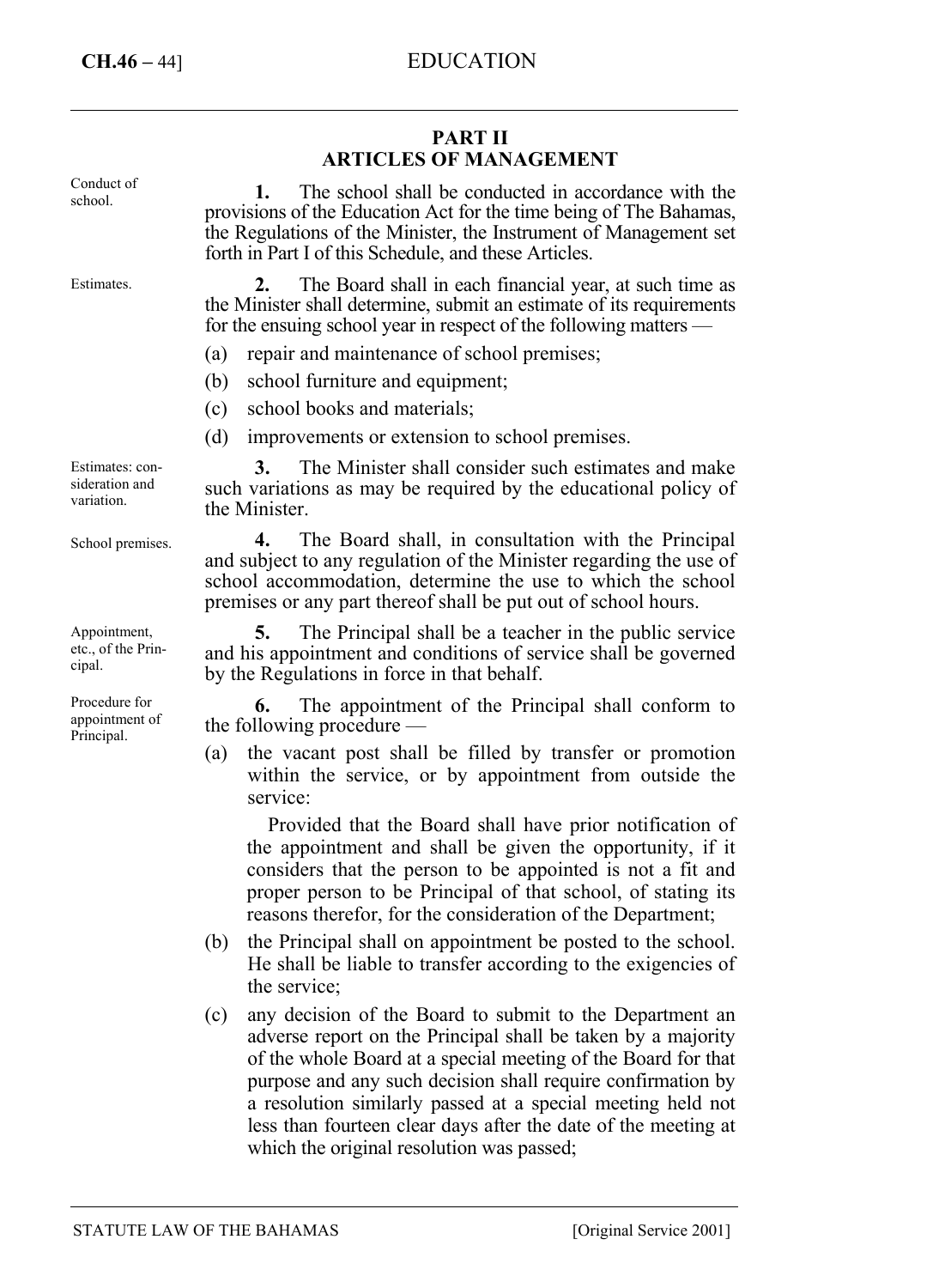# EDUCATION [**CH.46 –** 45

(d) the Principal shall be entitled to appear with a friend or a counsel and attorney at any meeting of the Board at which a question which may involve an adverse report upon him is to be considered, and shall be given at least fourteen clear days' notice of such meeting.

**7.** The teachers in the school shall be teachers in the public service and their appointment and conditions of service shall be governed by the Regulations in force in that behalf.

**8.** The appointment of teachers shall conform to the following procedure —

(a) any vacant post or posts shall be filled by transfer within the service or by appointment from outside the service:

Provided that the Board shall have prior notification of the appointment or appointments and shall be given the opportunity, if it considers the person or persons to be appointed are not fit and proper persons to be teachers in that school, of stating its reasons therefor, for the consideration of the Department;

(b) teachers appointed shall be posted to the school for duty for the time being, and shall be liable to transfer to other schools, according to the exigencies of the service.

**9.** All teaching staff appointed to the school shall so far as is not inconsistent with these Articles of Management and with the relevant Regulations governing the appointment of officers in the public service come under the Department for general administrative, financial and disciplinary purposes.

**10.** Non-teaching staff other than clerical staff employed at the school shall be appointed by the Board after consultation with the Principal.

**11.** (1) The Minister shall determine the general educational character of the school and its place in the educational system of The Bahamas, and shall prescribe the basic curriculum and syllabuses of the school. Subject thereto, and to any regulations of the Minister from time to time, the Board shall, in consultation with the Principal, exercise the general oversight of the conduct of the school.

(2) The Principal shall, subject to any regulations of the Minister from time to time, control the conduct, internal organization, management and discipline of the school, the methods of teaching and arrangement of classes, and shall exercise supervision over the teaching and non-teaching staff. He shall have the power to suspend pupils from attendance for any cause which he considers adequate, but in suspending any pupil he shall forthwith report the case to the Board and to the Minister.

(3) There shall be full consultation at all times between the Principal and the Board.

–––––––––––––––––––––––––––––––––––––––––––––––––––––––––––––––––––––––––––––––

Appointment, etc., of teachers.

Procedure for appointment of teachers.

Teaching staff.

Non-teaching staff.

Organization and curriculum.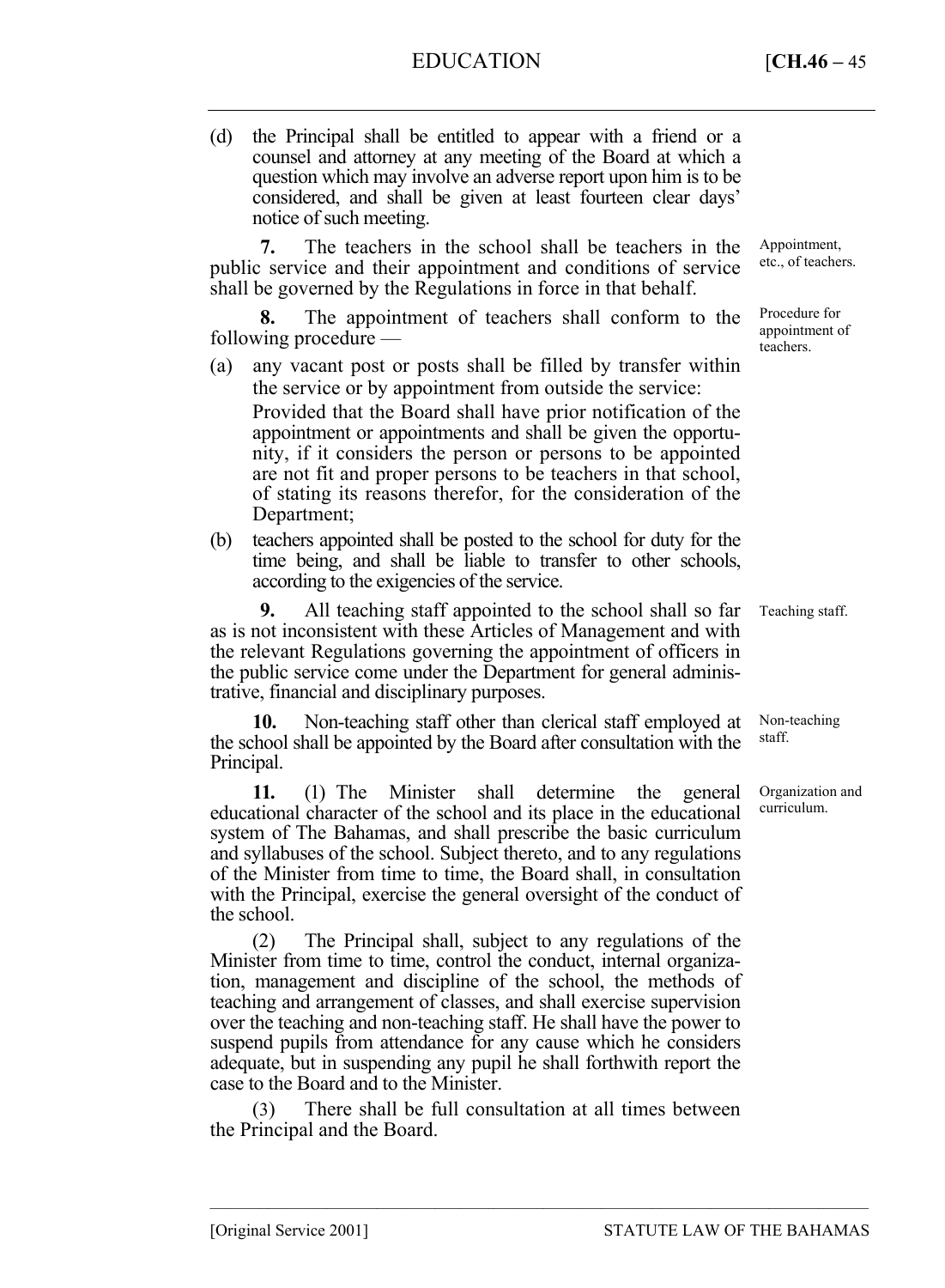# **CH.46 –** 46] EDUCATION

(4) All major proposals affecting the conduct of the school shall be submitted formally by the Principal to the Board, and all major proposals by the Principal affecting the curriculum of the school shall be submitted formally by the Principal to the Board for consideration before transmission to the Minister for his consideration.

(5) There shall be full consultation and co-operation between the Board and the Department on all matters affecting the welfare of the school.

**12.** (1) The Minister shall have the right to lay down standards for school hours, terms and holidays to which the school must conform:

Provided that the Board may for sufficient reason recommend variations to suit the circumstances of the school, subject, however, to the aggregate holidays prescribed by the Minister for any school year not being varied.

(2) The distribution of occasional holidays agreed by the Minister shall be determined by the Board in consultation with the Principal.

**13.** (1) Subject to the Regulations issued by the Minister from time to time, no pupil applying for first admission to a primary school, who has attained the age of five years, shall be refused admission to such school.

(2) If it appears to the Principal that any child so admitted is suffering from a disability of mind or body of such a nature or to such an extent as to make him unable to benefit from the education offered by the school, or to render special educational treatment desirable, he shall report the case to the Minister, who shall arrange for the examination of the child by a medical officer authorised in that behalf.

**14.** (1) The Principal may make, subject to the approval of the Board, School Standing Orders relating to the following matters, such Standing Orders to be in conformity with the Regulations of the Minister —

(a) the registration, attendance and examination of pupils;

- (b) the discipline to be enforced on pupils both inside and outside the school;
- (c) the punishment and suspension of pupils;
- (d) the health, cleanliness and medical inspection of pupils;
- (e) school holidays and variations to be enjoyed by teachers and pupils;
- (f) the internal organization and management of the school.

(2) The School Standing Orders made under this Article shall be subject to the approval of the Minister, and copies shall be exhibited in a conspicuous place in the school premises for the information of all teachers and pupils at the school.

Admission of pupils.

School holidays,

etc.

School Standing Orders.